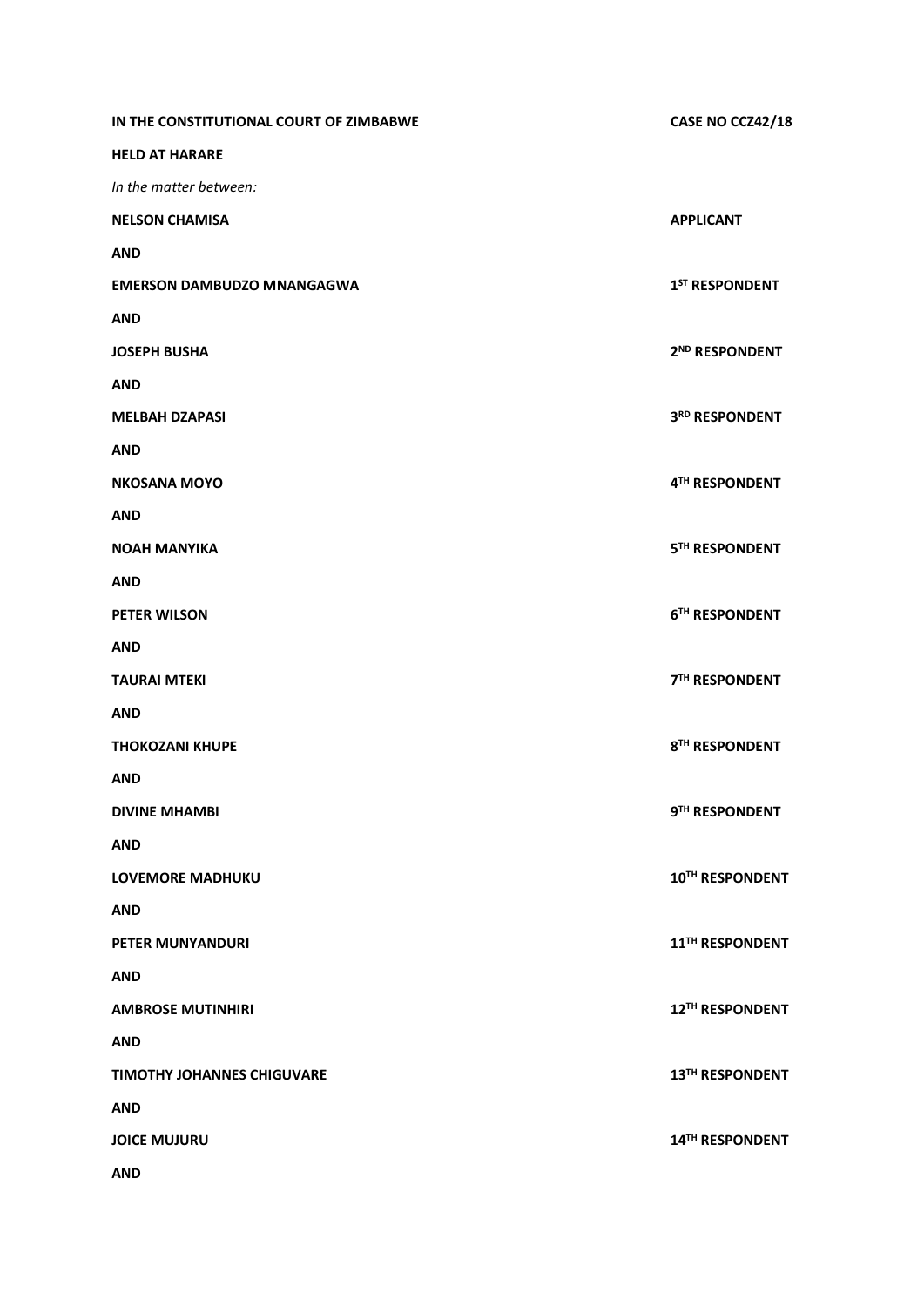| <b>KWANELE HLABANGANA</b>                               | 15TH RESPONDENT             |
|---------------------------------------------------------|-----------------------------|
| <b>AND</b>                                              |                             |
| <b>EVARISTO CHIKANGA</b>                                | 16 <sup>TH</sup> RESPONDENT |
| <b>AND</b>                                              |                             |
| <b>DANIEL SHUMBA</b>                                    | 17TH RESPONDENT             |
| <b>AND</b>                                              |                             |
| <b>VIOLET MARIYACHA</b>                                 | 18 <sup>TH</sup> RESPONDENT |
| <b>AND</b>                                              |                             |
| <b>BLESSING KASIYAMHURU</b>                             | 19TH RESPONDENT             |
| <b>AND</b>                                              |                             |
| <b>ELTON MANGOMA</b>                                    | 20TH RESPONDENT             |
| <b>AND</b>                                              |                             |
| <b>PETER GAVA</b>                                       | 21 <sup>ST</sup> RESPONDENT |
| <b>AND</b>                                              |                             |
| <b>WILLIAM MUGADZA</b>                                  | 22 <sup>ND</sup> RESPONDENT |
| <b>AND</b>                                              |                             |
| ZIMBABWE ELECTORAL COMMISSION                           | 23RD RESPONDENT             |
| <b>AND</b>                                              |                             |
| THE CHAIRPERSON OF THE ELECTORAL COMMISSION             | 24TH RESPONDENT             |
| <b>AND</b>                                              |                             |
| THE CHIEF ELECTIONS OFFICER OF THE ELECTORAL COMMISSION | 25TH RESPONDENT             |
| 23RD, 24TH & 25TH RESPONDENTS' OPPOSING AFFIDAVIT       |                             |

I, **PRISCILLA MAKANYARA CHIGUMBA**, in my capacity as the Chairperson of the Zimbabwe Electoral Commission and by due authority of the Zimbabwe Electoral Commission and that of the 25<sup>th</sup> respondent, hereby take oath and state that the facts I depose to hereunder are within my personal knowledge and belief and are true and correct. Where I relate to issues of a legal nature, I do so on advice from counsel which advice I accept.

I have read and understood the applicant's founding papers and wish to respond thereto as follows: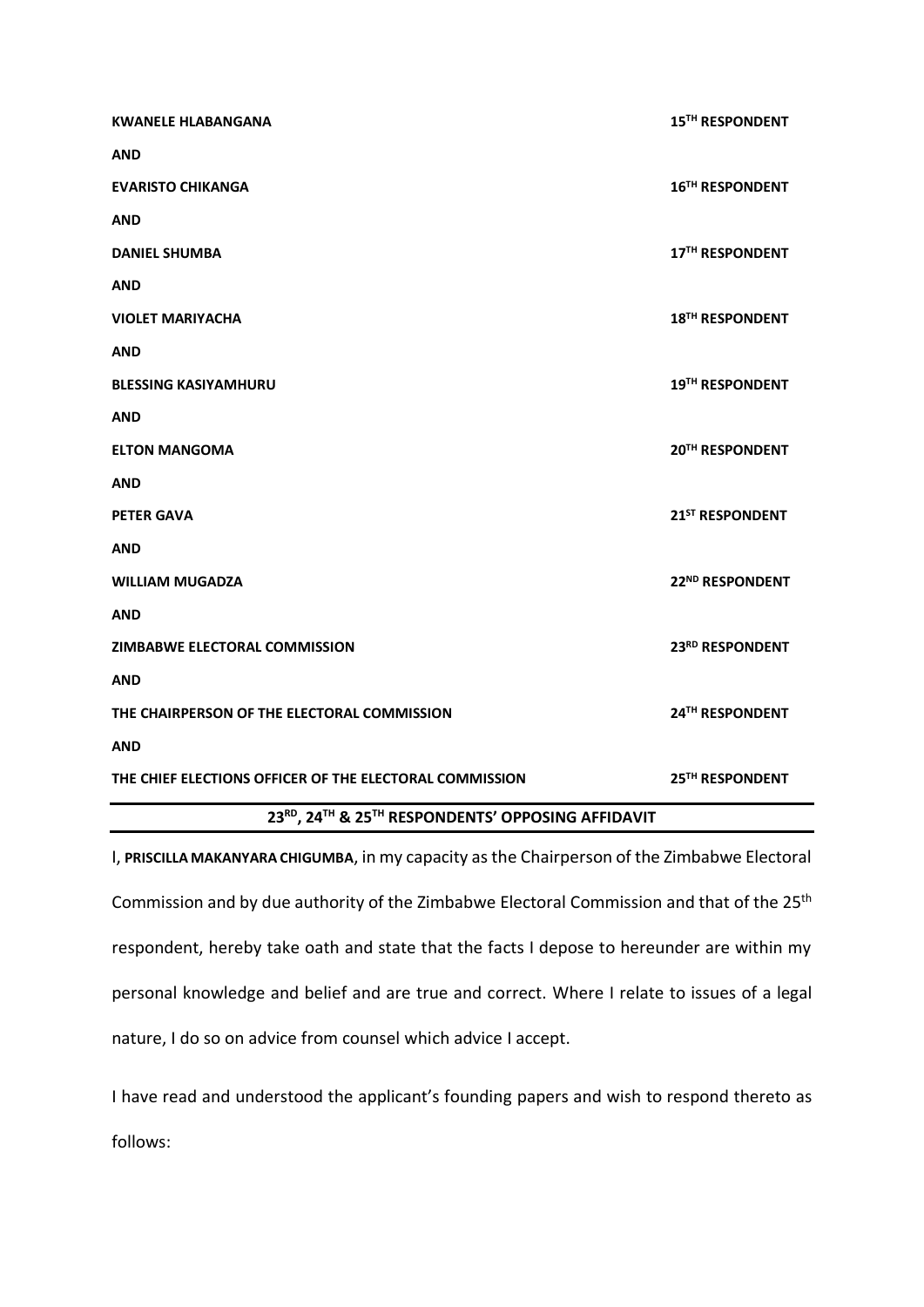#### *IN LIMINE*

- i. No valid application has been filed by the applicant challenging the election of the 1<sup>st</sup> respondent to the office of the President of the Republic of Zimbabwe, in terms of s93 of the Constitution of Zimbabwe as read with the Constitutional Court Rules, 2016.
- ii. In terms of s93(1) of the Constitution, a challenge to the validity of an election to the office of President is instituted by way of a petition or application lodged with the Constitutional Court within seven days after the date of the declaration of the results of the election. Being a period prescribed by statute, the seven days provided by s93(1) of the Constitution are reckoned with the inclusion of Saturdays, Sundays and public holidays. The time for lodging a petition in terms of s93(1) thus expired on the  $10^{th}$  of August 2018.
- iii. In terms of r23(2) of the Constitutional Court Rules, the application provided for in terms of s93(1) of the Constitution of Zimbabwe shall be filed with the Registrar of the Constitutional Court and shall be served on the respondent(s) within seven days of the date of the declaration of the result of the election. Both, such filing and service within the seven-day period are constitutive of the proper lodging of a challenge to the election of a President.
- iv. Being peremptorily limited to the period of seven days after the declaration of the result of the election, any filing and/or service that is done outside that timeframe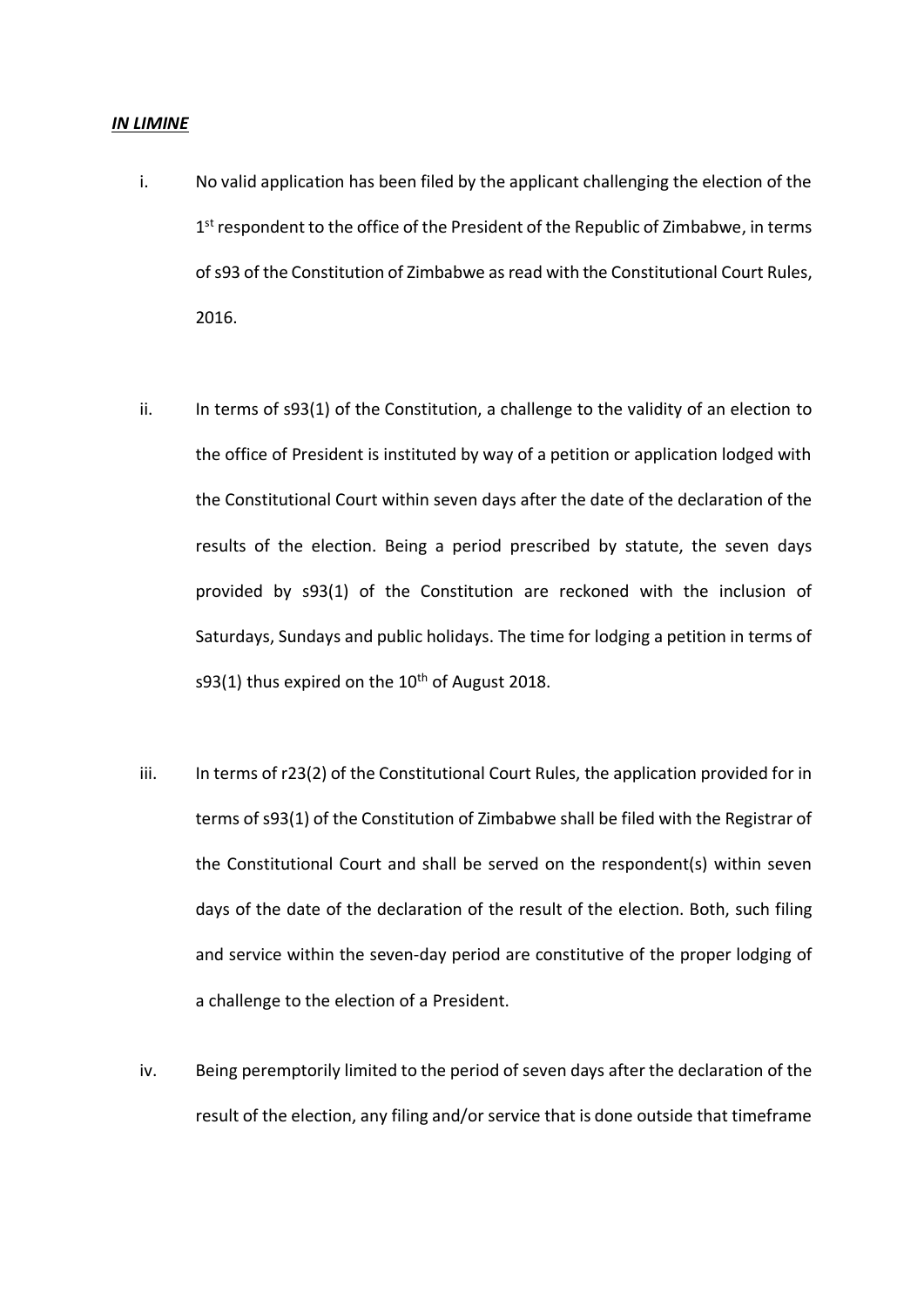is, accordingly, invalid with the correlative effect of rendering the entire application fatally and incurably defective.

- v. In terms of r9(7) of the Constitutional Court Rules, all process initiating litigation, (such as an application initiating a challenge to the election of a president), shall be served by the Sheriff.
- vi. On the  $10<sup>th</sup>$  of August 2018 the applicant herein purported to file, with the Registrar of the Constitutional Court, an application in terms of s93(1) of the Constitution of Zimbabwe as read with r23 of the Constitutional Court Rules. In that application, the applicant cited me, in my capacity as the Chairperson of the Zimbabwe Electoral Commission, as the 24th respondent; the Zimbabwe Electoral Commission as the 23rd respondent and the Chief Elections Officer of the Zimbabwe Electoral Commission as the 25<sup>th</sup> respondent.
- vii. Thereafter the applicant, through his legal practitioners, without the aid of the Sheriff and thus in violation of the rules of this Honourable Court, purported to serve a copy of that application upon the Zimbabwe Electoral Commission in the evening of the 10<sup>th</sup> of August 2018. A single copy was received at the Electoral Commission's offices at Mahachi Quantum Building. No copy of the application was served on me or on the 25<sup>th</sup> respondent on the 10<sup>th</sup> of August 2018 or subsequently. Suffice to state that the purported service on the 10<sup>th</sup> of August 2018 was defective.
- viii. As both filing, and service are constitutive of an application made in terms of s93(1) of the Constitution as read with r23 of the Constitutional Court Rules, the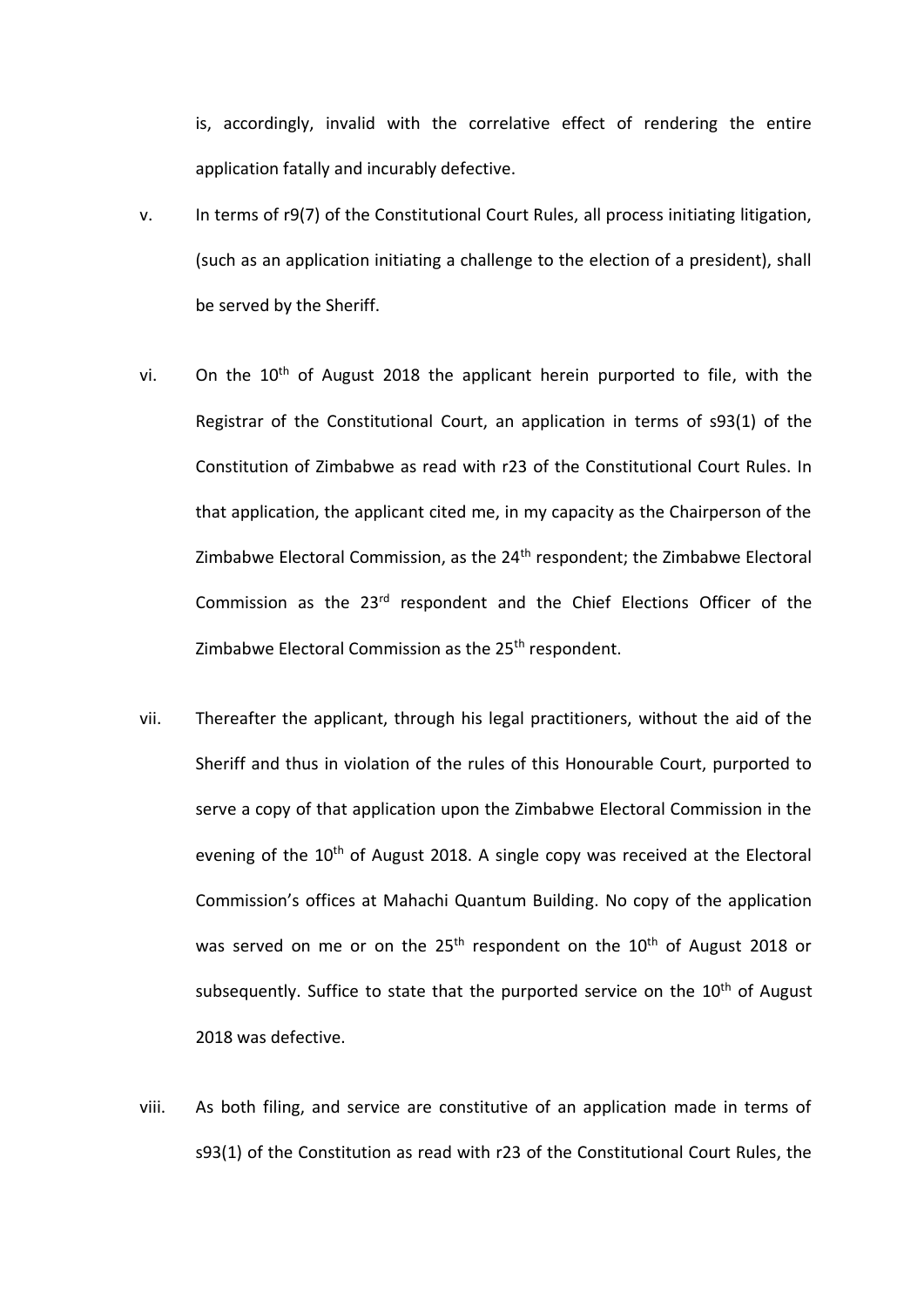defective service effected on the  $10<sup>th</sup>$  of August 2018 rendered the applicant's application fatally and incurably defective.

- ix. The defects with the papers received at the  $23^{rd}$  respondent's offices on the  $10^{th}$ of August 2018 did not, however, end there. Upon perusal of the papers purportedly served by the applicant on the 10<sup>th</sup> of August 2018, it was noted that whilst the single bundle of bound papers was titled **"Court Application"**, there was in fact no court application as prescribed under r16 of the Constitutional Court Rules, (form CCZ1), in that bundle. Let me be clear on this, I do not mean that there was a defective form CCZ1 in the bundle of papers but that there was no form CCZ1, defective or otherwise, in the bundle of papers. What was in the bound bundle of papers was a cover, a consolidated index, notices of addresses of service and a founding affidavit deposed to by the applicant with various annexures thereto.
- x. What was purportedly served by the applicant on the  $10<sup>th</sup>$  of August 2018 was, therefore, not a court application but an indexed bundle of evidence and notices of addresses of service. I do not know whether on the 10<sup>th</sup> of August 2018 the applicant had in fact issued with the Registrar of the Constitutional Court a court application in form CCZ1.
- xi. On the following day, the  $11<sup>th</sup>$  of August 2018, the Sheriff of Zimbabwe served three copies of the applicant's application at Mahachi Quantum Building, which copies now had as part of the bundle of documents, a court application. This was on the eighth day after the declaration of the result in the election sought to be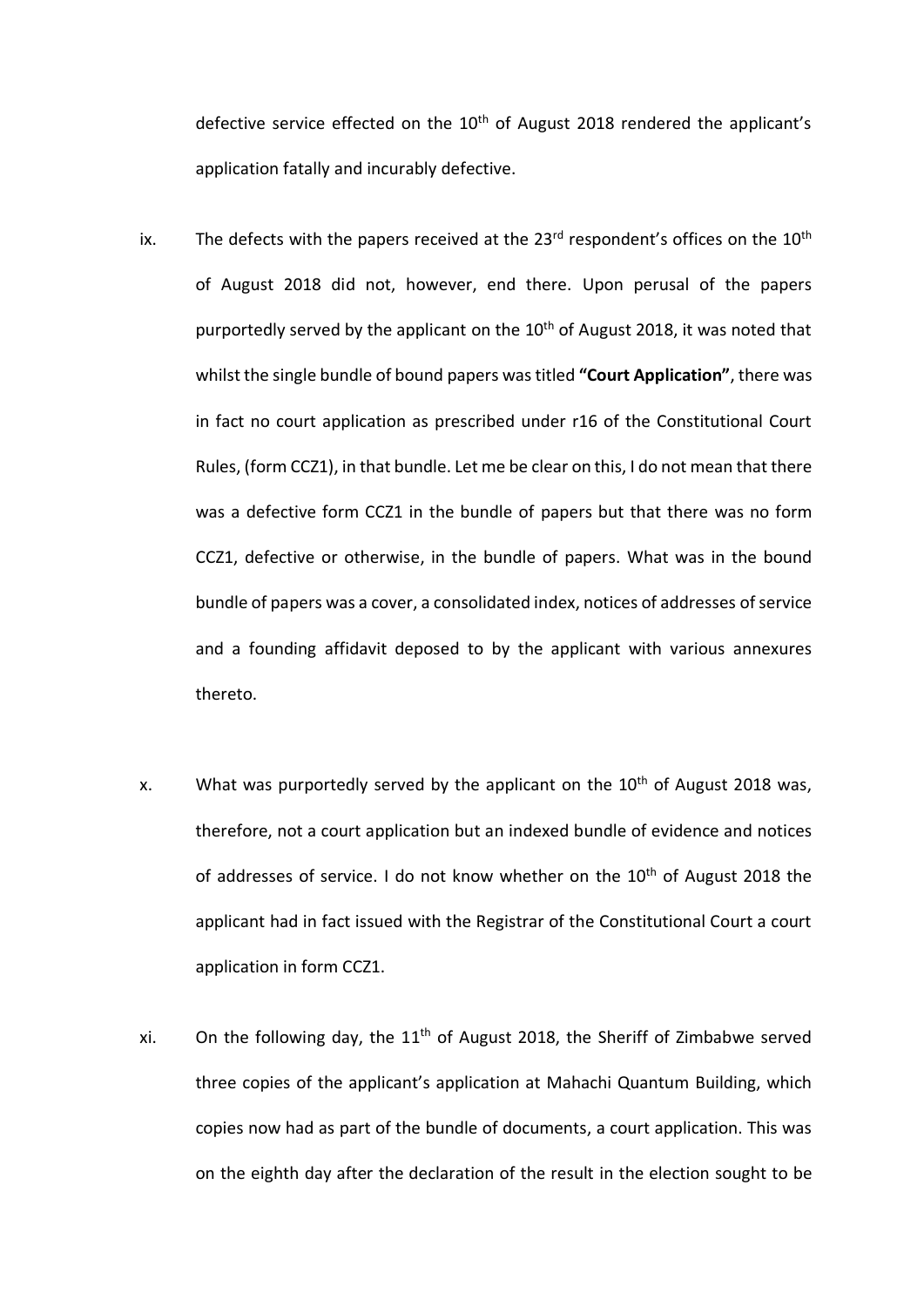challenged by the applicant, contrary to the peremptory dictates of the rules of court viz. the filing of such an application and consequently, in violation of the seven-day period for lodging a petition against the election of a person to the office of the President of the Republic as prescribed in s93(1) of the Constitution of Zimbabwe.

- xii. Further, upon perusing the applicant's founding affidavit, it was noted that extensive reference is made to a separate bundle of documents purportedly filed together with his application, called the **"123 Series"**. That bundle does not form part of any papers received at the Zimbabwe Electoral Commission's offices either on the  $10^{th}$  or  $11^{th}$  of August 2018. At the time of deposing to this affidavit, that bundle has still not been served on myself; the  $23<sup>rd</sup>$  respondent or the  $25<sup>th</sup>$ respondent.
- xiii. Further still, the applicants founding affidavit refers, in several instances, to compact discs that are said to be attached to the application. No such compact discs were served at the 23<sup>rd</sup> respondent's offices either on the 10<sup>th</sup> or on the 11<sup>th</sup> of August.
- xiv. It is these absent compact discs and separate bundle of evidence that the applicant avers contain the source material used in, *inter alia*, the statistical analysis that he refers to as the "main challenge" to the 1<sup>st</sup> respondent's election to the office of the President of the Republic.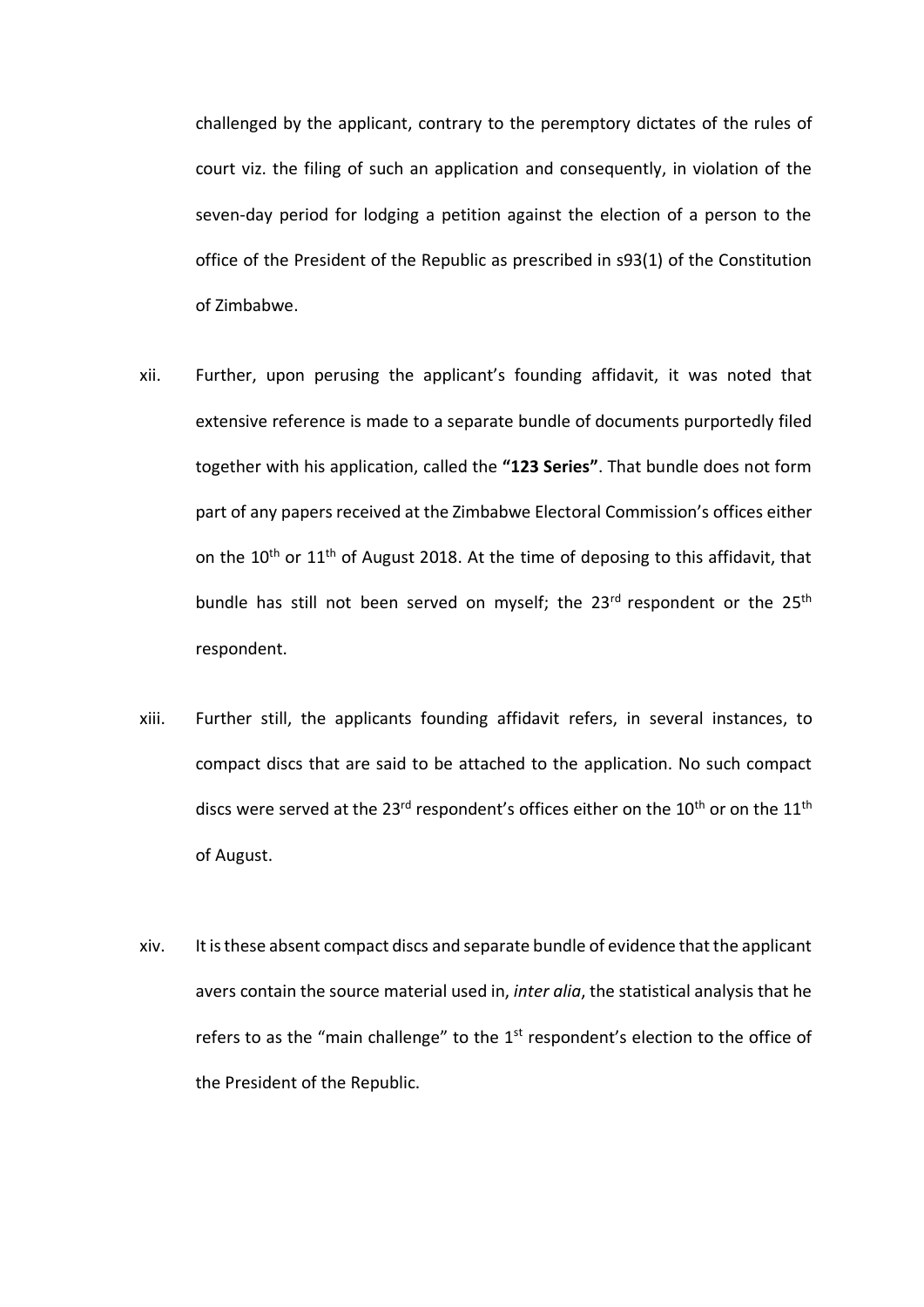- xv. It is not clear whether the separate bundle and the compact discs were filed with the Registrar of the Constitutional Court on the  $10<sup>th</sup>$  of August 2018 and if so it is unclear why the applicant has elected not to serve them on the  $23^{rd}$  and  $24^{th}$ respondents and I in terms of the rules of court. As this separate bundle and compact discs are clearly intended to form an integral part of the applicant's founding papers in his challenge to the presidential election return, if they were not filed, the view can be taken, persuasively so, that what was filed by the applicant on the 10<sup>th</sup> of August 2018 was only half of his application. Indeed, what was served on the respondents was not the complete application in the absence of the bundles and compact discs referred to by the applicant. A party cannot file and serve a court application in instalments.
- xvi. Because of the Constitutional time limit prescribed in s93(1) of the Constitution, the applicant can no longer present any further founding papers to the Registrar of the Constitutional Court in respect of CCZ42/18. The separate bundle and the compact discs are thus no longer capable of being filed by the applicant in founding his cause in this matter. They most certainly are no longer capable of being served in conformity with the peremptory timeframes set out in the rules of court which timeframes determine whether a petition in terms of s93(1) of the Constitution has been duly lodged. It has not.
- xvii. Lest the pointsI make herein above be viewed as sterile and formalistic, I aver that they have a very practical and substantive significance in this matter. Matters initiated by notice of motion require, by peremptory dictate of our law, that the applicant make out his entire case in the founding papers. In turn, a respondent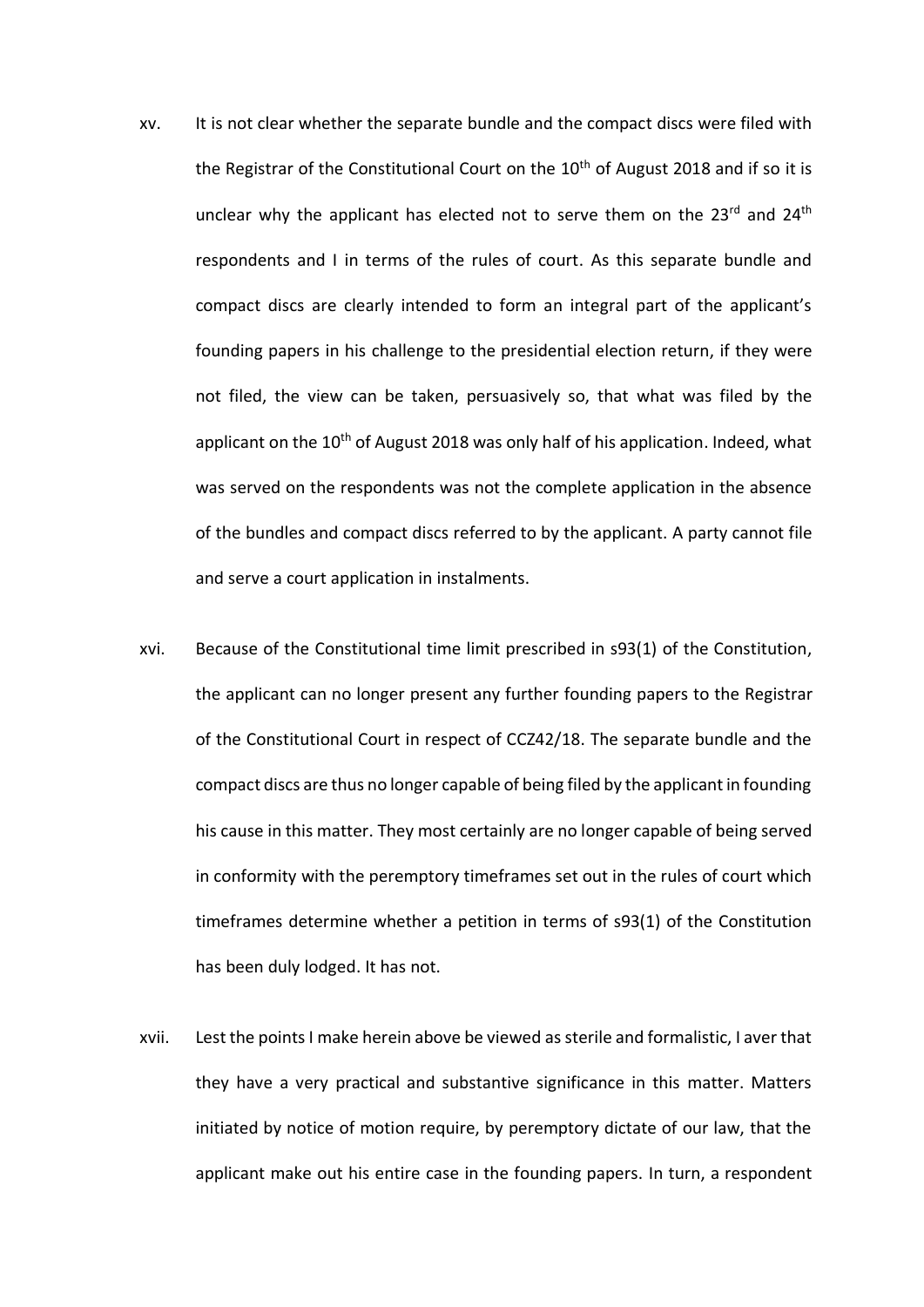served with an application ought to be confident that the case made out in the papers so served is the full case he/she is called to plead to. If the applicant by inadvertence, error or lack of diligence fails to incorporate all relevant evidence in his founding papers, it does not avail to him to seek to file further 'founding papers' to augment those originally issued and served. He stands or falls by his originally issued founding papers. If such a litigant could file and serve his founding papers in batches or waves, the respondent would be called upon, within a limited *dies induciae*, to continually re-evaluate the case he/she is called to meet.

xviii. The applicant, therefore, has done two things in violation of the peremptory rules of court: he has failed to file a complete and therefore valid application with the Registrar of the Constitutional Court and he has failed to effect valid service of his application within the prescribed seven-day period. His application is thus fatally and incurably defective. It ought to be struck off the roll.

### **MERITS**

# **1.** Ad Para 1.1.- 3.7

No issues arise save to state that my address for service and that of the 23rd and 25<sup>th</sup> respondents is c/o Messrs Nyika, Kanengoni & Partners of 3rd Floor, ZIMDEF House, off Mother Patrick Road, Rotten Row, Harare.

# **2.** Ad Para 3.8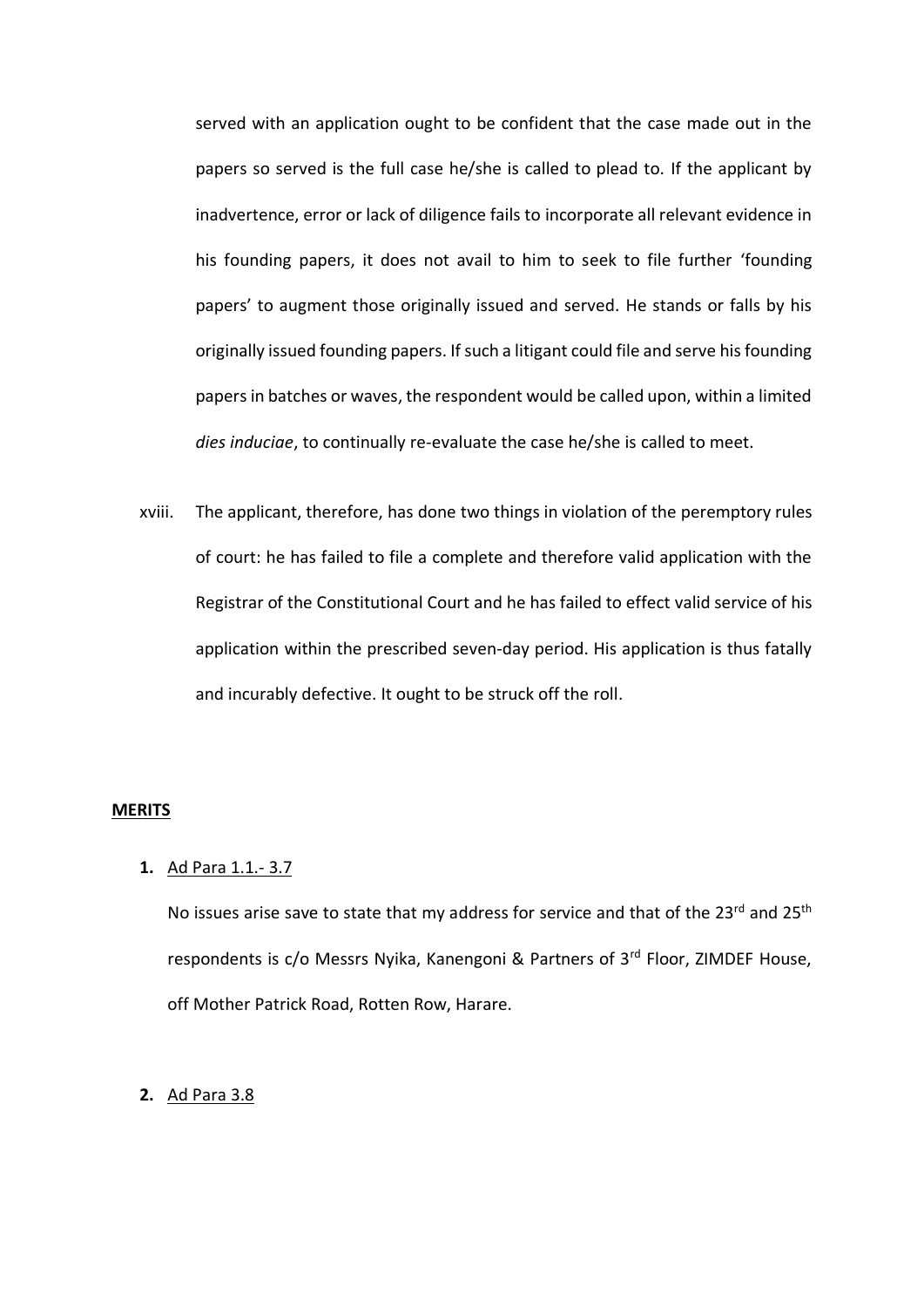Save to state that the substance of the applicant's challenges is denied as appears more fully hereunder, no issues arise.

#### **3.** Ad Para 3.9

No issues save to point out that much of the evidence that the applicant wishes to place reliance upon is not part of the papers received by the 23<sup>rd</sup> respondent either on the  $10^{th}$  or the  $11^{th}$  of August 2018. For instance, the separate bundle is absent, the photographs are absent and the videos he refers to are absent. It is not clear whether the applicant filed the separate bundle, videos and photographs with the Registrar of the Constitutional Court on the 10<sup>th</sup> of August 2018.

# **4.** Ad Para 4.1

Save to deny the veracity of the applicant's statistical/ mathematical grounds for challenging the presidential election return, no issues arise. A statistical report, referenced hereunder, is attached to my affidavit refuting the applicant's contentions.

### **5.** Ad Para 4.2-4.4

This is denied. I deal in detail with the substance of the applicant's allegations against the Electoral Commission below. Suffice to state that there is no basis for the conclusions made by the applicant that there were constitutional and electoral law violations perpetrated by the 23<sup>rd</sup> respondent in its administration of the 2018 general elections. Further, the separately bound volume that the applicant refers to as the "123 series" was not served on me or the  $23<sup>rd</sup>$  and  $25<sup>th</sup>$  respondents. The evidence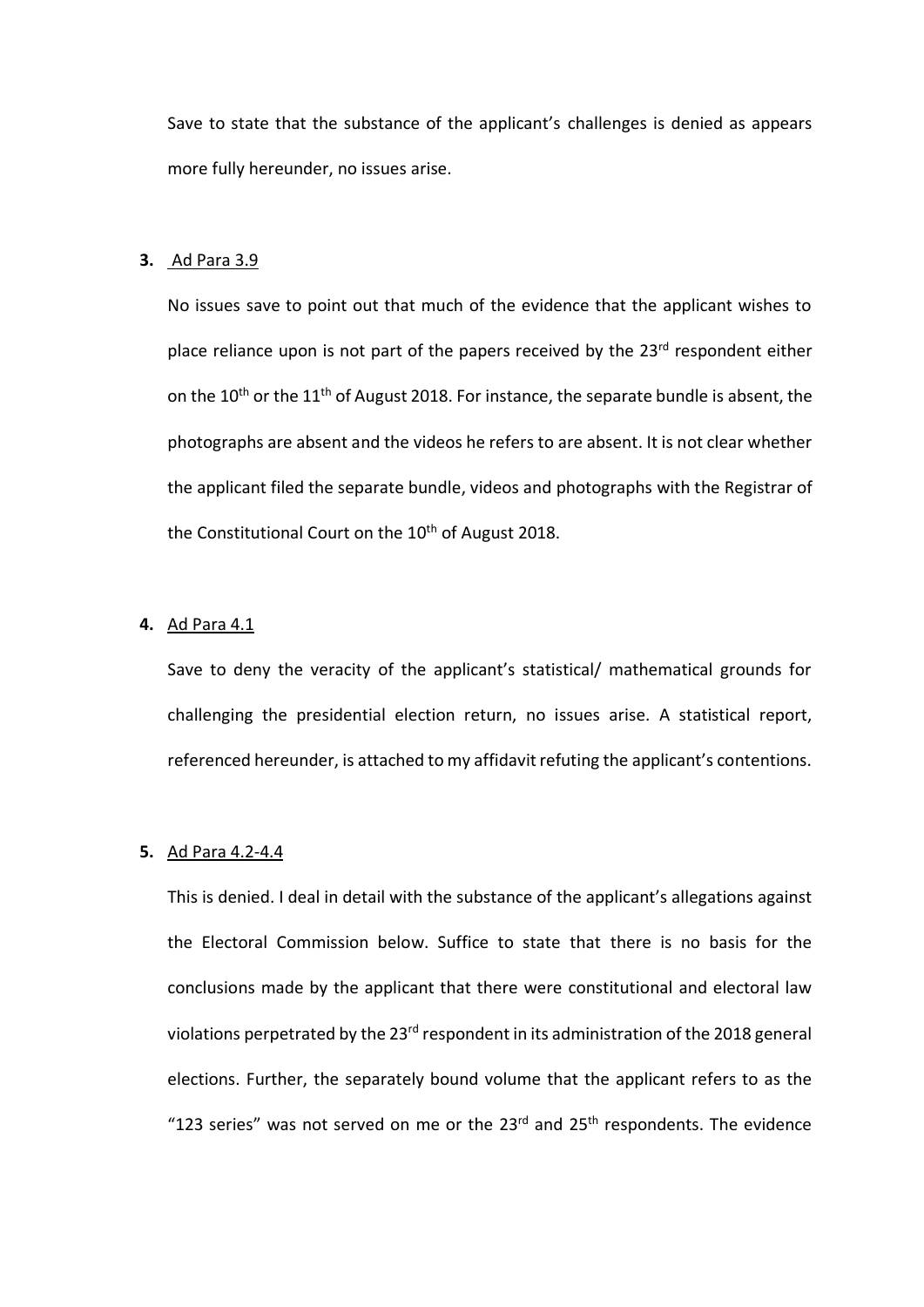alleged to be contained therein is, therefore, evidence that is no longer capable of finding its way into the record.

#### **6.** Ad Para 4.5

This is denied. Both the 23<sup>rd</sup> respondent and I as its chairperson are and have always been independent, transparent and accurate in the conduct of our functions. This is clearly confirmed by various election observer missions, (reports attached and related to in detail below), that have found the 2018 Zimbabwe general elections to have been conducted in a manner that was substantively and procedurally free, fair and credible.

# **7.** Ad Para 4.5.1-4.5.3

- 7.1. Firstly, the footage and newspapers that the applicant refers to were never served upon me or the 23<sup>rd</sup> and 25<sup>th</sup> respondents. It is difficult to effectively engage with the issue raised by the applicant in this respect in the absence of the evidence upon which he bases his allegations against the 23<sup>rd</sup> respondent and the conduct of the state-owned media.
- 7.2. Secondly, because the evidence sought to be relied upon is absent from the applicant's papers whish were served on us, it cannot readily be ascertainable as to whether what the applicant complains of against the state-owned media is editorial in nature or not. I say so considering the provisions of s 61(4)(a) of the Constitution of Zimbabwe which guarantees that all state-owned media of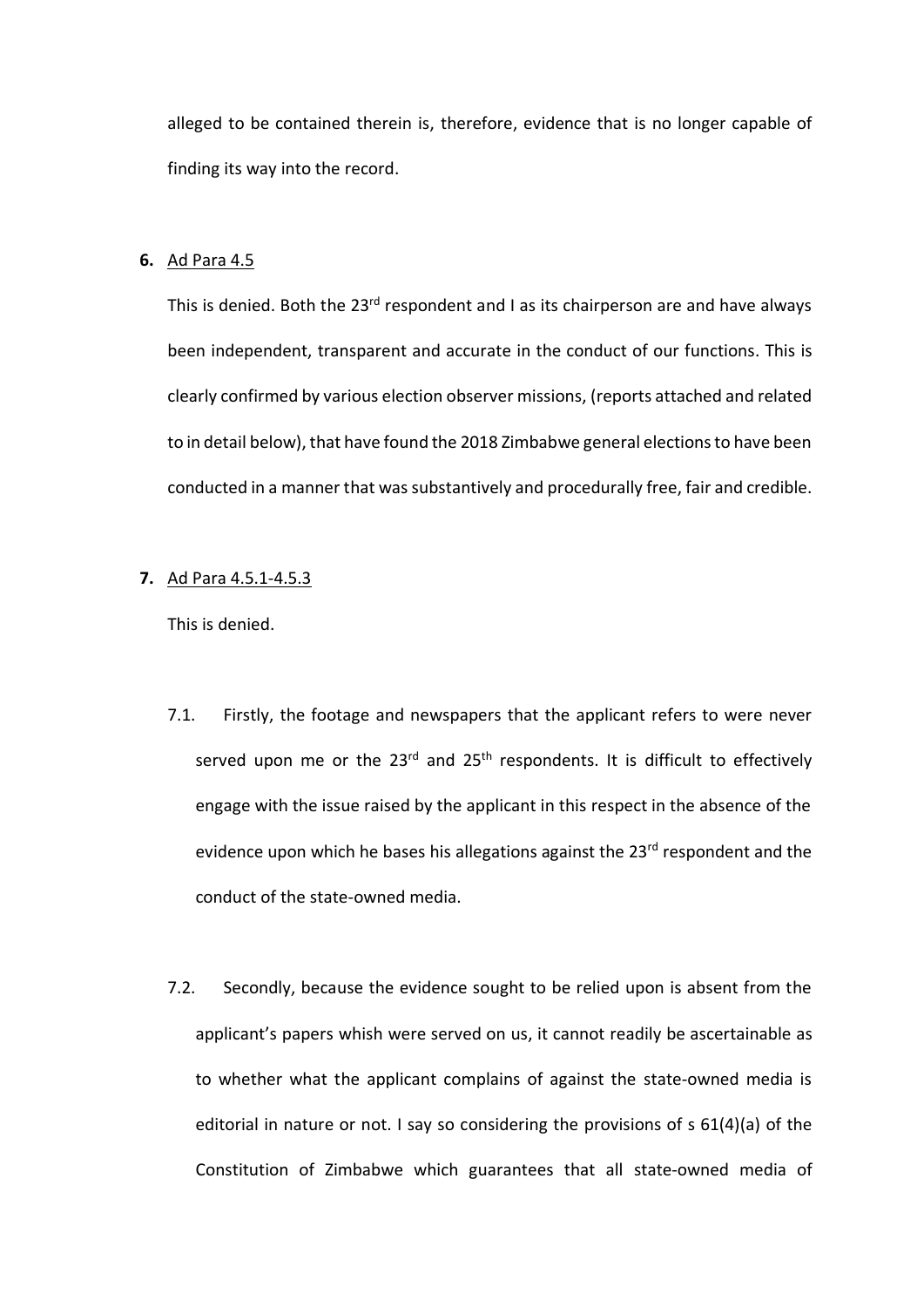communication must be free to determine independently the editorial content of their broadcasts or other communications.

7.3. Thirdly, in terms of the Zimbabwe Electoral Commission (Media Coverage of Elections) Regulations, 2008, s10 thereof, remedies are provided to participants in an election who allege malpractice or breach of the law by state media of communication. It was open to the applicant, in terms of those regulations, to lodge an appeal with the Electoral Commission against any decision of any stateowned media institution that he considered to be outside the parameters of the law. This includes any questions of bias as alleged by the applicant. A further right to appeal to the Electoral Court from any decision of the Electoral Commission on the issue is afforded, all in a context of very speedy and effective process of resolution of any grievances that may arise during an election period viz. media coverage. It is common cause that the 23rd respondent never received any appeal from the applicant with respect to media coverage during the electoral period in terms of the Zimbabwe Electoral Commission (Media Coverage of Elections) Regulations, 2008.

# **8.** Ad Para 4.5.4- 4.5.5

This is denied.

8.1. The applicant makes a bare allegation for which he proffers no evidence. The Electoral Commission is not involved in the selection and appointment of polling agents by candidates.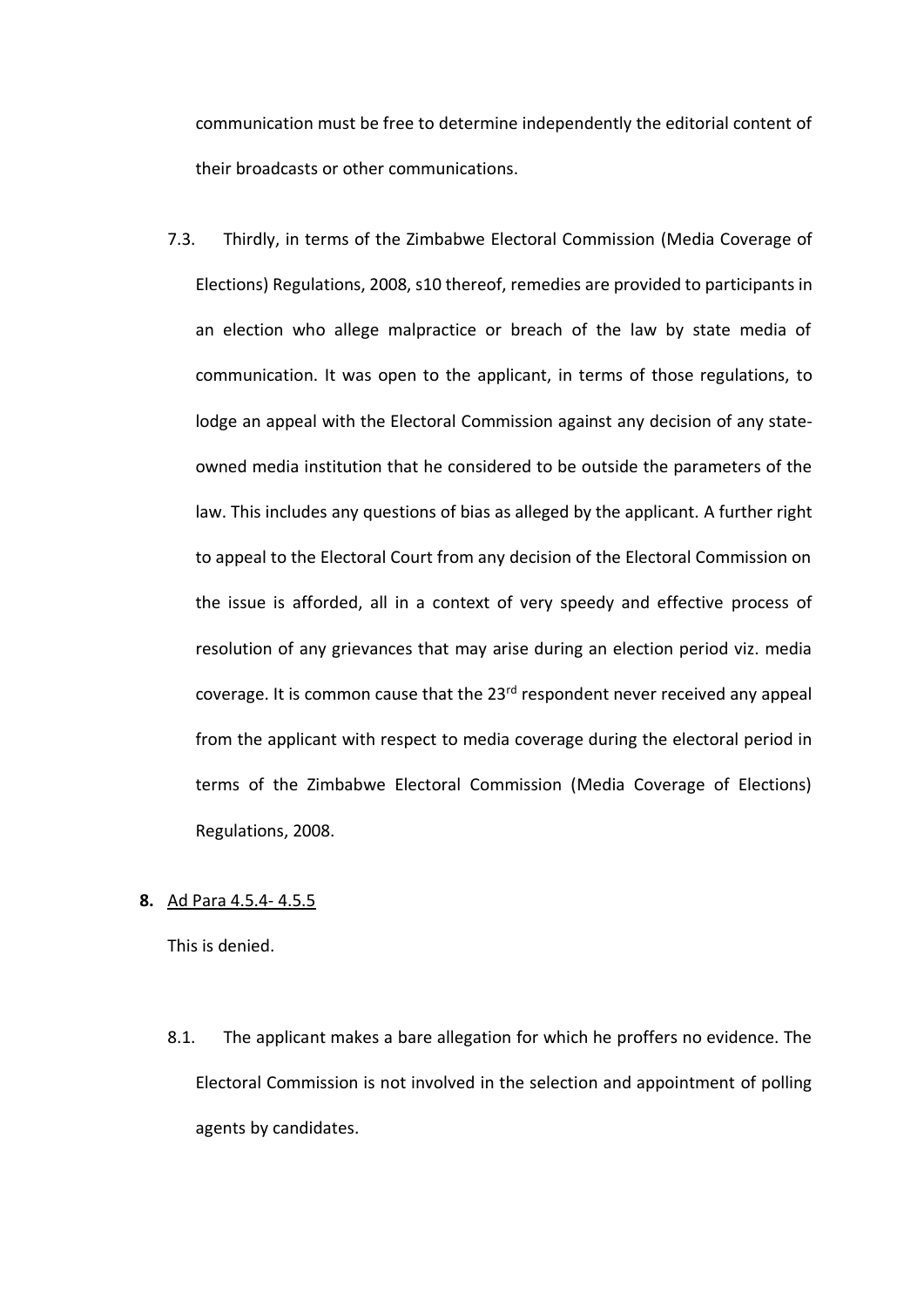- 8.2. The mention of 'Alexandra Mujayi' and 'Oliver Mafungo', by the applicant, is not linked to any other relevant information such as the villages they are said to head, polling stations that they are said to have acted as agents, the political party or candidate for whom they are alleged to have so acted.
- 8.3. Further, the applicant lodged no complaint with the Electoral Commission in terms of s239(k) of the Constitution of Zimbabwe viz. the incidents of use of traditional leaders in electoral processes that he alleges. The matters thus did not come to the Electoral Commission's attention for resolution.
- 8.4. Regarding the 'rogue elements' the applicant refers to as identifying themselves as being from the security sector, the averment is lacking in particularity that there is no cogent way to plead to it. No specific incidents are referenced. No affidavits by affected voters are furnished. All that is presented are bald and general averments, which, in motion proceedings, serve to establish nothing.
- 8.5. The lack of specificity, with respect, cannot then demonstrate as the applicant seeks to do, that the 23<sup>rd</sup> respondent has breached its constitutional and statutory duties, more so where the weight of reports by regional and international election observer missions have endorsed the 2018 general election as having been conducted in a peaceful, free and fair manner.
- **9.** Ad Para 4.5.6- 4.5.7

No issues.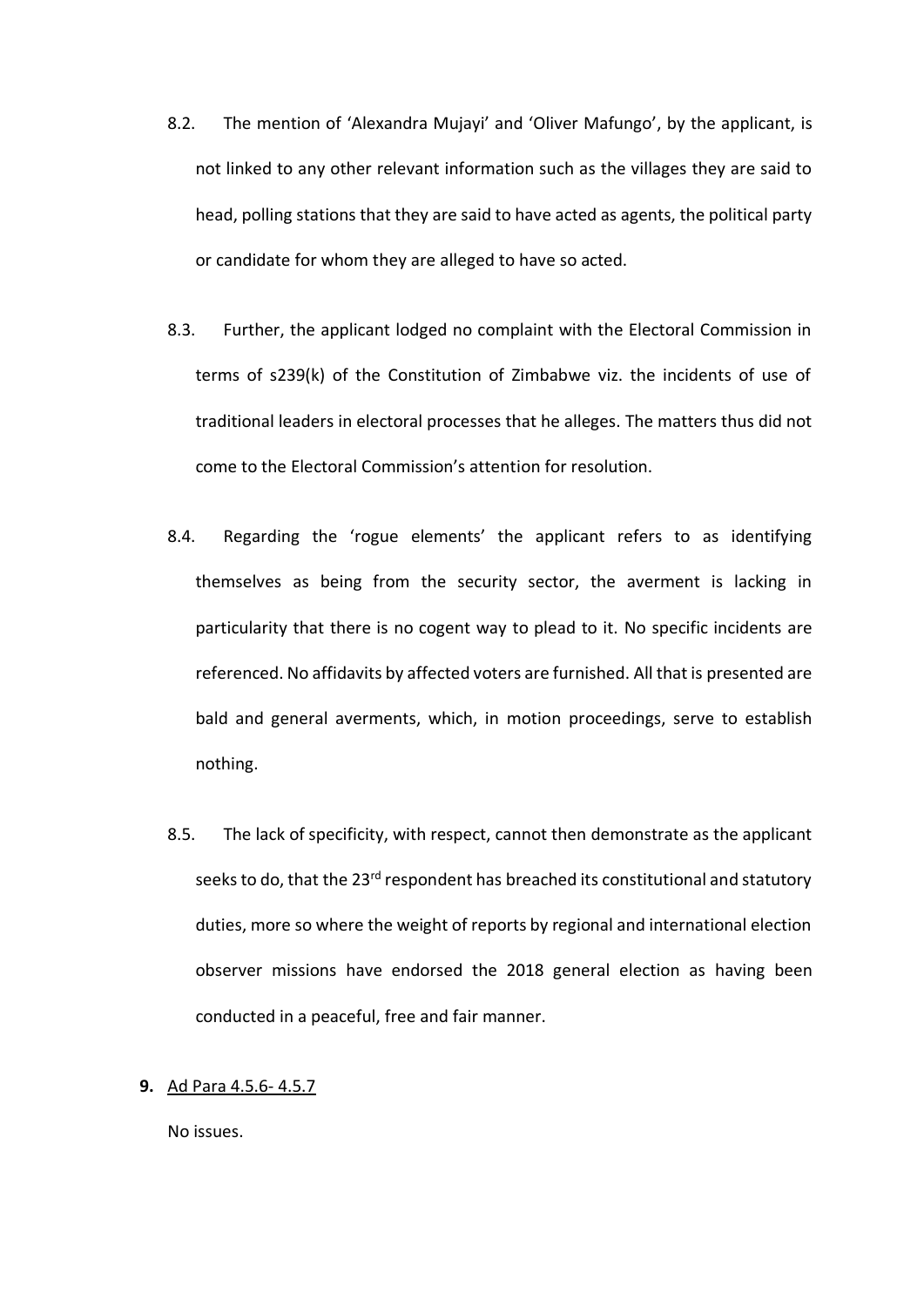#### **10.** Ad Para 4.5.8- 4.5.10

- 10.1. The applicant once again makes bald and general averments without producing any proof before the court of his averments. Whilst averring that ZANU PF has refuted any allegations that it obtained voters' cell phone numbers from the 23<sup>rd</sup> respondent the applicant dismisses the refutation with no evidence apart from his own belief that the only possible source of the cell phone numbers was the 23<sup>rd</sup> respondent. Contrast this with how he readily accepts the refutation by cell phone service providers with no greater evidence than the same type of refutation that was done by ZANU PF.
- 10.2. For the avoidance of doubt, the Zimbabwe Electoral Commission does not, and has never shared confidential voter information such as voter cell phone numbers with any political party. The Electoral Commission issued a press statement making this clear, which I attach hereto marked **Annexure 'A'**. As the applicant makes a contrary assertion, it was incumbent upon him to present the proof for such assertion in his founding papers. He has failed to do so.
- 10.3. Further, every voters' roll provided to political parties or to any member of the public in terms of the law, contains the addresses of the voters registered thereon.
- 10.4. By affidavit in opposition to an urgent chamber application filed by one Sikhumbuzo Mpofu, **HC6545/18**, which matter relates to the allegation that the Electoral Commission has supplied voters' cell phone numbers to ZANU PF, the 2nd respondent therein, cited as CDE Haritatos, refutes the allegation that he was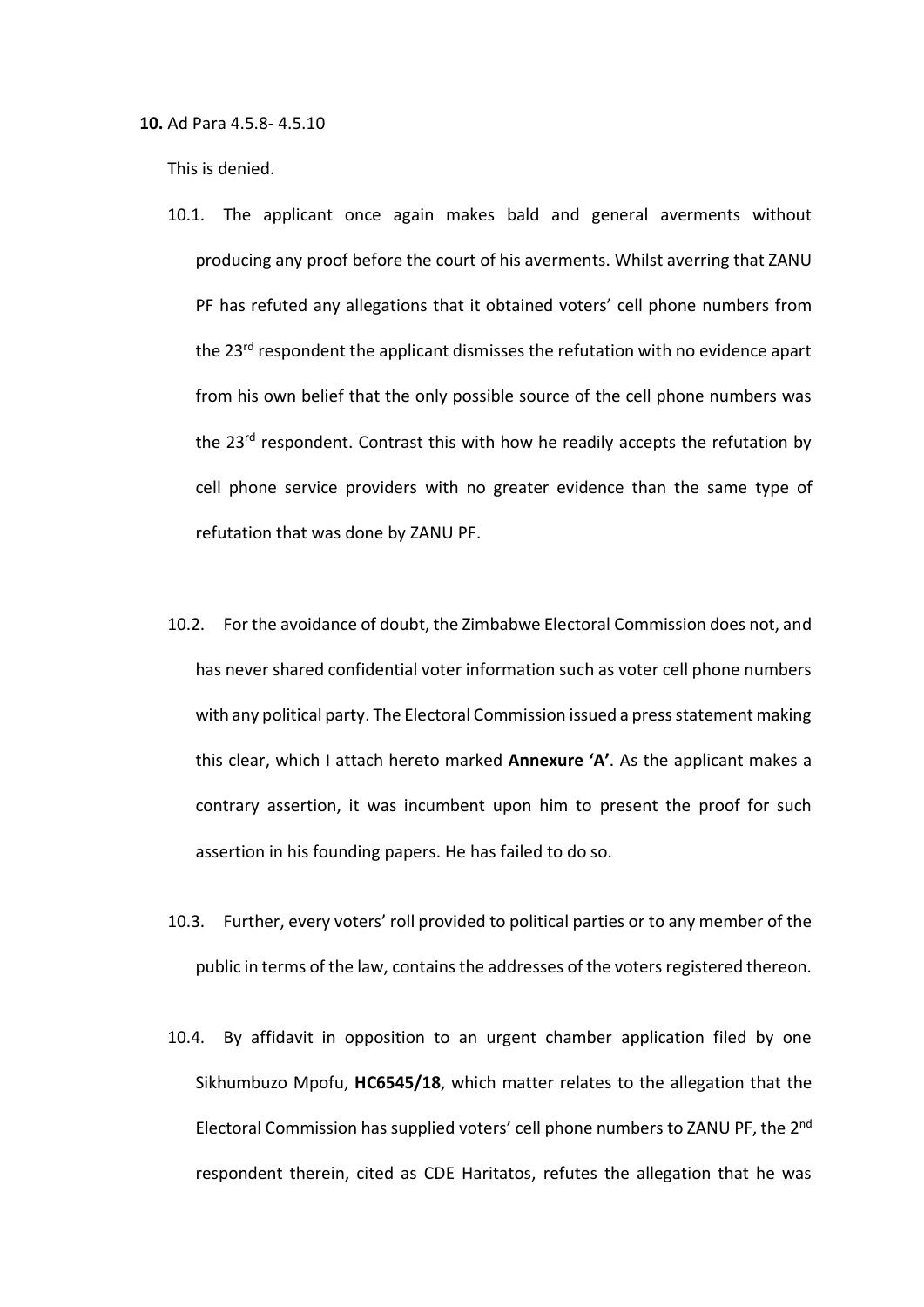supplied any voter cell phone numbers by the Electoral Commission. He avers therein that any voter cell phone numbers that he has have been derived from his own door to door campaigns. I attach a copy of that affidavit hereto marked **Annexure 'B'**.

- 10.5. The court records referred to by the applicant which he avers will be placed before the court in furtherance of his allegation viz. provision of cell phone numbers, have not been identified as to allow me or the other respondents to consider them and address their contents if need be. Again, the applicant relies on evidence that he has kept to himself.
- 10.6. The applicant's request for a full BVR voters' roll, and similar requests by other political parties and individuals, was denied on grounds that were clearly stated by the Electoral Commission. A press statement by the Electoral Commission to that effect, attached hereto marked **Annexure 'C'**, clearly advised the public, thus including the applicant and his political party, that the voters' roll with voters' pictures would not be availed to the public or to political parties and candidates in the election to safeguard voter information and privacy. The Electoral Commission's fears with respect to the security of voter information were very well grounded.
- 10.7. The voters' rolls provided to stakeholders and interested persons or institutions in terms of the provisions of the Electoral Act, in their electronic iteration, are encrypted with stakeholders being provided unique passwords to allow them to access the information on the voters' roll.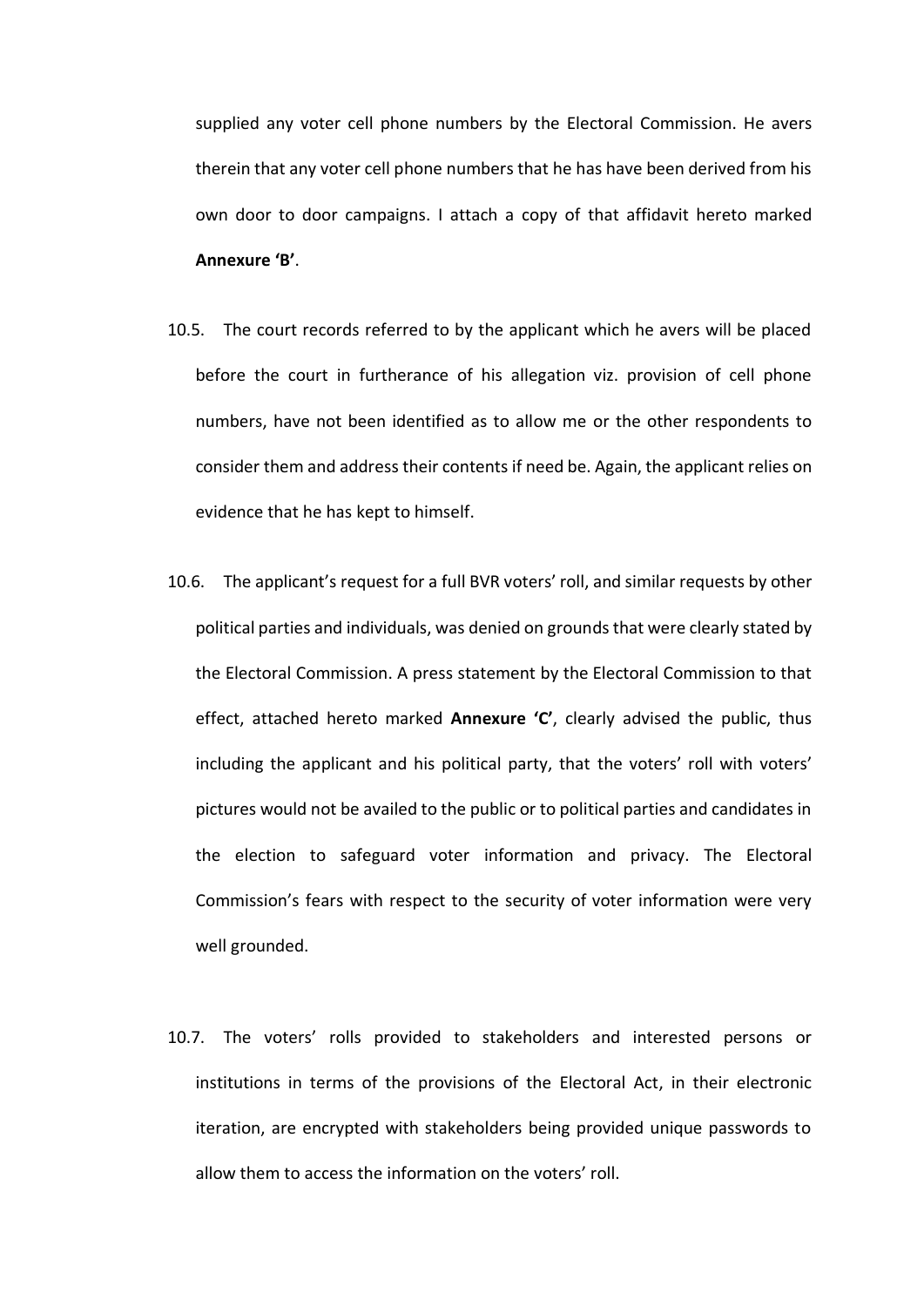- 10.8. The electronic voters' roll is searchable and analysable as required by the law, but it generally cannot be edited as the Electoral Commission maintains a level of encryption on the said voters' roll which prevents the editing of the voters' roll.
- 10.9. However, like all encrypted electronic documents, there is a possibility that their security features can be by-passed through computer hacking. The Electoral Commission's belief, however, upon issuing the electronic voters' roll, had always been that it is adequately secured.
- 10.10. Events during the election period, however, caused the Electoral Commission to reconsider this belief. It came to the Electoral Commission's attention that a website called [www.zimelection.com](http://www.zimelection.com/) has been established, on which site appear downloadable copies of the electronic voters' roll. These downloadable copies no longer had the Electoral Commission's encryption and were thus capable of being edited. I attach hereto, marked **Annexure 'D'**, screen grabs from the website that illustrate the averments I make herein.
- 10.11. In terms of our law, the keeping, maintenance and dissemination of voters' rolls lies in the exclusive purview of the Electoral Commission. This is what underpins the criminal sanction provided in s21(9) of the Electoral Act, [Cap 2:13], against anyone who tampers with or attempts to profit from the voters' roll.
- 10.12. The reasonable fear that the Electoral Commission thus held, is that once an electronic copy of the voters' roll containing voters' pictures is issued to the public,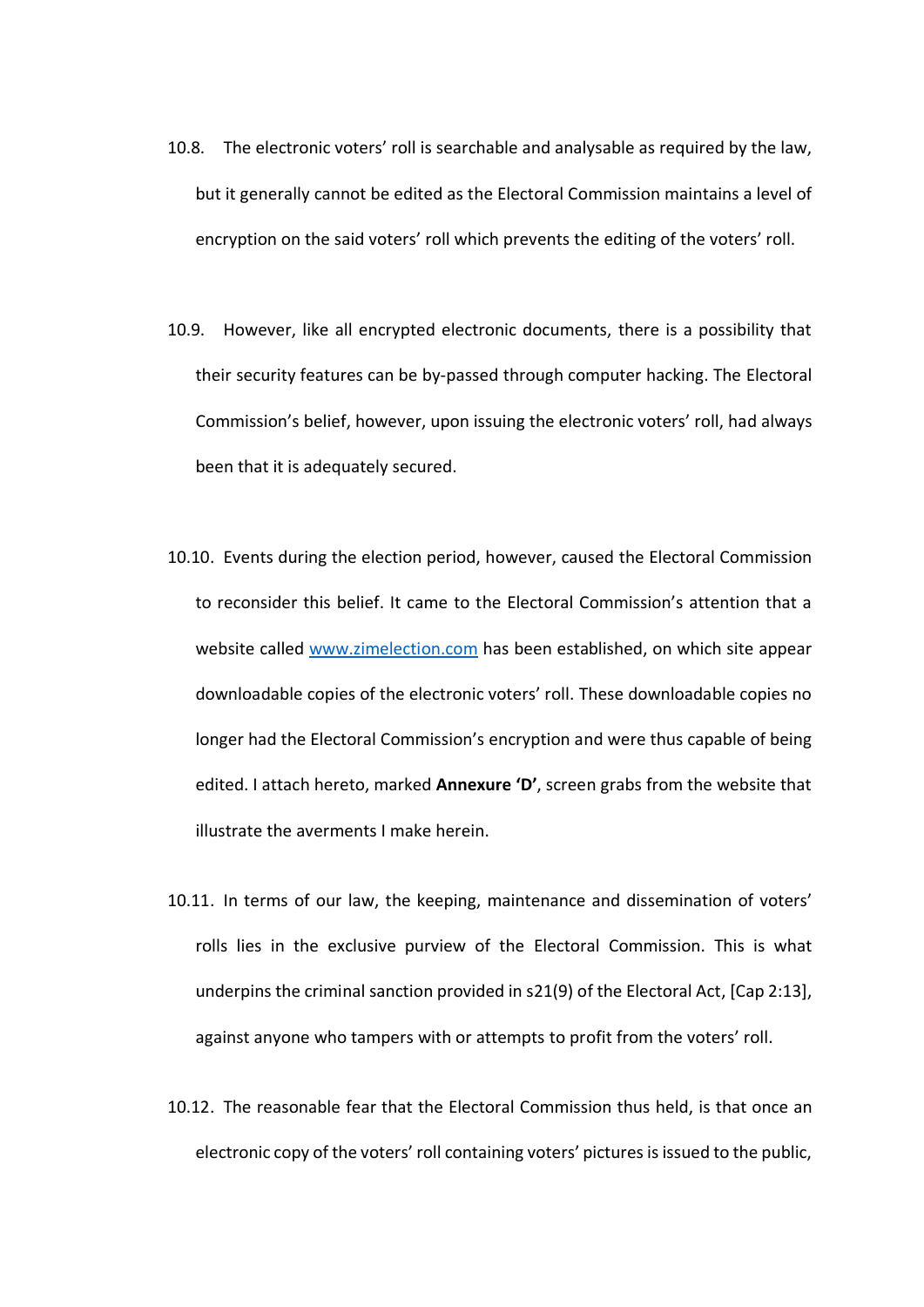the potential for decryption of that voters' roll as to render it editable, (as has occurred with the voters' roll that is currently being provided), is high. Once that voters' roll is editable, it is possible for the information thereon to be used for purposes other than what the voters' roll has been issued for. This may include identity theft and the removal or addition of names onto the voters' roll among other forms of manipulation of the voters' roll.

10.13. Already the hacking of the electronic voters' roll that the Electoral Commission affords to the public, (as averred above), has resulted in a denting of the credibility of the voters' roll, (I reaffirm that the country's voters' roll is indeed credible, but facts seldom trump opinion in these matters). For instance, the July 12, 2018 edition of the NewsDay newspaper carried an article titled *'Zec beefs up voters' roll'*. One of the issues reported in that article were the allegations, (already addressed herein above), that the Electoral Commission had afforded confidential information on the voters' roll, (cell phone numbers), to a political party contesting the election. The allegation is false but the damage to credibility is real and arises not from any failure by the Electoral Commission but by acts that are extrinsic to the Electoral Commission. The article also quotes the Minister for Information Technology and Cyber Security weighing in on the issue of hacking of the electronic copy of the voters' roll afforded to members of the public in the context of a website established whereon a decrypted electronic voters' roll appears. For clarity, the Electoral Commission's own database has not been hacked but individuals have clearly hacked the copies of the electronic roll they were given as to remove the security features/ encryption thereon.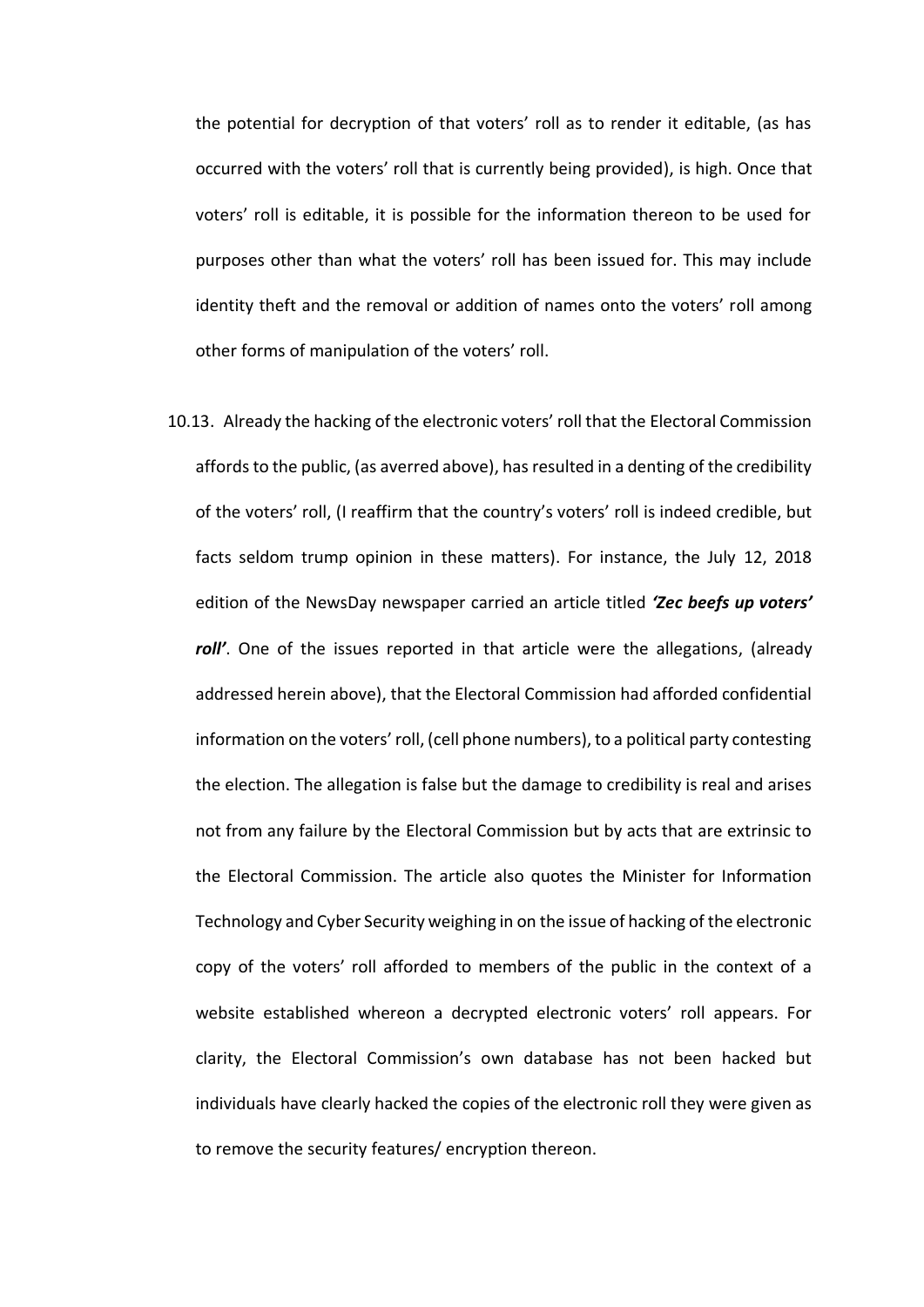- 10.14. The Electoral Commission's apprehension necessarily extends to the printed voters' roll as well. Once an editable version of the electronic voters' roll with voters' pictures is in the public domain, it is possible to print out an edited copy of that voters' roll. Where valid printed rolls with voters' pictures are in the public domain, many would be incapable of distinguishing the genuine rolls from the manipulated ones. Again, this unduly erodes the credibility of the electoral process.
- 10.15. These events spoke to the prudence of shoring up the credibility of the voters' roll to safeguard voter information and prevent the possibility of identity theft and motivated the Electoral Commission's decision not to avail the BVR roll to any political party or individual. The decision was not made with respect to the applicant alone but to all candidates and political parties contesting the 2018 general elections.
- 10.16. Further, the reasonableness of the privacy considerations relating to release of the BVR roll were considered in the matter of **Ethel Mpezeni v The Electoral Commission of Zimbabwe & 10 Others HC6332/18**, wherein the applicant approached the High Court seeking an order barring the Electoral Commission from making public a voters' roll with her picture on it. Her reason for seeking such relief was that she feared that such a voters' roll was in violation of her right to privacy as enshrined in s57 of the Constitution of Zimbabwe. Her application was duly granted on the terms and basis that she had presented it to the court.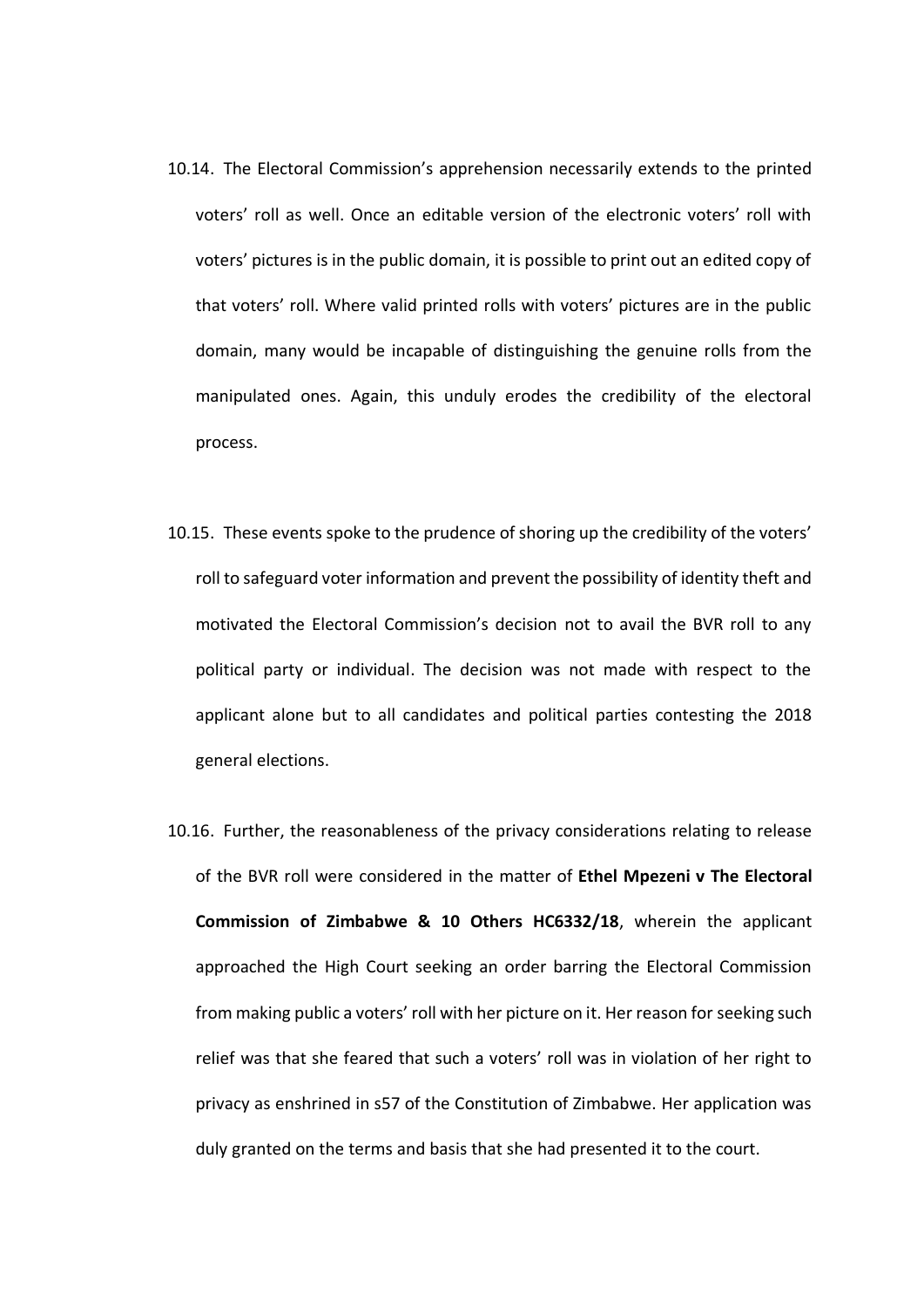10.17. The reasons for the denial of the BVR roll are thus, not abstract or absent as the applicant avers but are cogent and have received favourable judicial notice.

## **11.** Ad Para 4.5.11

No issues.

# **12.** Ad Para 4.5.12- 4.5.13

- 12.1. Firstly, the reports that the applicant refers to as having shown 'serious discrepancies' in the voters' roll have neither been shared with the respondents nor identified/named by the applicant. The separate bundle in which they are said to be contained was, as I have already averred, never served on me or the 23rd and 25<sup>th</sup> respondents.
- 12.2. Secondly, the Electoral Commission, through a press statement of the  $10<sup>th</sup>$  of June 2018, called upon stakeholders that wished to conduct independent audits of the voters' roll to do so and share their findings with the Electoral Commission. I attach that statement hereto marked **Annexure 'E'**. The only organisation that shared its findings with the Electoral Commission was the Zimbabwe Election Support Network, (ZESN), which report gave a positive assessment of the voters' roll prepared by the Electoral Commission. I attach a copy of that report hereto marked **Annexure 'F'**. If there are other reports as referenced by the applicant,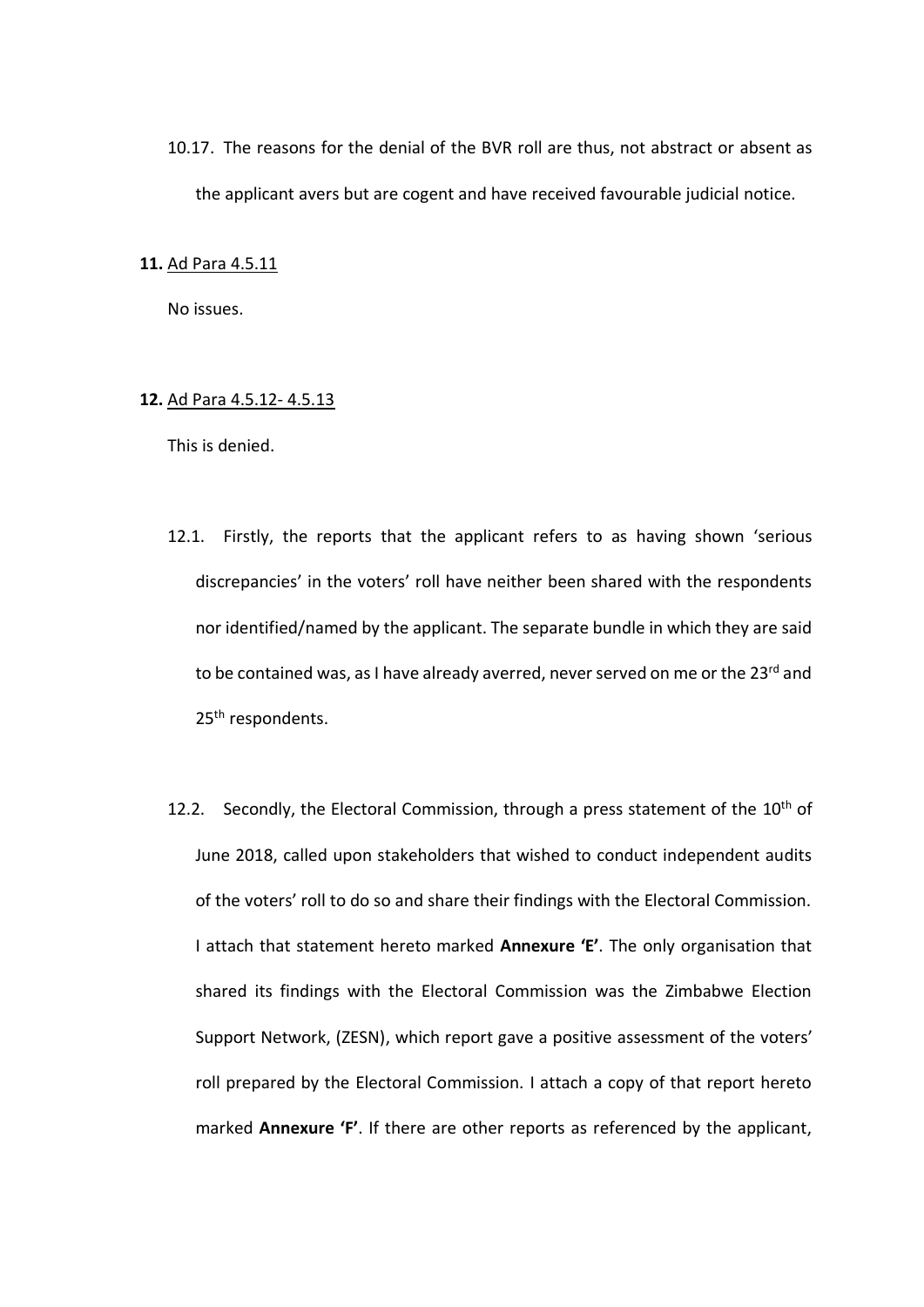which were not shared with the Electoral Commission, the Commission cannot be judged based on findings in those reports which it is not privy to.

12.3. Thirdly, there is extensive provision in the Electoral Act, (s28 and s29 of the Electoral Act), for voters to raise objections to the maintenance of certain registrations on the voters' roll which they believe ought not to appear thereon. The applicant does not state whether, upon considering the reports he refers to, he or the compilers of those reports, availed themselves to the processes and procedures outlined in the Electoral Act to remedy the anomalies they allege or caused properly placed voters to take up such processes.

## **13.** Ad Para 4.5.14- 4.5.15

- 13.1. The nomination court for the 2018 general election sat on the  $14<sup>th</sup>$  of June 2018. Prior to that date there were no candidates to speak of in respect of the 2018 general election.
- 13.2. As at the  $5<sup>th</sup>$  of February 2018, there were no election campaigns being conducted or promotional material in respect of the 2018 general election being flighted in the media. It is thus common cause that we were still in the pre-election period on or about that date.
- 13.3. The applicant avers that I wore an article of clothing associated with a candidate and used in his campaign and promotional material in breach of the law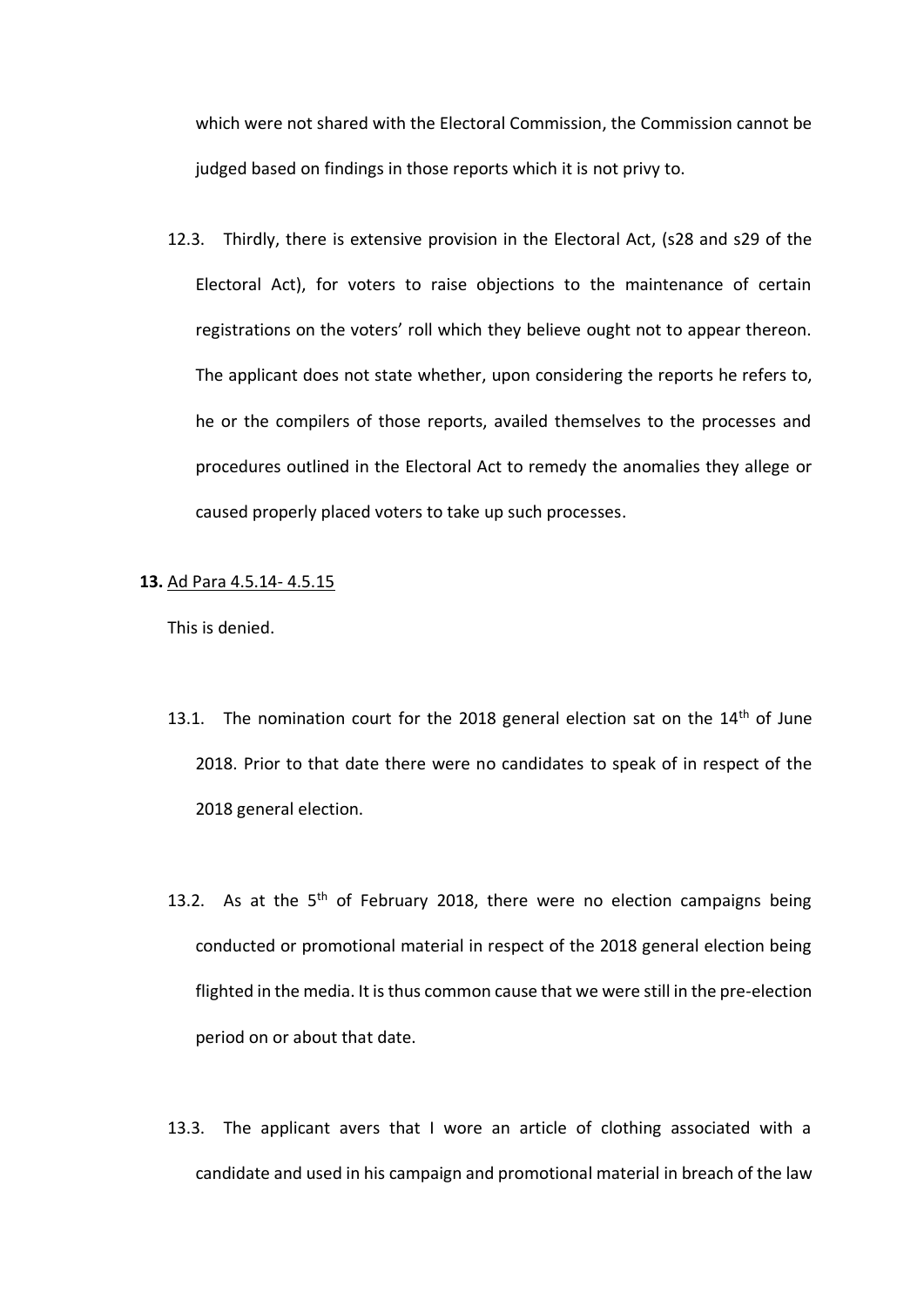on the 5<sup>th</sup> of February 2018, some four months before the sitting of the sitting of the nomination court.

- 13.4. As at the  $5<sup>th</sup>$  of February 2018, the scarf referred to by the applicant, which bears the colours of the Zimbabwean flag, had no link, connection or association with any presidential election campaign. It may be useful to narrate the history of the scarf and its rise to prominence to illustrate my point.
- 13.5. The scarf made its first appearance at the Davos World Economic Forum held from the  $23^{rd}$  to the  $26^{th}$  of January 2018 where the Zimbabwean delegation, led by the President of the Republic, who is also the  $1<sup>st</sup>$  respondent in this matter, all wore the same scarf. I attach hereto, an article marked **Annexure 'F'** which was written at the time of the Davos Word Economic Forum which highlights that the scarf was not a partisan but a national symbol.
- 13.6. By the 5<sup>th</sup> of February 2018, the Davos World Economic Forum had ended only ten days prior. How the scarf is said to have morphed, in that ten-day period, when it was still in the very early stages of its rise to prominence, from a symbol of national pride to a symbol of a presidential election campaign is unexplained by the applicant.
- 13.7. His averments are thus, once more, bald and unsubstantiated.
- 13.8. While it is true that I tried on a scarf designed by Miss Celia Rukato, a young Zimbabwean designer whose vision is to build national consciousness and that a photograph was taken with my consent to promote the designer it is baseless and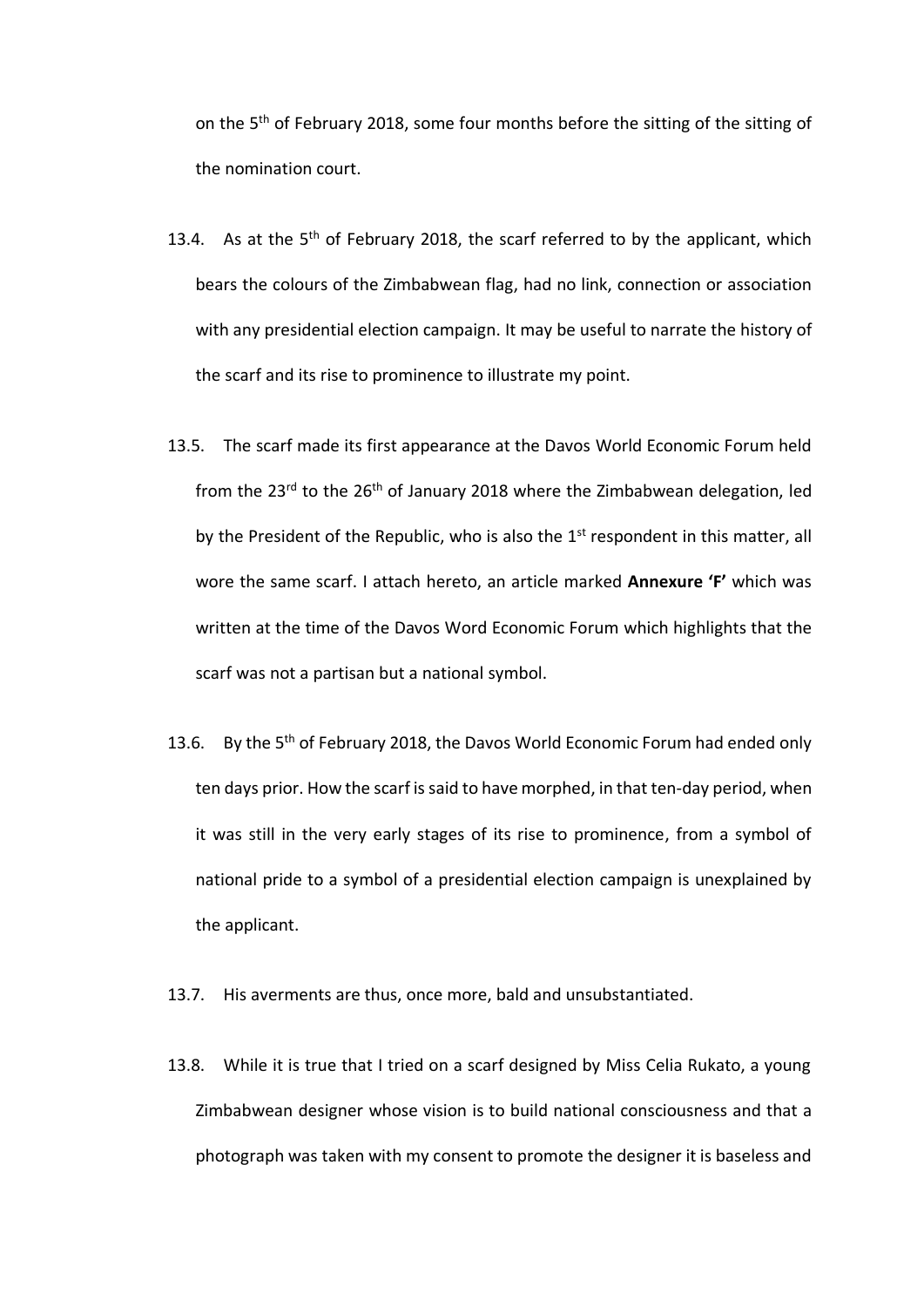malicious to assert that the wearing of the scarf is therefore a sign of bias. I could not have known or anticipated at that date that  $1<sup>st</sup>$  respondent would go on to make that scarf his trademark.

13.9. This allegation is at one with the misogynistic attacks on my person and professional integrity by the applicant and his supporters. Applicant is a registered legal practitioner and an officer of the court who went on record on numerous public occasions to cast aspersions on the whole judiciary in Zimbabwe and on me in particular. His conduct was unbecoming for an officer of the court.

### **14.** Ad Para 4.5.16

I reiterate the averments I have already made in respect of the provision of the BVR voters' roll. Further, from the inception of the biometric voter registration exercise in 2017, the Electoral Commission has always been clear that the voting method to used for the 2018 general election would not be biometric. I attach a press statement to that effect hereto marked **Annexure 'G'**.

## **15.** Ad Para 4.5.17- 4.5.19

This is denied.

15.1. Firstly, in terms of s40C(1)(c) of the Electoral Act, political parties can conduct voter education.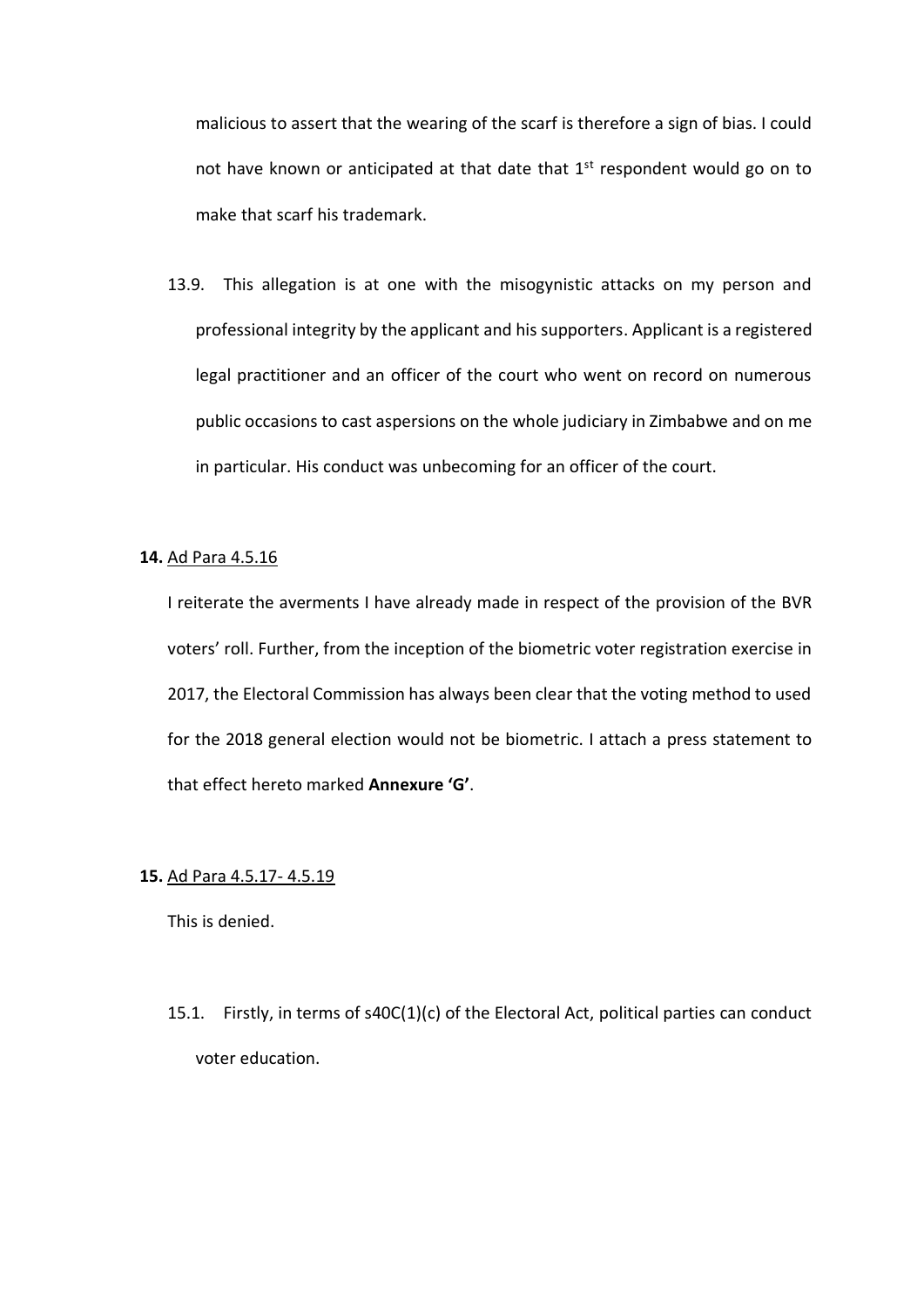- 15.2. Secondly, the request that was made by ZANU PF to the Electoral Commission was that they be provided with sample ballots for each electoral race contested in the 2018 general election i.e. a sample ballot relating to each constituency or ward under contestation in the poll. The response by Dr. Qhubani Moyo was that the Electoral Commission would only give each political party three sample ballots, one for presidential elections, another for House of assembly elections and one for local authority elections. This is what was made available to all political parties including the applicant's own party. I attach hereto an affidavit by Dr. Qhubani Moyo relating to this issue marked **Annexure 'H'**.
- 15.3. Thirdly, there is no basis for the allegation that the provision of sample ballot papers, which was done for every political party contesting the election, created fertile ground for rigging through ballot swapping and stuffing. I attach hereto, marked **Annexure 'I'**, a sample ballot for the presidential, house of assembly and local authority elections. These sample ballots are clearly endorsed *"SAMPLE*". How such a ballot could be swapped and pass for the actual ballots used in the election is again not explained by the applicant.
- 15.4. Further, and in any event, if the applicant holds a well-grounded fear that there was ballot swapping and stuffing using sample ballots in the election, he had the opportunity to seek the unsealing of election residue and inspect same for any sample ballots.
- 15.5. Further still, the counting process at the close of the poll is witnessed by polling agents and election observers, if any instances of sample ballots having found their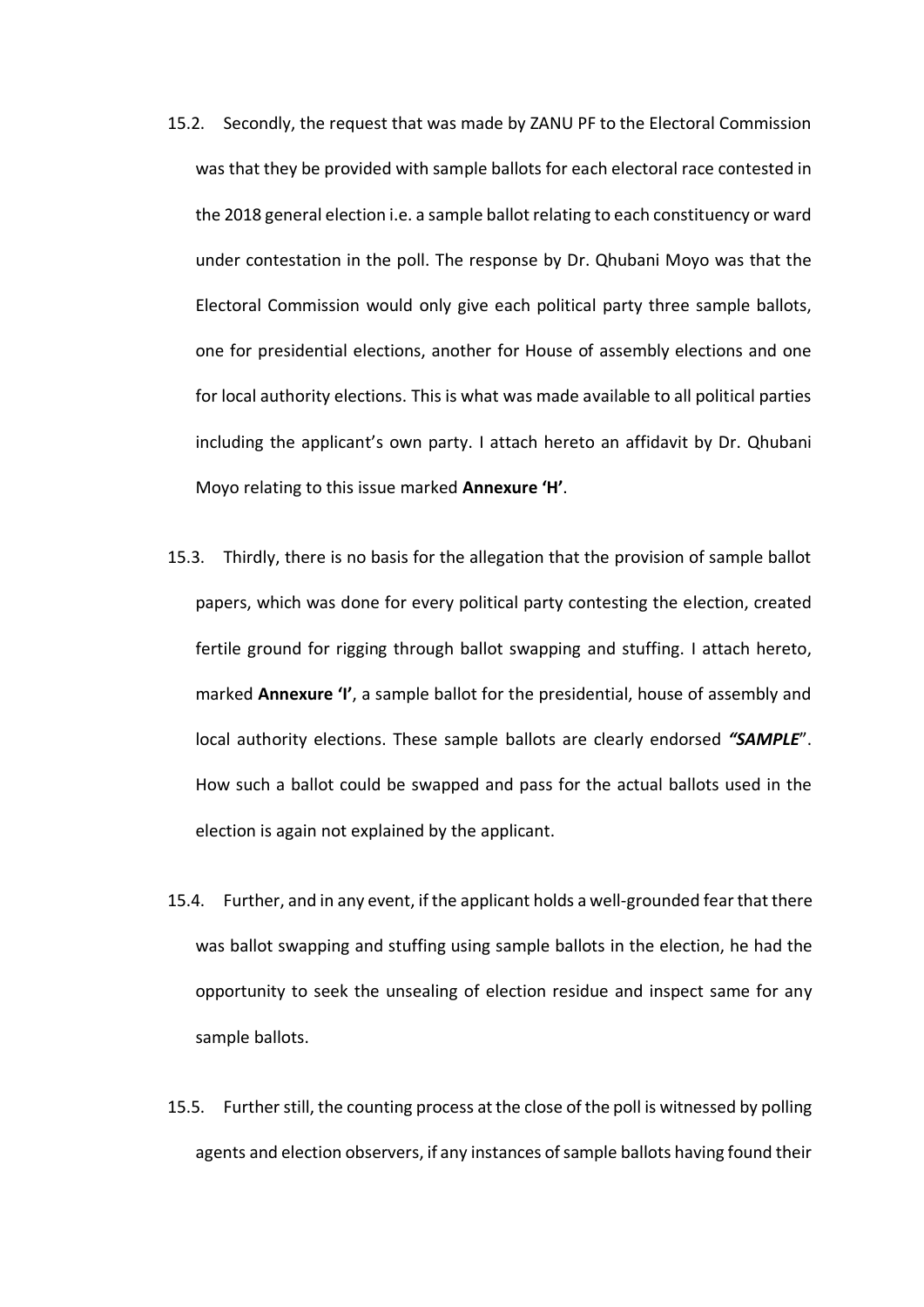way into ballot boxes, as the applicant alleges, existed, surely the thousands of polling agents and scores of election observers across the country would have picked that up during the count.

### **16.** Ad Para 4.5.20- 4.5.23

This is denied.

- 16.1. This issue has already been decided by a court of competent jurisdiction having come before the Electoral Court in EC09/18, a matter between **People's Democratic Party v Chairperson of ZEC & Anor**, wherein the applicant challenged the design of the presidential election ballot paper on grounds identical to those raised herein by the applicant. The Electoral Court found in that matter that the presidential election ballot, as designed by the Electoral Commission, was in compliance with the law.
- 16.2. The ballot paper design, having followed the law, cannot give rise to an allegation of bias on the part of the Electoral Commission. In any event, whilst the applicant alleges that the ballot paper design was meant to afford the  $1<sup>st</sup>$ respondent a material advantage, he does not state in what way such advantage is alleged to have arisen or manifested. He attaches no affidavits from any voters who aver that the design of the ballot paper caused them to vote for the 1st respondent against the will or unduly influenced them to vote for the 1<sup>st</sup> respondent or caused them confusion in identifying their preferred presidential candidate on the ballot paper.

### **17.** Ad Para 4.5.24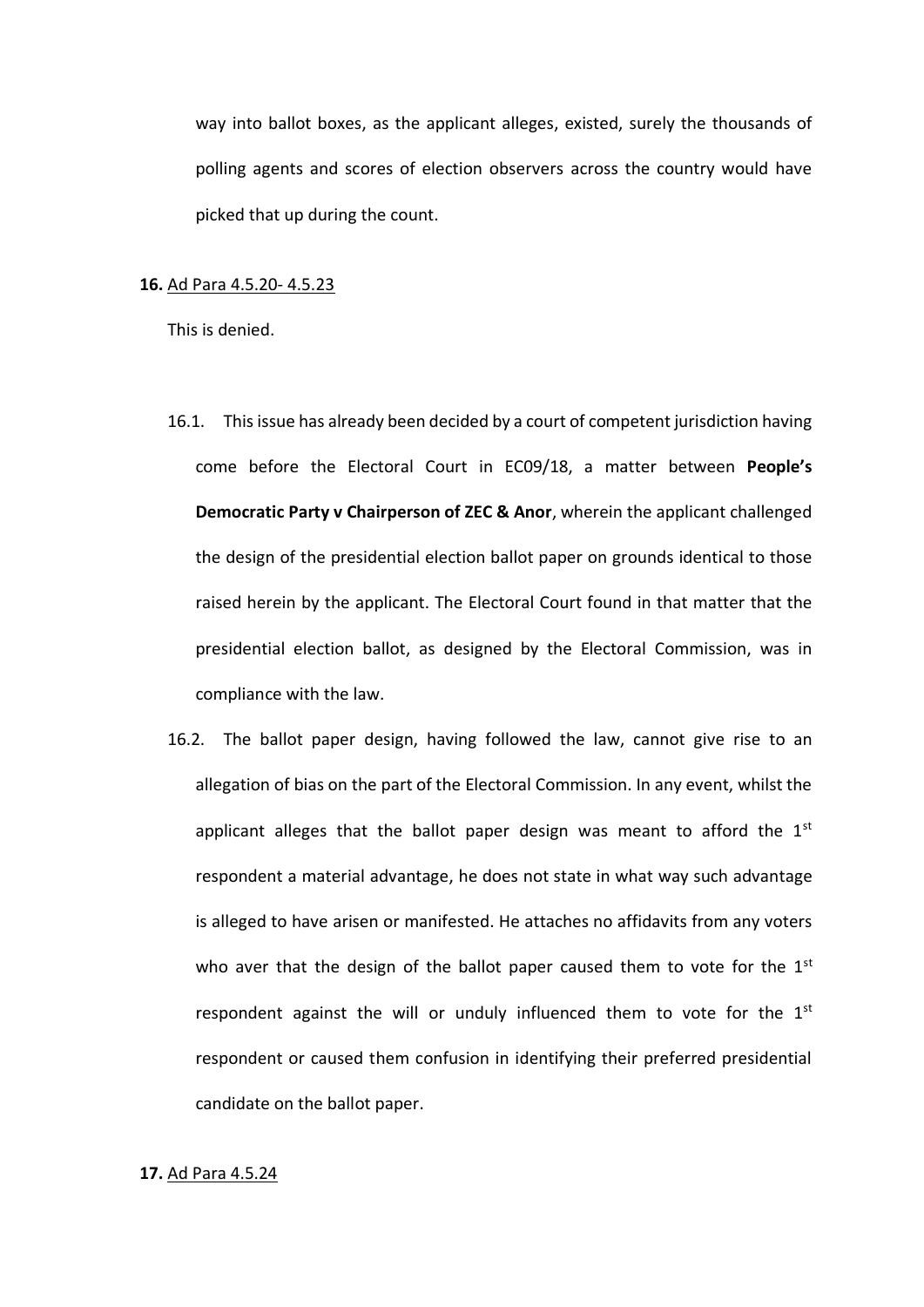No issues.

## **18.** Ad Para 4.5.25

This is denied.

- 18.1. The separate bundle of evidence that the applicant refers to has not been availed to the respondents.
- 18.2. Polling station returns were affixed to all polling stations established by the Electoral Commission for the conduct of the 2018 general election. No proof has been placed before the court by the applicant indicating that there are polling stations where the returns were not affixed as required by the law.
- 18.3. It is not indicated at which polling stations the applicant alleges the returns were not affixed and whether he had polling agents stationed at such polling stations and if so why no affidavits have been deposed to by such agents in support of the applicant's averment that 21% of polling stations did not have returns affixed in terms of the law.
- 18.4. Having made the allegation, the applicant was enjoined to prove it in his founding papers. He has failed to do so.

## **19.** Ad Para 4.5.26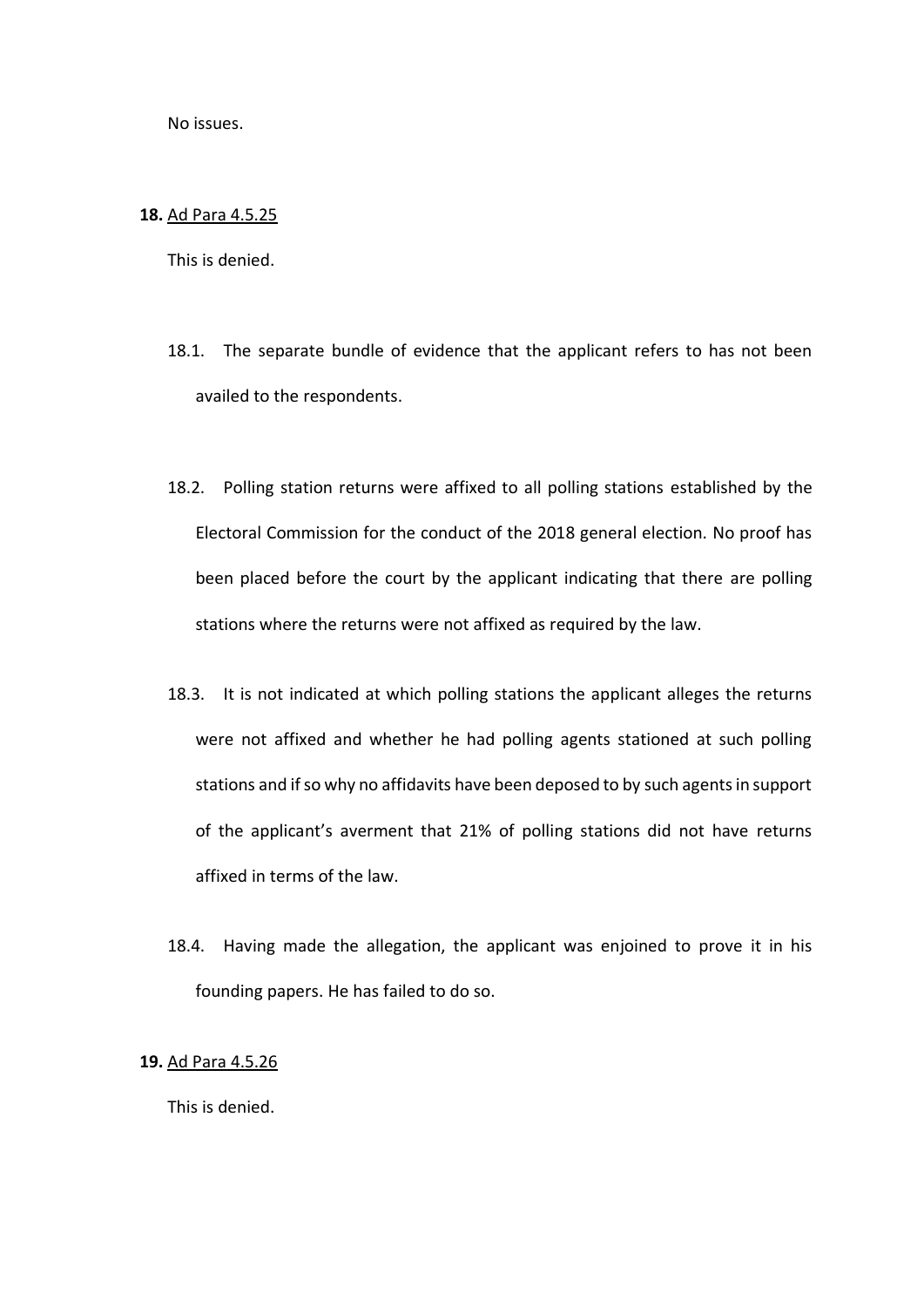- 19.1. Firstly, the applicants founding papers have not proven an irregularity as alleged. The applicant makes no more than a bare allegation.
- 19.2. Secondly, the conclusion made by the applicant, from this bare allegation, is that the Electoral Commission rigged the presidential election with no evidence furnished and no explanation given as to how the alleged rigging is said to have taken place.
- 19.3. An applicant in motion proceedings ought to make out his full case in the founding papers and if, as he has done herein, he makes bald and unsubstantiated allegations, his application cannot possibly succeed. Surely if the applicant had polling agents at the unidentified polling stations he alleges did not have returns affixed, those agents would have been given V11 forms before the return for the polling station is affixed in terms of the law. The applicant does not in this context present his V11 forms and contend that the V11 forms that the Electoral Commission has are different from what he has. If he did not have polling agents at the unidentified polling stations how does he conclude that the alleged failure to affix a return in terms of the law occurred or resulted in the alleged rigging at those unidentified polling stations?
- 19.4. In the context of a challenge to an election return, it is not enough for the applicant to give broad, sweeping statements as a basis for the relief he seeks. He must illustrate in his papers how the tally of votes was affected by an issue that he raises as a ground for his challenge. He fails to do so.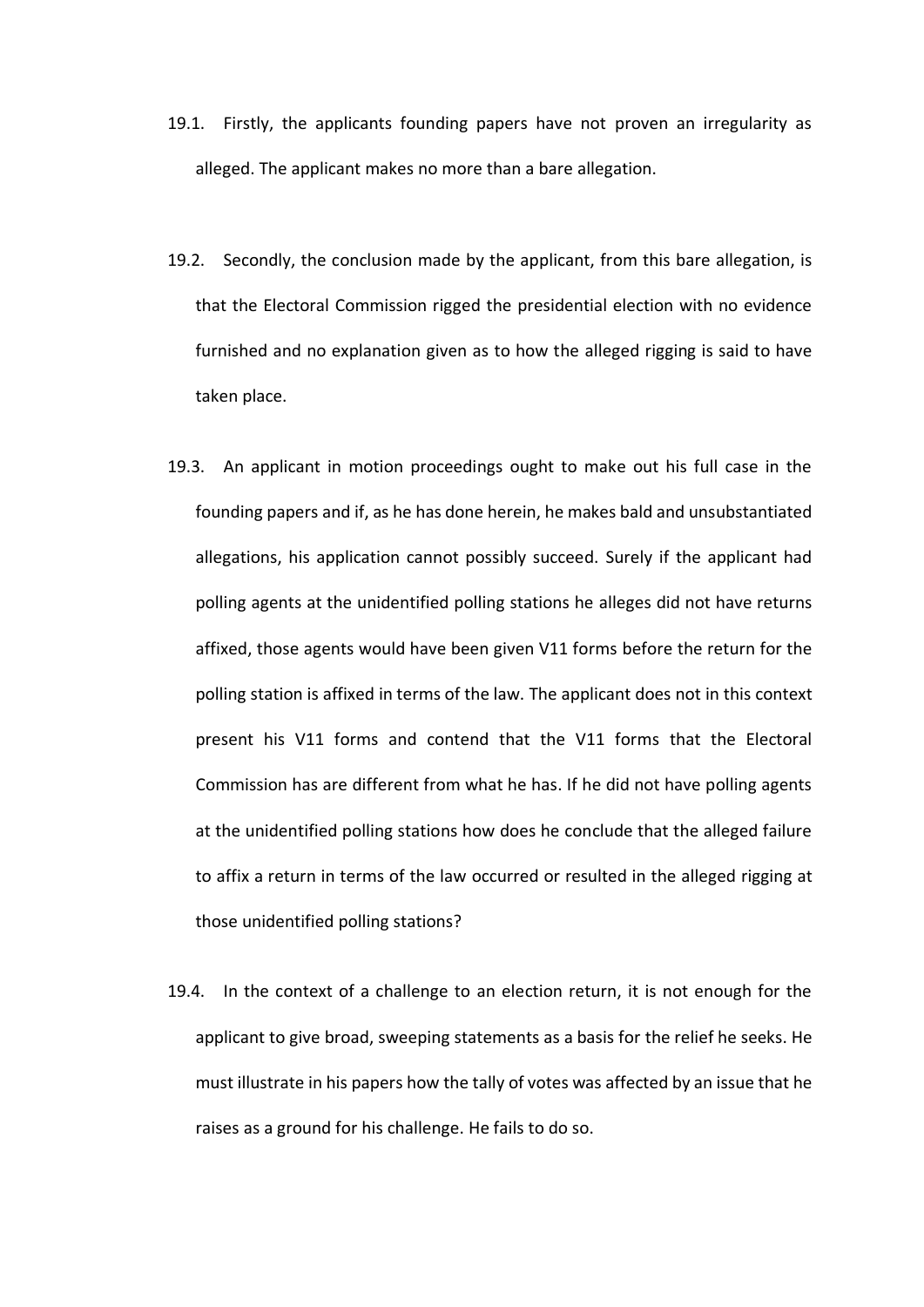#### **20.** Ad Para 4.5.27- 4.5.31

- 20.1. The bundle of evidence that the applicant refers to as containing proof of the malpractice he alleges occurred during postal voting was not served on the respondents. It is unclear whether it was issued together with the applicant's application.
- 20.2. The applicant's premise that 7500 police officers voted through the postal voting system in the 2018 general election is not correct. The total number of people that were permitted to cast a postal vote in the 2018 general election was 7464, as appears in the schedule attached hereto marked **Annexure 'I'**. A consideration of annexure 'I' shows that of the total number, police officers constituted 4482. It is, therefore, misleading for the applicant to aver that some 7500 postal ballots for police officers were processed in the 2018 general election and ought to be invalidated.
- 20.3. The chief question that must be considered on this issue is whether the secrecy of the ballot was compromised. The Electoral Commission has received no complaints from any of the police officers that participated in the postal vote to the effect that they were not allowed to mark their ballots in secret and in the manner that they wished. Similarly, there are no affidavits placed before the court by the applicant from affected voters showing that there was a coercive process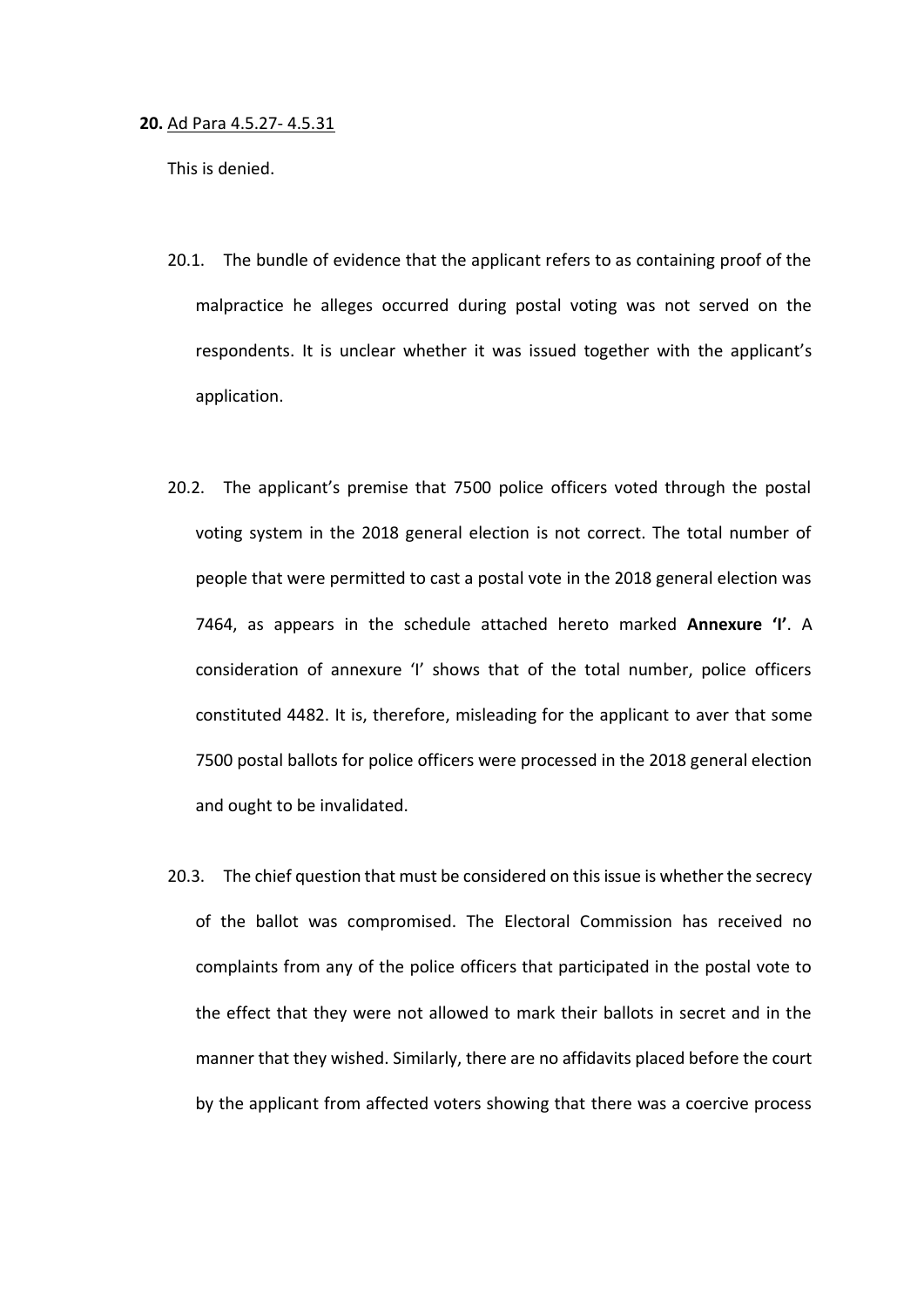by which the voter was made to vote other than by secret ballot and for a candidate(s) other than a candidate of his/her choice.

20.4. Further, a challenge to the postal voting process for the 2018 general election has previously been taken before the Electoral Court by the applicant's party the MDC-Alliance in the matter of **Movement for Democratic-Change v Zimbabwe Electoral Commission & The Commissioner-General Zimbabwe Republic Police EC01/18**. That application was dismissed as the applicant failed to put any evidence before the court in the form of affidavits by affected voters showing that the postal voting process had been compromised and, therefore, ought to be invalidated. The grounds for the dismissed challenge are the same as those taken up by the applicant in the present matter and the absence of evidence is the same.

# **21.** Ad Para 4.5.32- 4.5.33

- 21.1. The process of collation and verification of the presidential election results was done transparently, and the applicant's agents, Mr. Morgan Komichi and Mr. Jameson Timba had full access to the results collation room at the Electoral Commission's national command centre.
- 21.2. An email was sent by the Electoral Commission to all presidential chief election agents, including the applicant's agents, inviting them to come and verify the presidential election results. I attach a copy of that email hereto marked **Annexure 'J'**.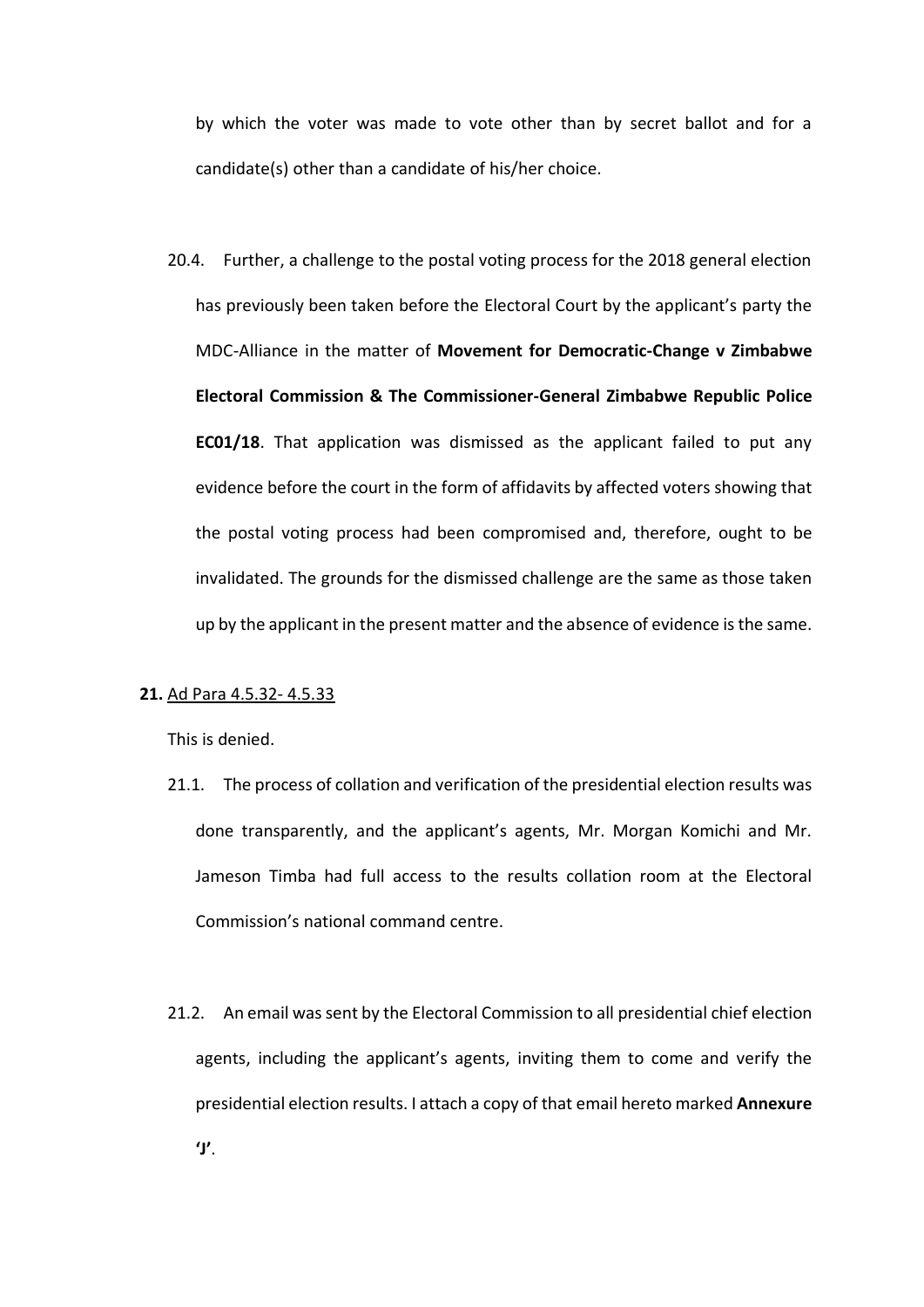- 21.3. Further, I personally called upon all chief election agents for the presidential election to come for collation and verification of the presidential election results on a live ZBC broadcast from the Electoral Commission's national command centre. I attach a compact disc with the relevant footage hereto marked **Annexure 'K'**.
- 21.4. Further, one of the applicant's presidential election agents, Mr. Jameson Timba, is quoted in the NewsDay newspaper confirming that they were in the process of verifying the presidential election results. I attach a copy of that article hereto marked **Annexure 'L'**.
- 21.5. Further, I attach hereto a photograph of Mr. Jameson Timba in the results collation room, marked **Annexure 'M'.** Also appearing in the photograph are the presidential election agents for the NCA and ZIPP political parties. The photograph was taken during the collation and verification process for the presidential election results.
- 21.6. Further still, I attach hereto, marked **Annexure 'N'** and **'O'** respectively, affidavits by Mrs. Mavis Mudiwakure, the Electoral Commission's Director Election Logistics and Mrs. Pamela Mapondera the Electoral Commission's Director for Information and Communications Technology both of whom were stationed in the results collation room. They both confirm that the applicant's chief election agents were present for the collation and verification of presidential election results. Mrs. Mavis Mudiwakure narrates how candidates' election agents, including Mr. Jameson Timba for the applicant, requested and were furnished with V11 and V23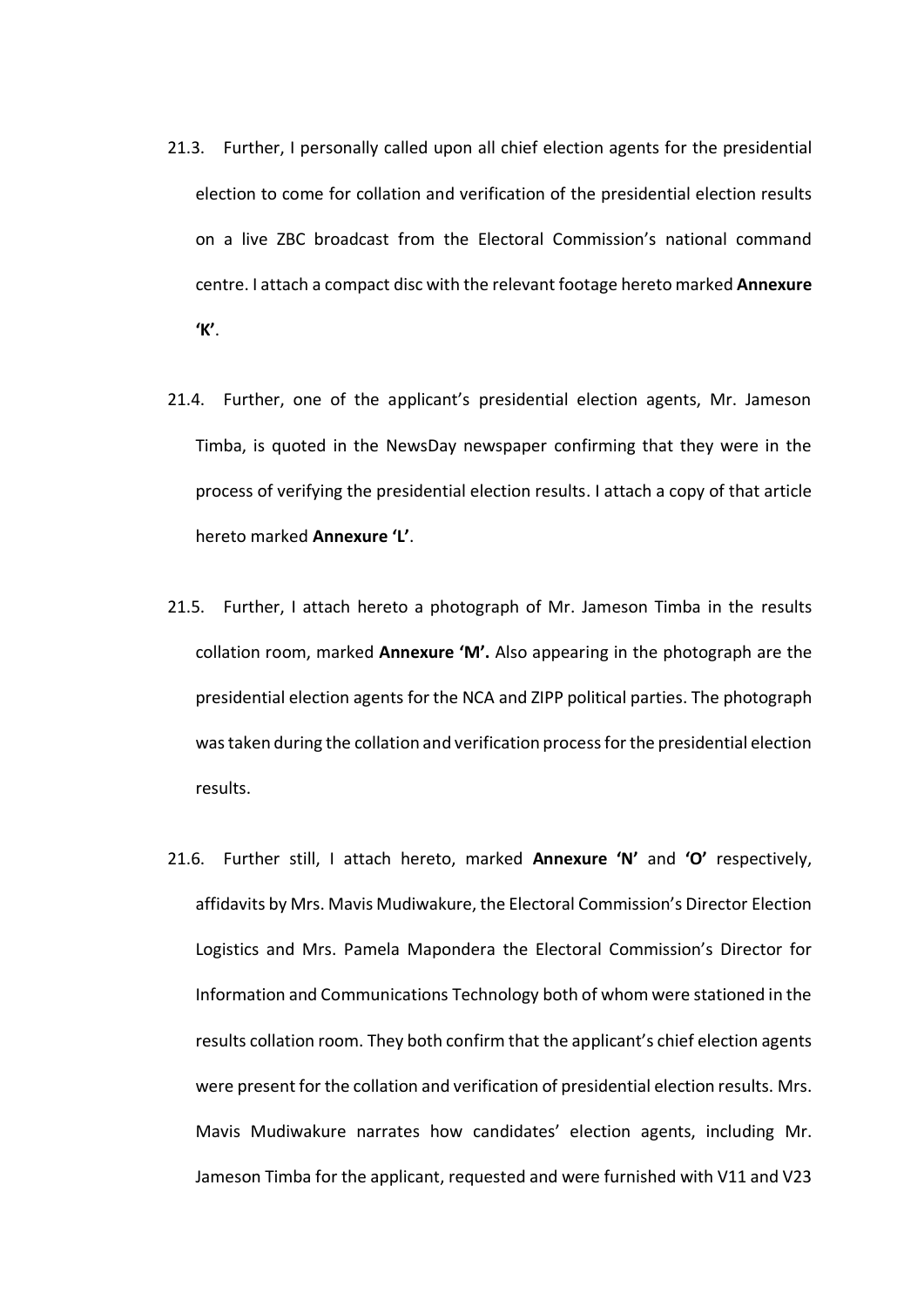forms for them to check and verify any issues that they wished to so verify during the collation and verification process. Mrs. Pamela Mapondera relates, in addition to the various election agents, to the election observer groups that visited the results collation room during the entire collation and verification process.

21.7. It is, therefore, not correct that the process of collating and verifying presidential election results was done under a cloud of secrecy.

#### **22.** Ad Para 4.5.34- 4.5.35

- 22.1. The bundle of evidence referred to by the applicant was not served on the respondents herein.
- 22.2. The Electoral Commission reported all instances of political violence that were brought to its attention to the Zimbabwe Republic Police. I attach hereto marked **Annexure 'P'** some of the referral letters by the Electoral Commission to the ZRP of instances of political violence and referrals to the Human Rights Commission.
- 22.3. Further, I attach hereto marked **Annexure 'Q'** extracts from reports by various election observer missions, namely ECF SADC observer mission; COMESA observer mission; SADC PF observer mission, African Union observer mission; SADC observer mission and the NORDIC observer mission, which have the general conclusion that the electoral environment leading up to and during voting in the 2018 general elections, was peaceful. The full reports are contained in a compact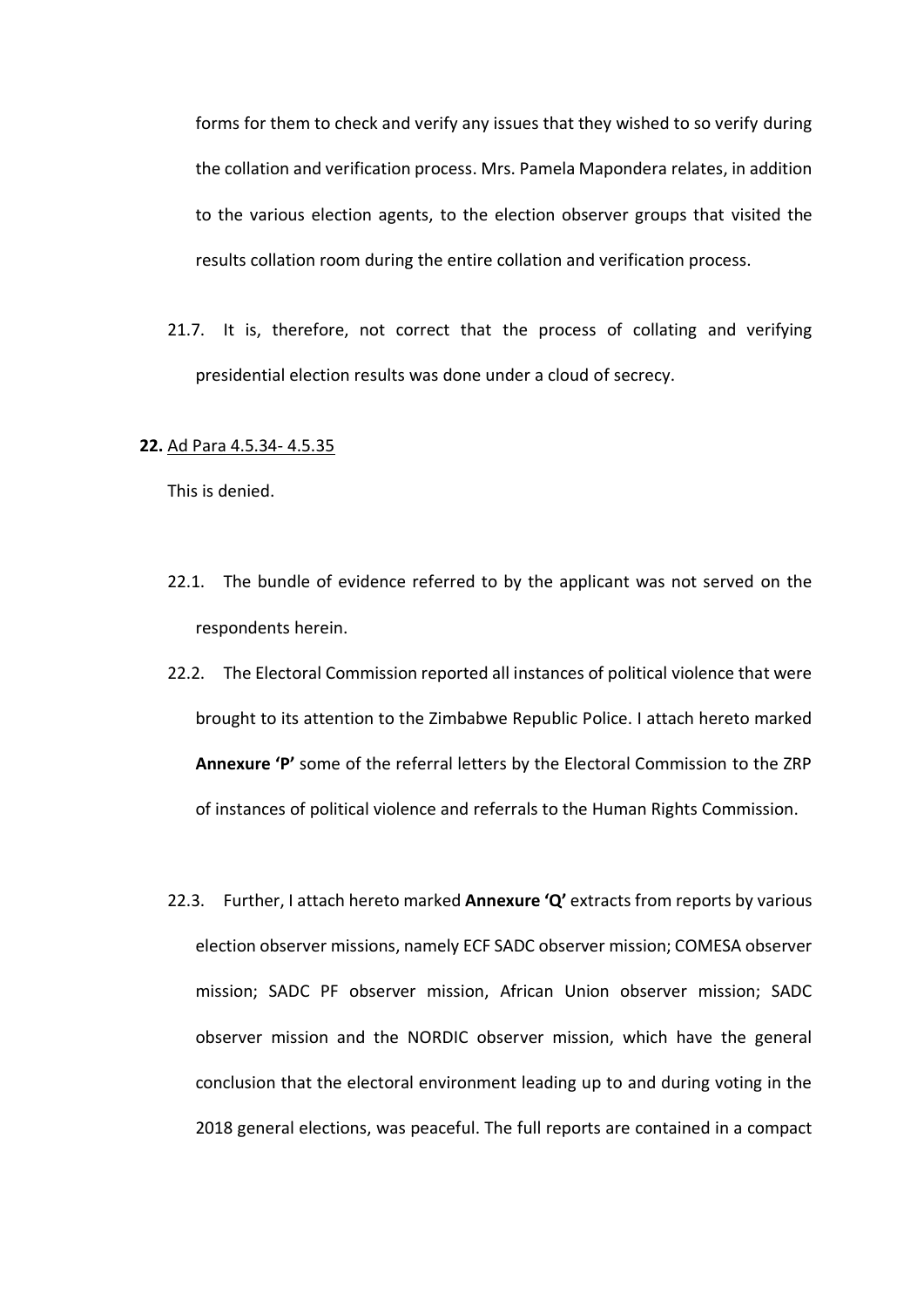disc attached hereto as **Annexure 'Q1'.** I also attach the statement I made at the 2018 peace pledge hereto marked **Annexure 'R'**.

22.4. The allegation that the Electoral Commission took no action to address instances of politically motivated violence is, therefore, not correct.

## **23.** Ad Para 4.5.36

No issues.

## **24.** Ad Para 4.5.37

This is denied. The Electoral Commission does not have evidence of the systematic distribution of inputs geared at inducement to vote for a particular political party or candidate and none appears to have been proffered by the applicant in his papers.

#### **25.** Ad Para 4.5.38- 4.5.39

- 25.1. The applicant has not established, through evidence, the averments in his paragraph 4.5.37 and having failed to do so the follow up in paragraphs 4.5.38 and 4.5.39 do not arise.
- 25.2. As already averred, any complaints received by the Electoral Commission were referred to the ZRP and the Human Rights Commission for appropriate action.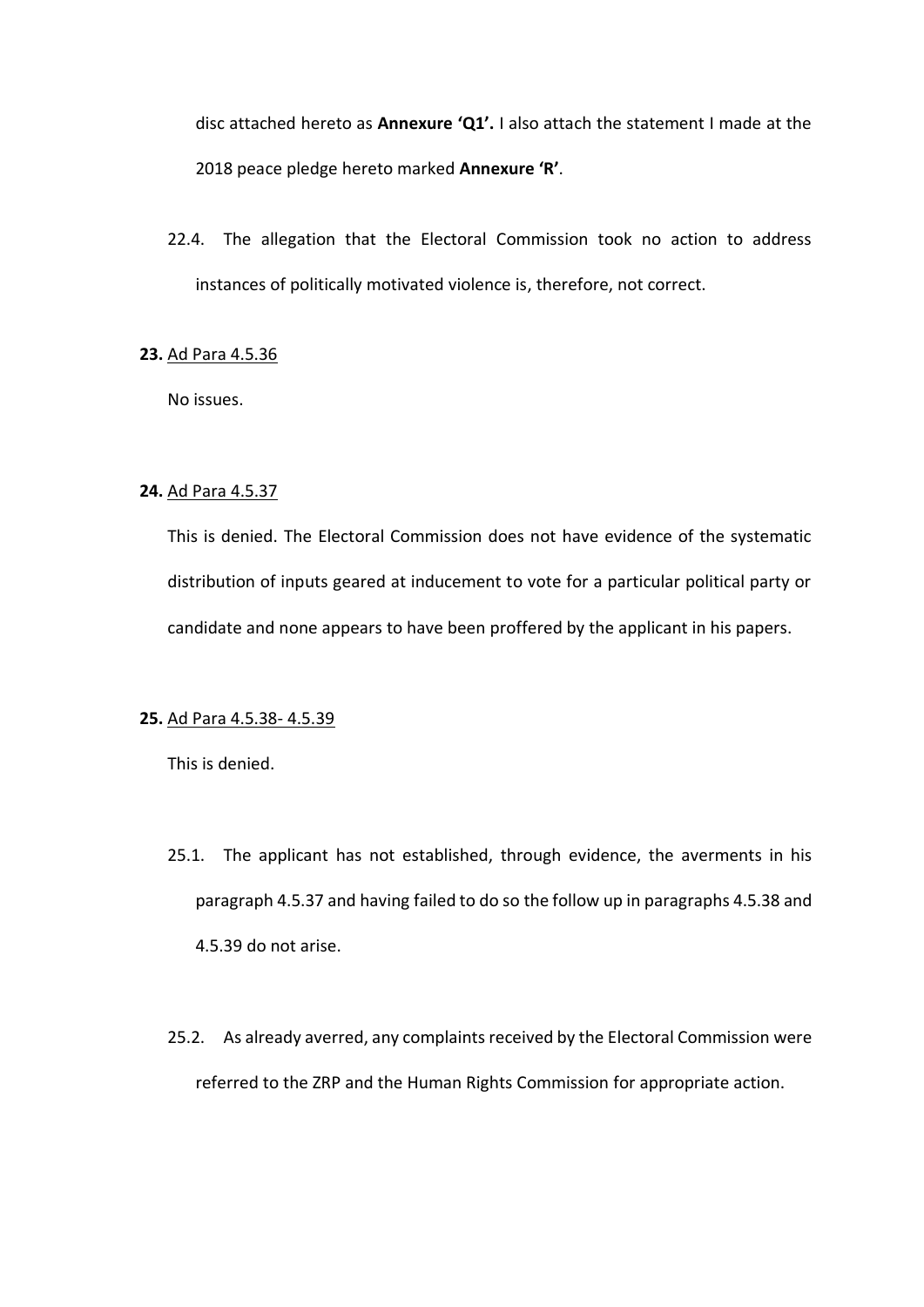25.3. The applicant has not placed before the court any complaint lodged with the Electoral Commission alleging a malpractice in terms of s136(1)(c) of the Electoral Act let alone the subsequent evidence, had such complaint been placed before the court, that the Electoral Commission did not act upon it.

### **26.** Ad Para 4.4.40- 4.4.43

This is denied. I refer to the various observer reports that I have attached hereto which give the electoral process administered by the Electoral Commission a passing grade in terms of freeness, fairness and credibility.

### **27.** Ad Para 4.6

- 27.1. The A series, attached to the founding papers, consists of five V11 forms. There was a total of 10 985 polling stations in operation during the 2018 general election. There are also ten provinces in Zimbabwe thus at least five provinces are not represented on the V11s forming the applicant's A series. Five V11s out of 10 985 polling stations and out of ten provinces is by no means representative of the pattern that the applicant alleges in his paragraph 4.6. No trend can be established by the applicant's sample.
- 27.2. In any event, where the actual data for the 2018 general election is available, no meaningful purpose can be served by the hypothetical that is postulated by the applicant's sample. But even if one considers sampling that was being done during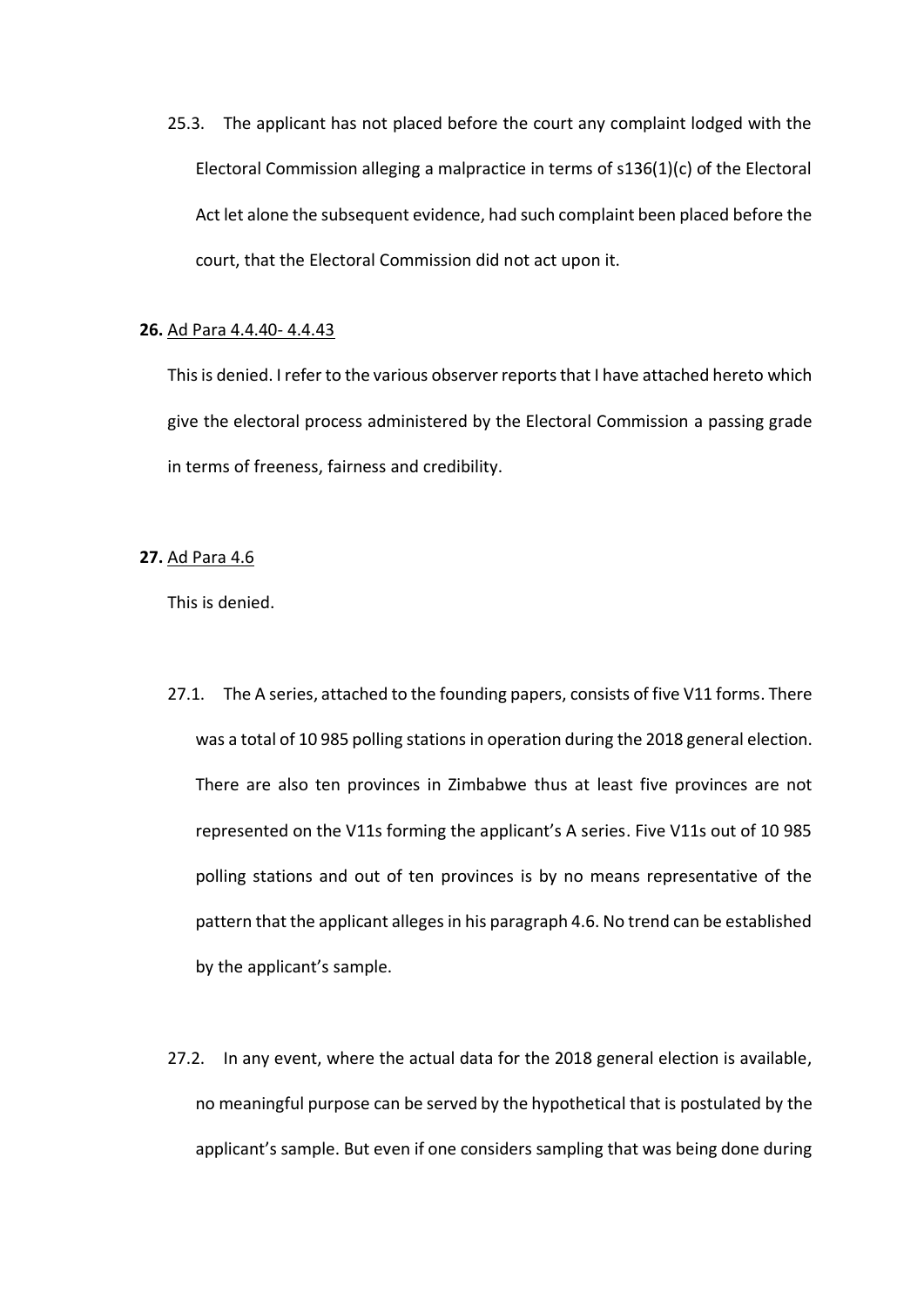the conduct of the 2018 general election by the largest election observer group on the ground, ZESN, their report shows consistency with the results declared for the presidential election by the Electoral Commission. I attach a copy of that report hereto marked **Annexure 'S'**.

27.3. Applicant also alludes to having sourced the said V11s from social media, suffice to remind him that a V11 form is obtained through the provisions of s64(1)(d1) of the Electoral Act. The authenticity of his source of data is thus in doubt.

**28.** Ad Para 4.7

This is denied.

28.1. Once again, the applicant makes a bald averment based on no evidence. Nothing is placed before the court to prove or demonstrate the alleged stopping of counting which he seeks to present to the court as a fact. No affidavits by election agents stating that counting was stopped and at what polling stations it was stopped as alleged. No observer reports recording the phenomenon alleged by the applicant that there was an abrupt stoppage of counting are either attached or referenced by the applicant. Indeed, no observer group noted the phenomenon alleged by the applicant.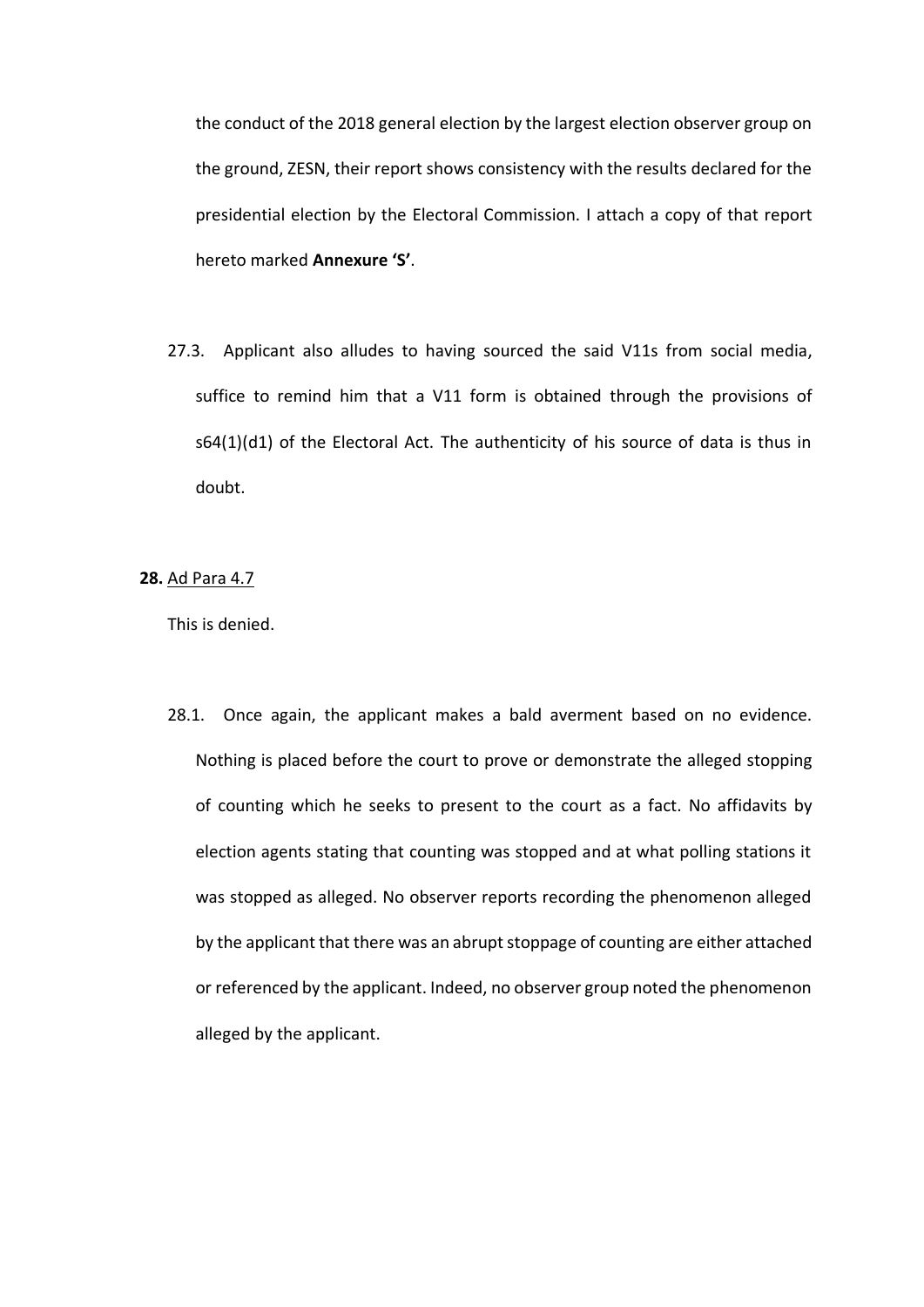28.2. For the avoidance of doubt, counting at all polling stations was conducted in the normal manner as prescribed by the Electoral Act without any stoppages as alleged by the applicant.

### **29.** Ad Para 4.8

- 29.1. The results of the 2018 general elections were announced as they became available.
- 29.2. The proximity of Harare province polling stations to the national command centre has no bearing on the speed with which the counting process in those polling stations is conducted and hence the time at which results from those polling stations, wards and constituencies become available. In fact, Harare province was the last to avail full results. It must be borne in mind that Harare province has a high voter population and that it had the highest number of candidates contesting in the national assembly and local authority elections.
- 29.3. The applicant places no evidence before the court, be it in the form of affidavits by his election agents in Harare stating that counting was concluded early but results announced last or reports by election observers to the same effect. In any event, the applicant does not relate his averments in this respect to the nub of his challenge. The announcement of results, in whatever sequence, does not affect the outcome of an election. If a candidate garnered 10 votes in a particular constituency, that tally is not changed whether that result is announced first or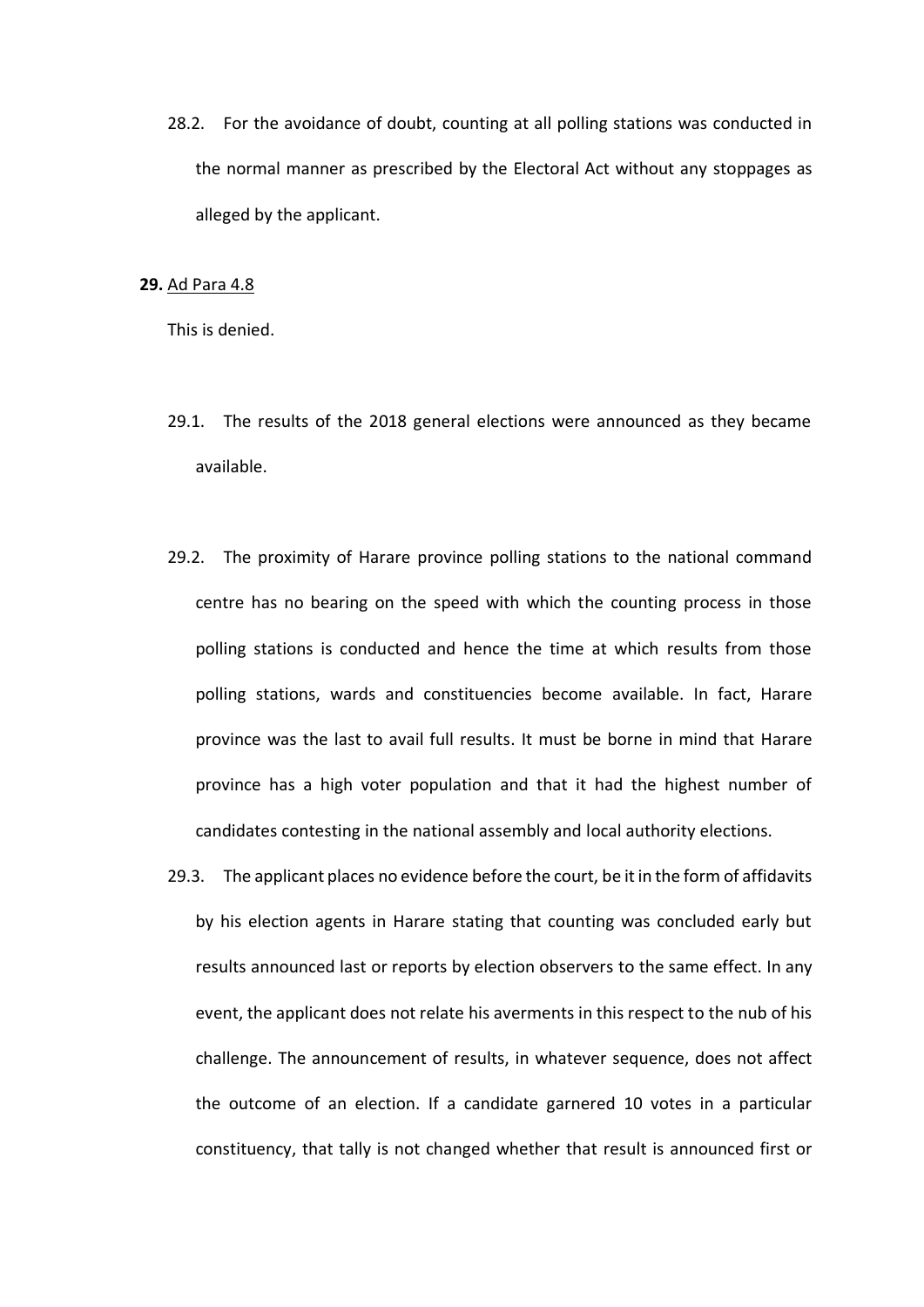last. In my reading of the applicant's papers he does not challenge the correctness of the results declared for Harare province.

29.4. Further, and in any event, in terms of s66(1) of the Electoral Act the declaration of results for National Assembly elections is done at the constituency level by the constituency elections officer. The announcement of that result at the national command centre satisfies no legal requirement and as such grounds no legal challenge to the elections.

#### **30.** Ad Para 4.9

- 30.1. Whilst it is correct that the presidential ballots are counted first the transmission of results from a polling station by a presiding officer to the ward centre is done at the same time for all three electoral races under consideration i.e. the presidential ballots are counted first then we move on to the House of Assembly ballots and lastly, we count the local authority ballots. Only after all have been counted and their returns duly completed, does the presiding officer leave the polling station to take the results and the election residue to the ward centre.
- 30.2. In terms of s110(3)(f) of the Electoral Act there is no requirement to announce presidential election results for each constituency. Notification of the results for each constituency is in any event done at the constituency collation centres by posting of V23 forms. The statutory obligation created by s110(3)(f) of the Electoral Act relates to the declaration by myself, in my capacity as the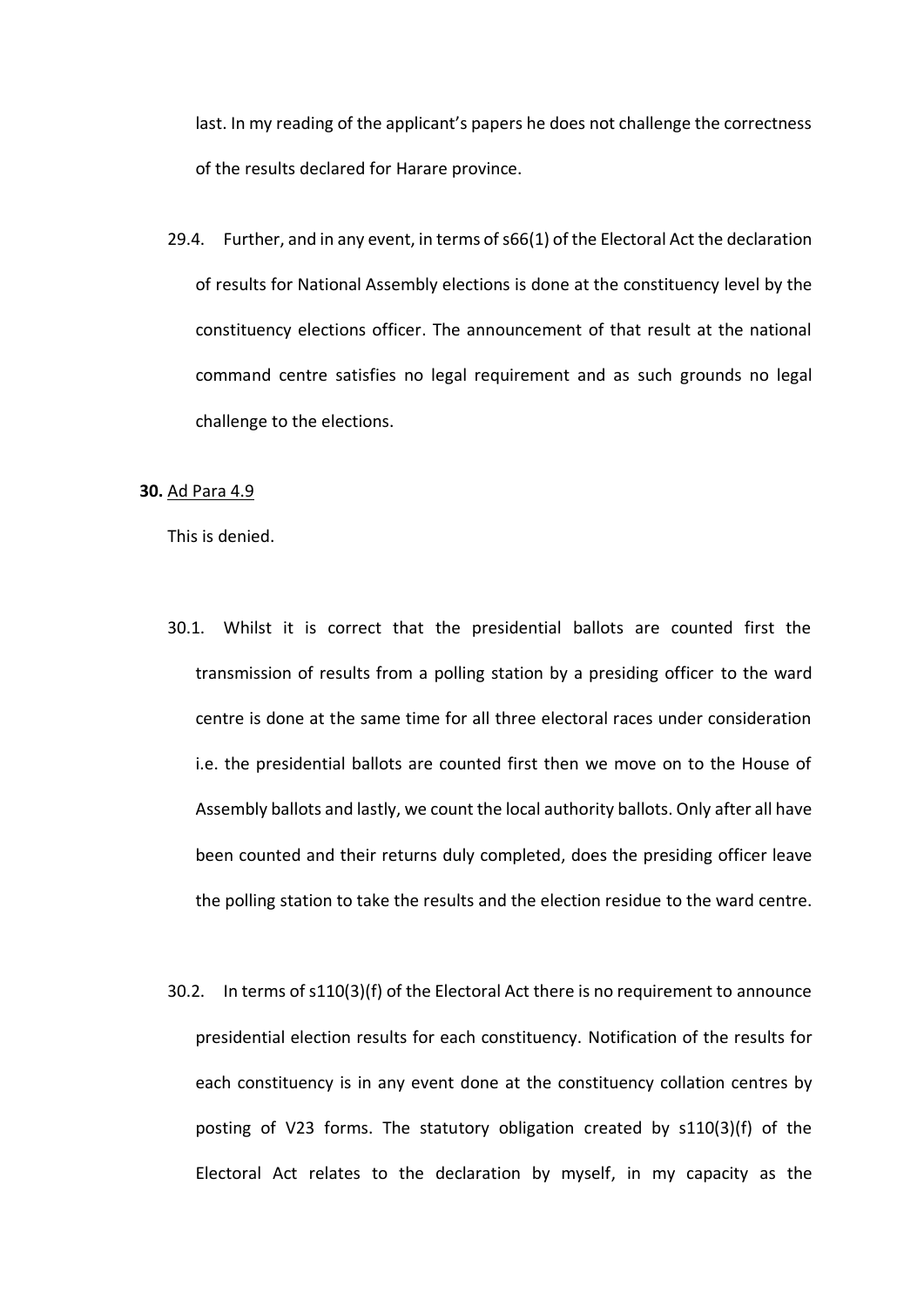Chairperson of the Electoral Commission, of the winner in the presidential election, which I did in terms of the law, or declaration that a runoff presidential election shall be held if the results call for one, the results in the 2018 presidential election do not call for a runoff presidential election.

#### **31.** Ad Para 5.1

Despite the applicant's averments under paragraph 4.5.32 and 4.5.33 of his founding affidavit to the effect that his election agents were not notified of the date and place of verification and were not given an opportunity to make notes of the contents of constituency returns, the applicant under paragraph 5.1 of his founding affidavit makes the opposite averment. He admits that his election agents were called for a verification process, he admits that they heeded this call and came to the 23rd respondent's national command centre where the verification was taking place, he admits that his agents were present when the verification process was underway, he admits that the verification process went on for two days with his election agents in attendance. This coupled with the affidavits by Mrs. Pamela Mapondera and Mrs. Mavis Mudiwakure attached and already referenced, shows that not only were his agents in attendance, they participated in the verification process. As part of the verification process, the applicant's election agents, election agents for other presidential candidates as well as election observers had full access to the original V11s and V23s with respect to the presidential election from which they could make notes as they required.

#### **32.** Ad Para 5.2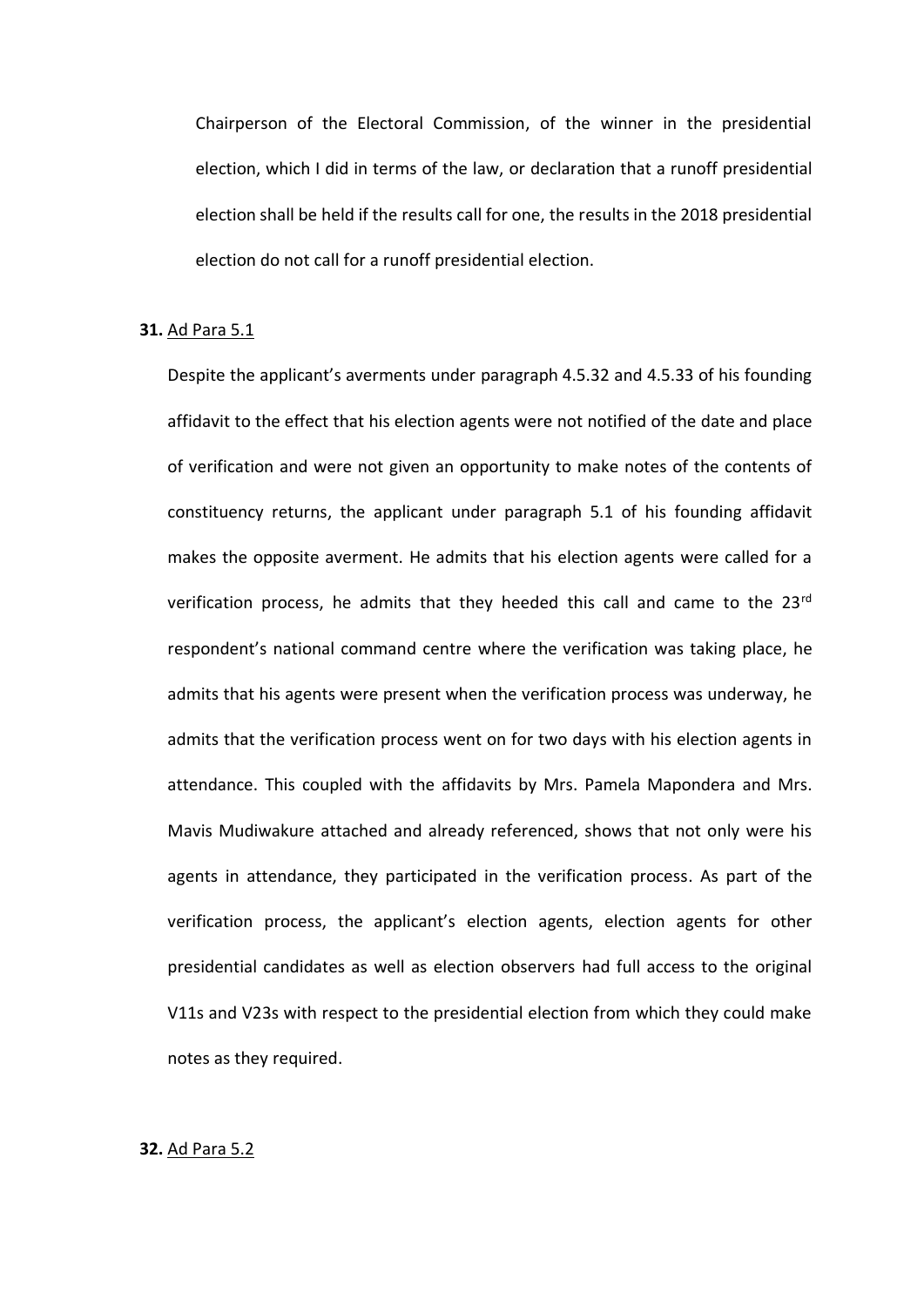This is denied.

- 32.1. Transmission of results from polling stations, wards and constituencies is done manually. This is consistent with the provisions of s64(2) of the Electoral Act. The Electoral Commission had no server set up at the national command centre or anywhere else, on which results were sent and stored in real time as the applicant suggests.
- 32.2. His suggestion is also curious as it comes immediately after he avers that for close to two days the Electoral Commission's staff were busy manually entering data from original V11 forms onto an excel spreadsheet.
- 32.3. As he has alleged the existence of a server, it is incumbent upon the applicant to prove his allegation. Again, he places no evidence before the court in respect of this issue.

## **33.** Ad Para 5.3- 5.4

This is denied.

33.1. Advocate Thabani Mpofu, Mr. Morgan komichi and Mr. Jameson Timba met with the Electoral Commission's acting Chief Elections officer Mr. Utloile Silaigwana and the Secretary to the Commission Mr. Dominico Chidakuza, at the 23<sup>rd</sup> respondent's national command centre. They were advised that there is no server being kept by the Electoral Commission for the transmission of election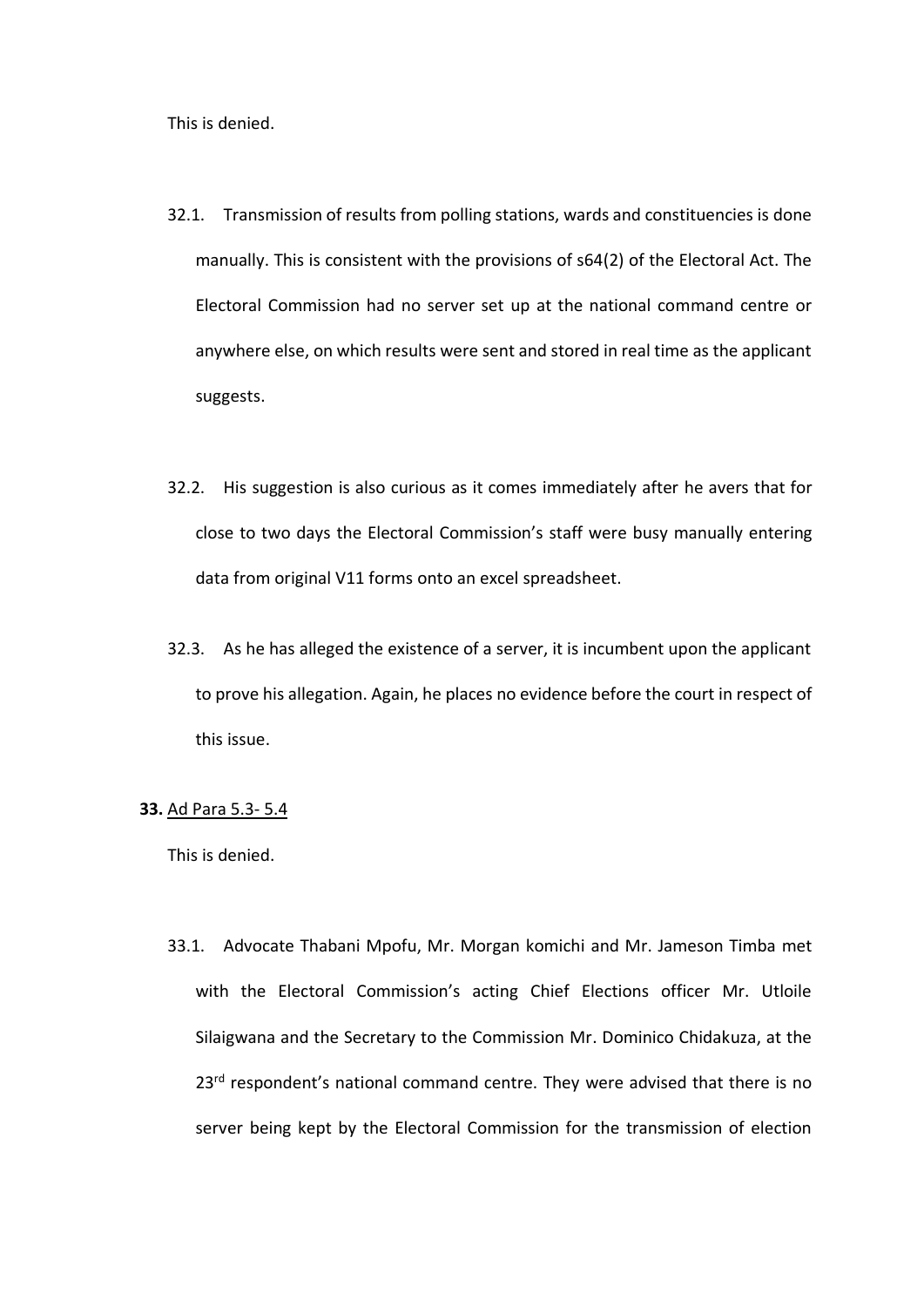results. I attach hereto, marked **Annexure 'T'** a supporting affidavit by Mr. Utloile Silaigwana, the 25<sup>th</sup> respondent, relating to this issue among others.

33.2. The letter referred to by the applicant has the same enquiry that was addressed fully in the meeting with the CEO and the Secretary to the Commission. The applicant was thus given a full response to the substance of his enquiry. The insinuation that there has not been a response to his enquiry is thus not true.

### **34.** Ad Para 5.5

- 34.1. Verification of presidential election results was done over the two-day period that the applicant acknowledges his election agents were present and participating at the national command centre.
- 34.2. The verification process itself consisted of election agents verifying the V11s and V23s that the Electoral Commission had and was using to compile the full result of the presidential election.
- 34.3. As I have already averred, over the two day period, the applicant's election agents had unlimited access to all the original V11 and V23 forms relating to the presidential election and had the opportunity, at their discretion, to make notes from those V11 and V23 forms or to raise any queries with the Electoral Commission officials where they had problems with the information that was on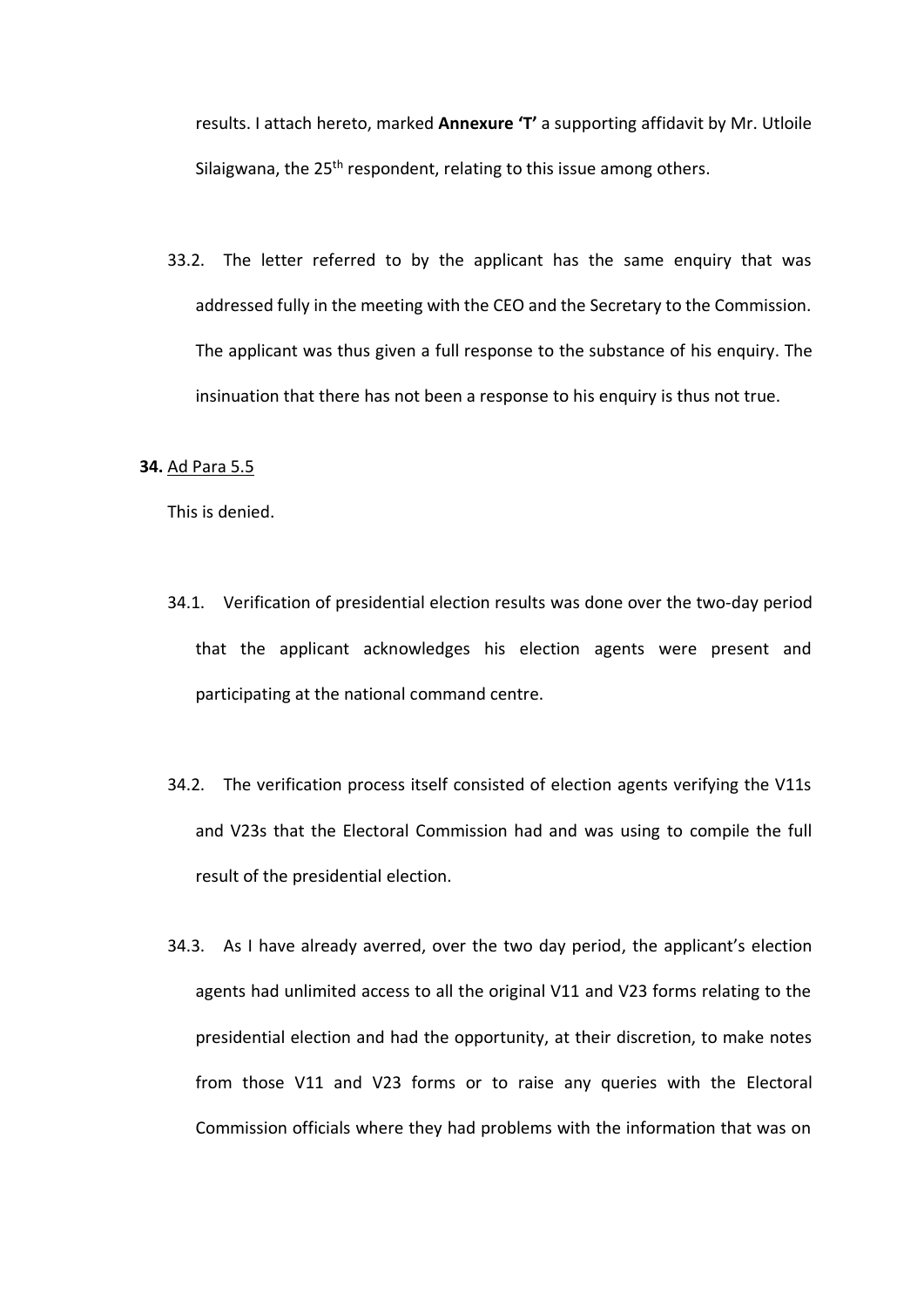the V11s and V23s being used by the Electoral Commission versus what they had through their own election agents from various polling stations.

- 34.4. As already averred, Mr. Jameson Timba during this process, had occasion to request V11 and V23 forms for several constituencies, he examined those forms and made whatever notes he wished to make, he did not raise any queries with respect to those V11s or V23s.
- 34.5. Further, as I have already averred, there was no server kept by the Electoral Commission on which election results were transmitted from polling stations and stored.
- 34.6. In terms of s110(3)(d) of the Electoral Act, the subject of a verification process are the actual returns from the various constituencies across the country. These returns consist of the V11 and V23 forms. The addition of the figures specified on the V11 and V23 forms on an excel spreadsheet is not the verification described in s110(3)(d).
- 34.7. The process prescribed by law is what was happening over the two day period confirmed by the applicant where full and unlimited access was granted to all presidential candidates and their agents to the various original returns from the constituencies allowing them, if they believed any data recorded thereon was incorrect, to question such data and have the query so raised related to and dealt with by the Electoral Commission.

### **35.** Ad Para 5.6- 5.8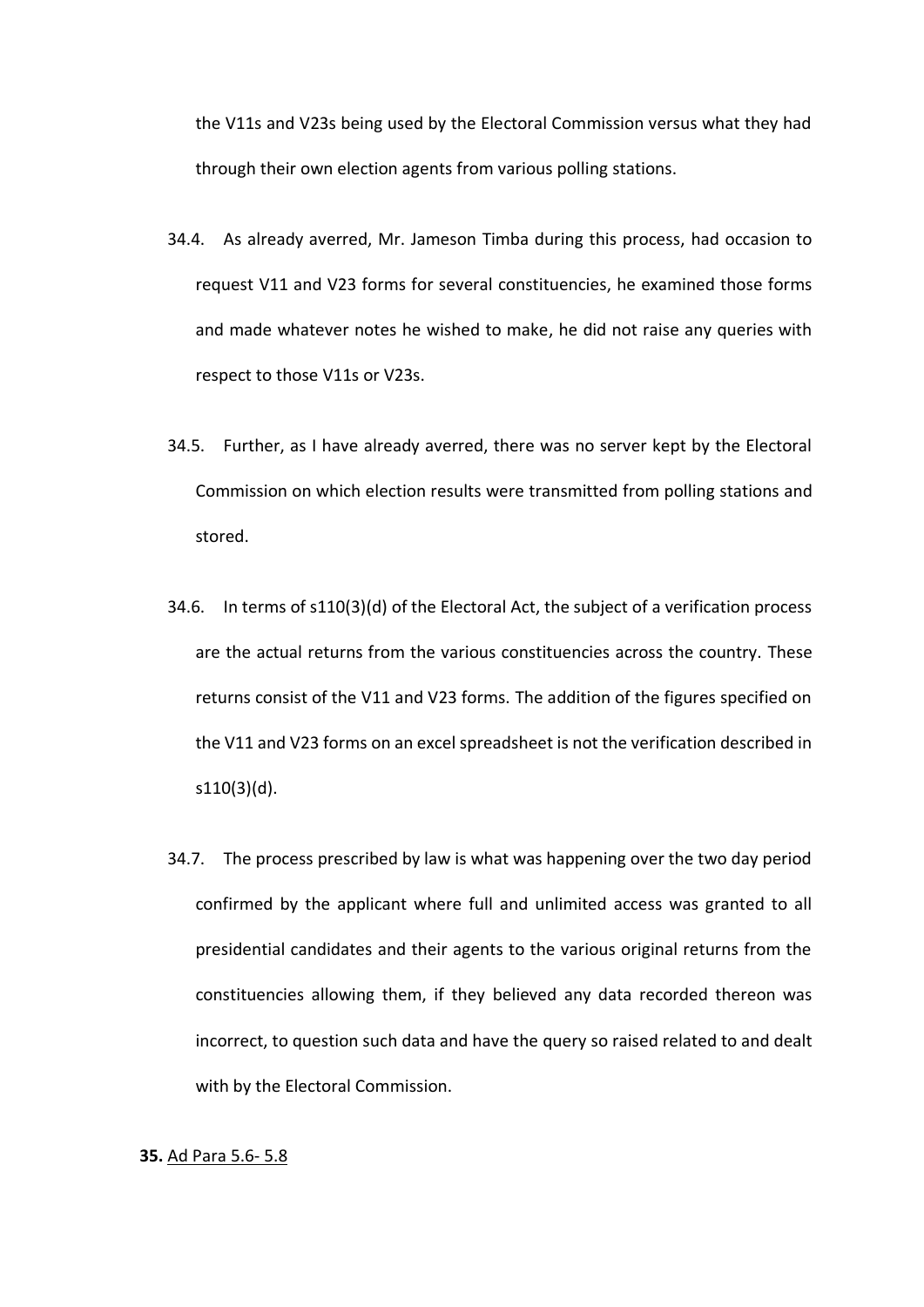- 35.1. The applicant, with respect, contradicts himself in this paragraph. Having previously averred in paragraph 5.1 of his affidavit that on August  $1<sup>st</sup>$  his election agents, Mr. Komichi and Mr. Timba, were called for verification of the presidential election results and that that process took two days, his deposition under paragraph 5.6 that no verification took place is at variance with his previous evidence.
- 35.2. Verification of presidential election results in terms of s110(3)(d) of the Electoral Act took place.
- 35.3. Because the provisions of Part XIII of the Electoral Act are imported, with necessary changes, into s110 of the Electoral Act, (except for sections 66, 67 and 68), it may also be helpful to refer to the provisions that describe and give colour and context to the verification process in Part XIII of the Act, these are s65(2)(b), s65A(2)(b) and s65B(2)(b).
- 35.4. In all three subsections, the process of verification enjoins ensuring that each return purports to be duly certified by the presiding officer of the polling station concerned or the ward elections officer for the ward concerned or constituency elections officer for the constituency concerned respectively. This is why the original returns are used in the verification process and candidates and their election agents, including the applicant's election agents, were given full access to those returns during the verification process as I have averred above.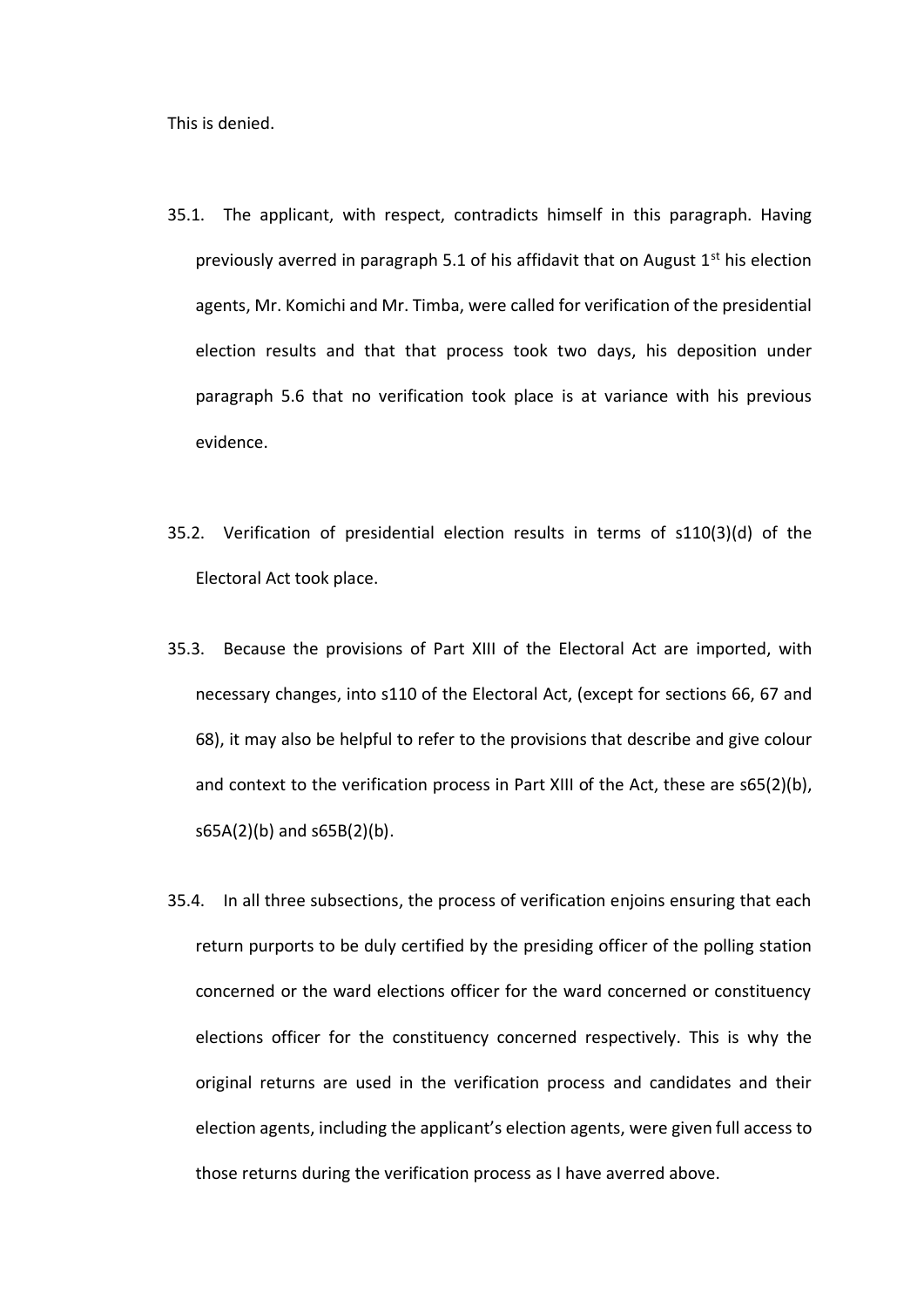35.5. The provisions of s110 of the Electoral Act are such that the absence of any candidate or his/her election agent does not stop the process prescribed in that section from proceeding to its conclusion. An illustration can be found in the provisions of s110(3)(d) and s110(3)(e) which both require the Electoral Commission's CEO to act in the presence of those election agents **as are present**. Section 110 does not, therefore, mandate that a declaration in terms of s110(3)(f) shall only be done where the candidates' election agents have signed off on the results of the presidential election. In any event, the Electoral Commission's CEO denies the statements and assurances that are attributed to him in the applicant's founding papers in this respect and says as much in his affidavit attached hereto and already referenced above.

#### **36.** Ad Para 5.9- 6.1

This is denied. The process as provided in the electoral law relating to collation, verification and announcement of presidential election results was followed by the Electoral Commission as I have illustrated herein above. Any mathematical error that may have occurred in the process is neither gross nor sufficient to overturn the outcome of the presidential election and thus cannot ground the vacation of the declaration I made in terms of s110(3)(f)(ii) of the Electoral Act. I also refer to the statistical report attached hereto in support of my averment herein. The report is marked annexure 'Z' and is refenced below.

#### **37.** Ad Para 6.2

This is denied. I reiterate my averments made above.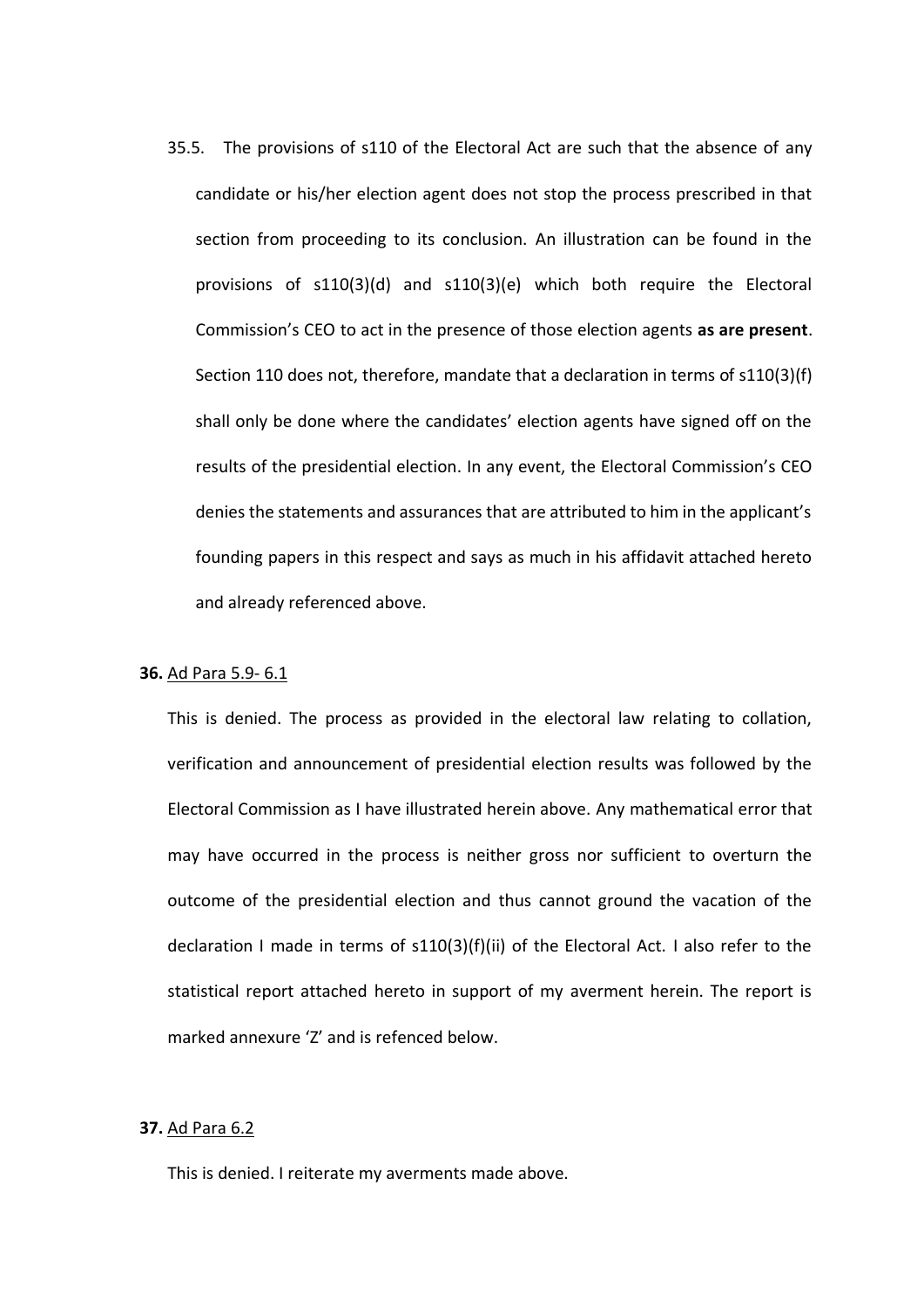#### **38.** Ad Para 6.2.1

This is denied.

- 38.1. All V11s and V23s for the presidential election were physically delivered by all relevant elections officers to the Electoral Commission's national command centre and formed the basis of collation and verification of the results for the presidential election.
- 38.2. I have, in my depositions thus far, shown that not only were the original V11 and V23 forms used in the collation and verification of presidential election results at the national command centre but also that the applicant's election agents were involved in that process and were given, upon request, access to any of the V11 and V23 forms for purposes of verification.
- 38.3. The provisions of s110 of the Electoral Act do not oblige the Electoral Commission, in the declaration of a winner in a presidential election, to announce constituency totals. That no constituency totals were announced, therefore, cannot be a basis for a legal challenge to the results of the presidential election. In any event, the averment by the applicant regarding announcement of constituency totals must always be linked to a material change in the election's outcome as to justify the relief that he seeks. He does not make this link in his founding depositions.

#### **39.** Ad Para 6.2.2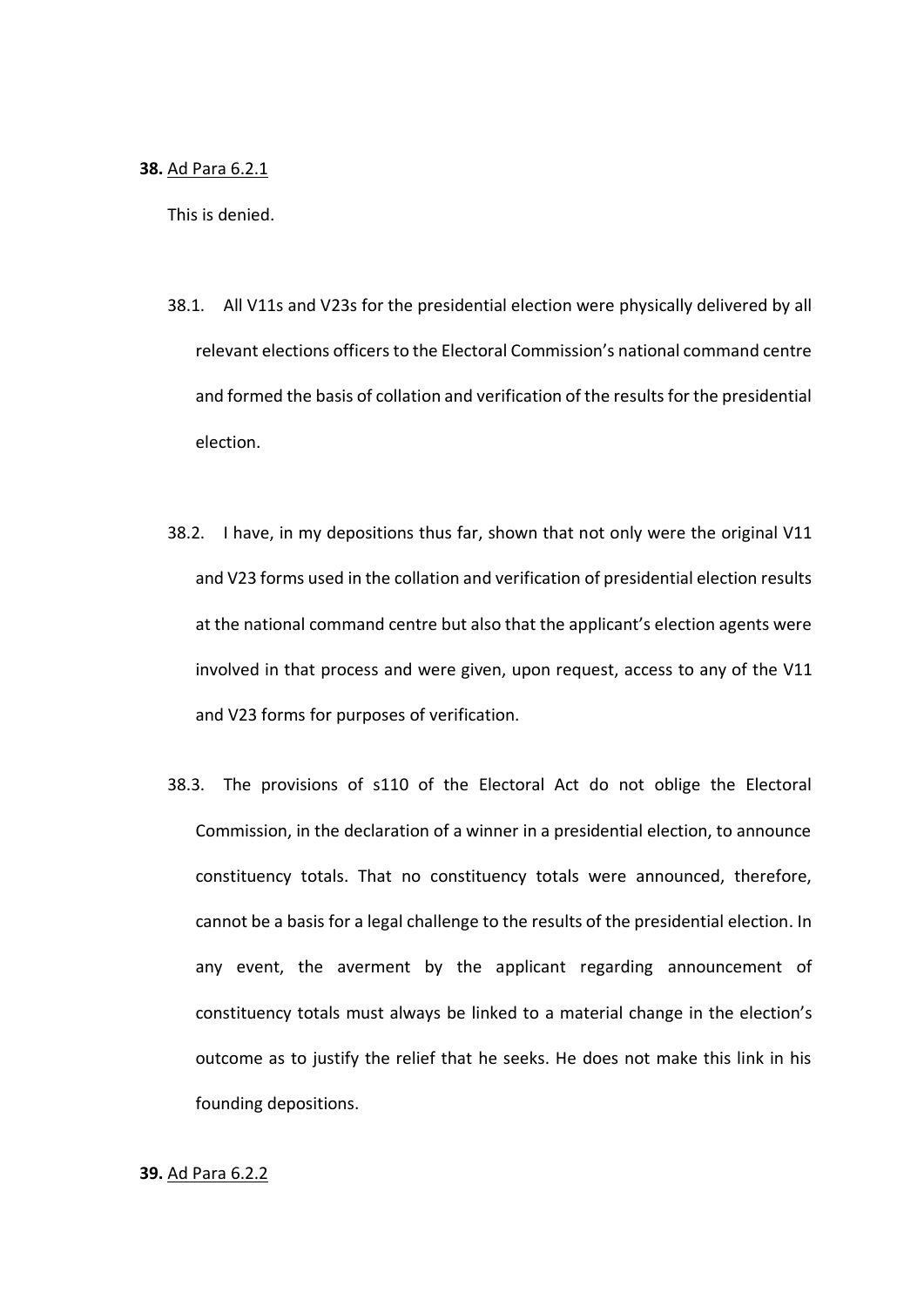This is denied. verification was done. Election agents had access to all the source documents used to collate the presidential election results. Election agents were at liberty to raise any queries with the Electoral Commission's officials with respect to any return. In fact, I am advised that the  $8<sup>th</sup>$  respondent's chief election agent was one of the election agents that did in fact raise a query with the Electoral Commission during the collation and verification process with respect to the return for Makokoba constituency as there was an unsigned V11 that had been sent to the national command centre. The query was addressed, and the relevant presiding officer sent the duly signed V11 to the national command centre.

#### **40.** Ad Para 6.2.3- 6.2.4

- 40.1. There was no server used by the Electoral Commission for transmission of election results.
- 40.2. Verification was done in terms of the law. The V11 and V23 forms were available and were used in that process.
- 40.3. The excel spreadsheet was a tool for addition of totals. It is not part of the verification in terms of the law. Even when one considers the statutory framework set out in s110 of the Electoral Act, verification is provided for under s110(3)(d) and thereafter addition of the verified totals is provided for under s110(3)(e). The later does not factor into the former. The verification provided for in s110(3)(d) was done.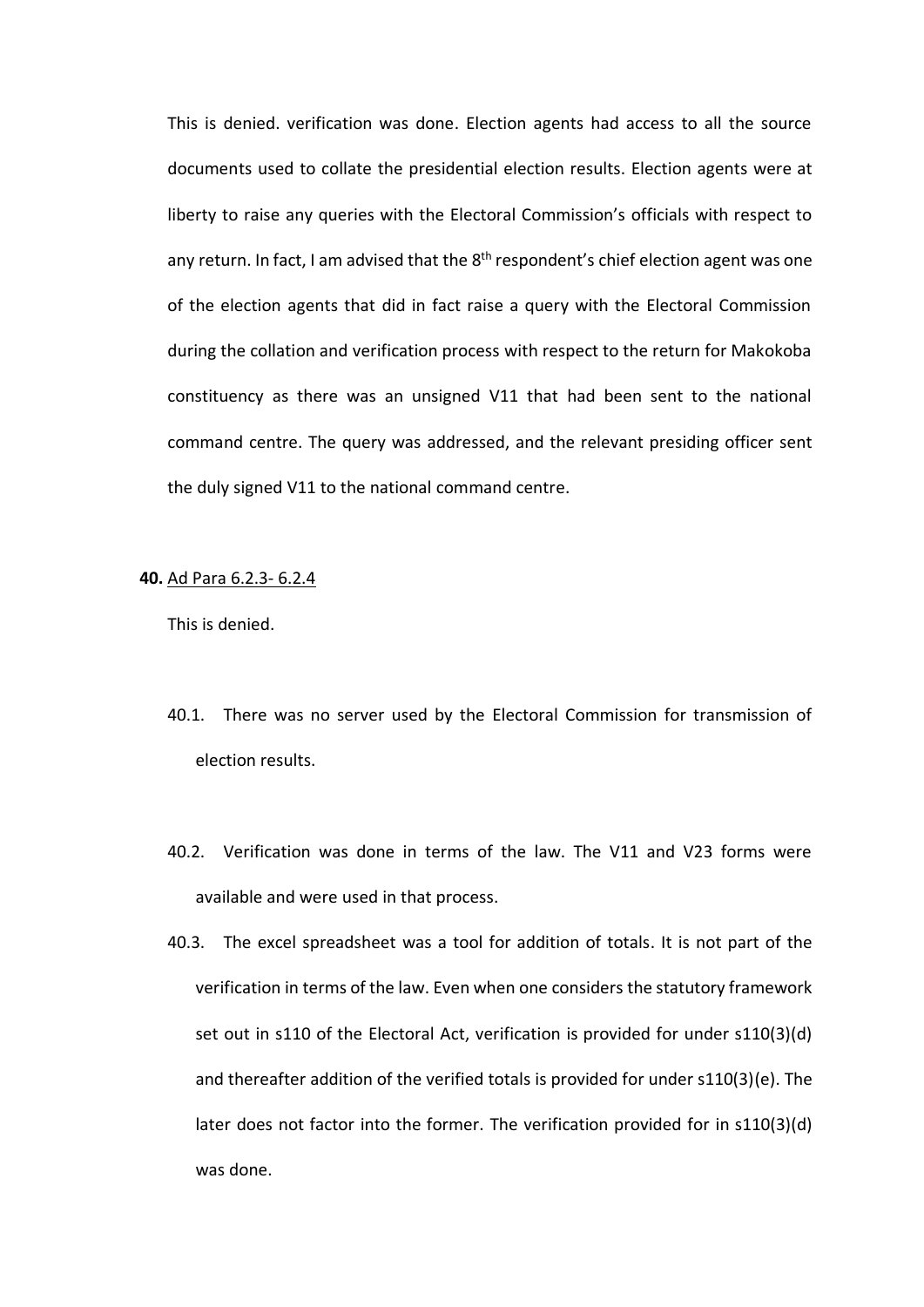40.4. The applicant had election agents at polling stations across the country. Whilst he was granted unlimited access to V11s and V23s at the national command centre during the verification process, he himself also had the same source documents available to him through his own election agents. On what grounds the Electoral Commission would then seek to deny his chief election agents access to source documents that it had already given to his election agents across the country is not explained and demonstrates that the version of events narrated by the applicant is not true. His chief election agents had access to all the source documents for the verification exercise. They did access those documents. They made notes from those documents. They raised no queries on those documents.

### **41.** Ad Para 6.2.5

- 41.1. As I have already averred the provisions of s110 of the Electoral Act, do not enjoin that election agents or candidates must sign off on results prior to their announcement and the declaration in terms of s110(3)(f).
- 41.2. The mischief behind excluding such a requirement is that the process outlined in s110 of the Electoral Act ought not to be susceptible to being taken hostage by any of the candidates contesting the election.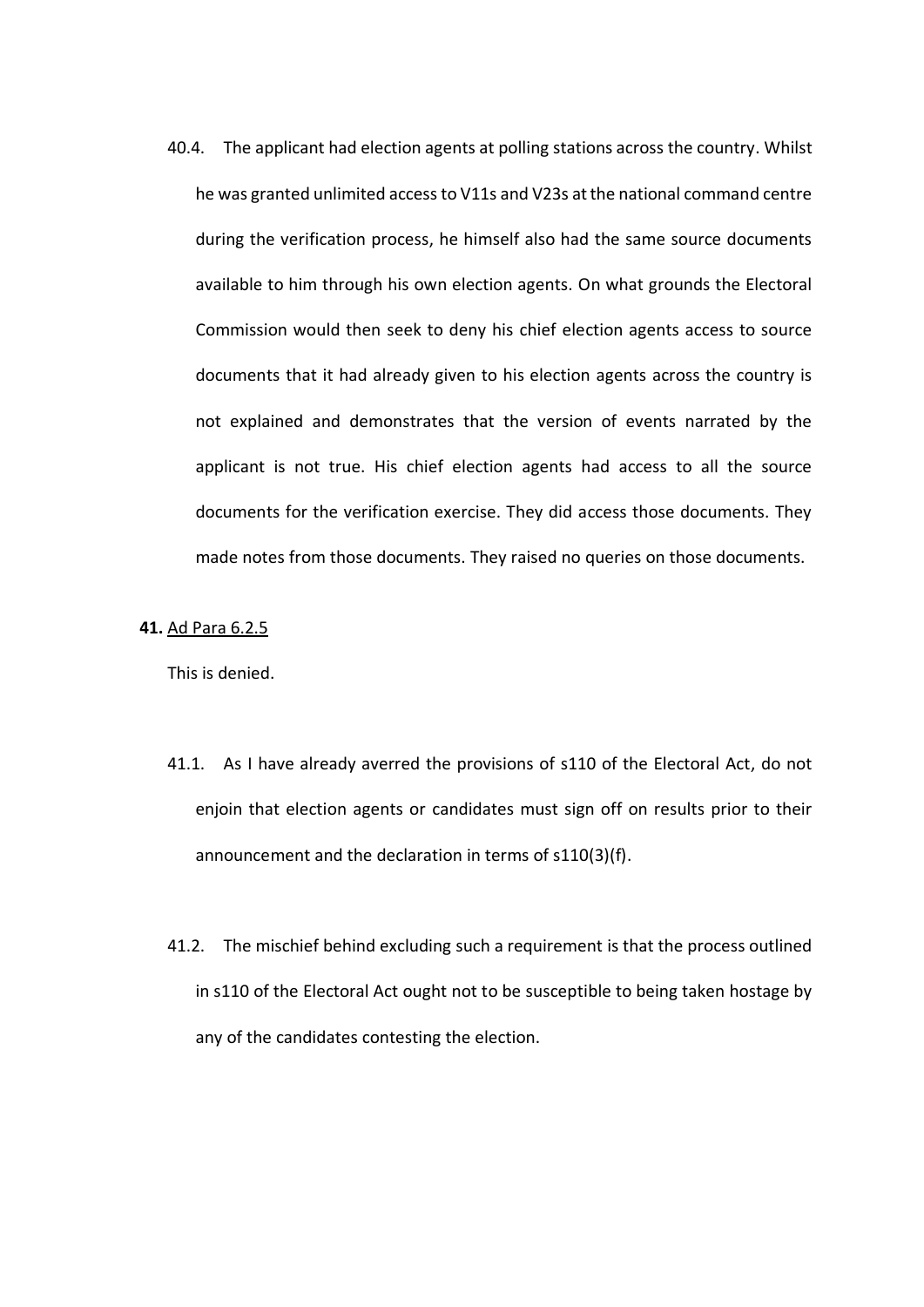41.3. I also refer to the affidavit by the Electoral Commission's acting CEO Mr. Utloile Silaigwana already referenced above which sheds further light on the relevant events of the 2<sup>nd</sup> and 3<sup>rd</sup> of August 2018.

### **42.** Ad Para 6.2.6

This is denied.

- 42.1. In terms of s110 of the Electoral Act, there is no requirement that presidential election results be announced by constituency. What is provided for, as I have already averred, is that once the total votes have been tallied, I make a declaration consistent with those results, in terms of s110(3)(f). The applicant does not refer the court to the statutory provision grounding the contention that the procedure for the announcement of presidential election results and the declaration made were contrary to the law.
- 42.2. There being no basis for the applicant's objection to the announcement of presidential election results, the correlative conclusion by the applicant; that the 23<sup>rd</sup> respondent sought to misrepresent the results of the election, has no foundation. It is false and is denied.

**43.** Ad Para 6.2.7- 6.3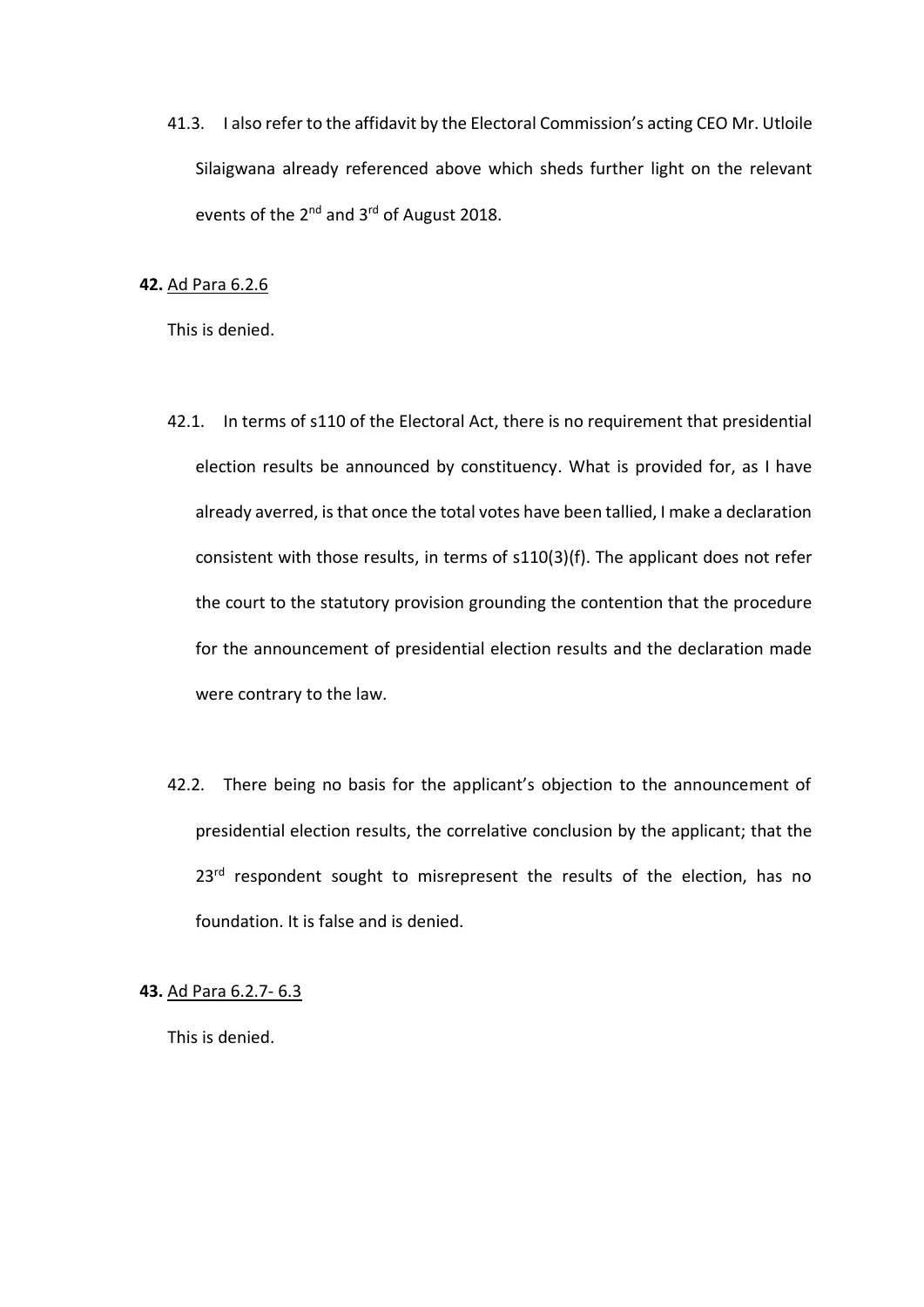- 43.1. As I have already averred, what lies in the sole purview of the Chairperson of the Electoral Commission, (where available), is the declaration made in terms of s110(3)(f) of the Electoral Act. I made that declaration in terms of the law.
- 43.2. What the various Commissioners of the Electoral Commission announced were provincial totals. Nothing in the Electoral Act bars this. None of the Commissioners made any declaration in terms of s110(3)(f).
- 43.3. The applicant does not explain in his affidavit how he concludes that the way the election results were announced affected the eventual outcome. He simply makes a bare allegation which is, in any event, not supported by the relevant provisions of the Electoral Law.

### **44.** Ad Para 6.4- 6.4.3

- 44.1. Annexure C to the applicant's papers is not a document originated by the Electoral Commission. The Electoral Commission cannot vouch for its authenticity.
- 44.2. Whilst the applicant avers that annexure C to his papers shows discrepancies between votes announced by the Electoral Commission and the actual tallies from V11 and V23 data, that is not discernible from annexure C. Annexure C has seven columns labelled "Constituency"; "Registered Voters"; "V/Turnout"; "N. Chamisa"; "E. Mnangagwa"; "Others" and "Spoiled/Rejected". Data has been inputted with respect to four of these columns i.e. the *Constituency, Registered voters, N.*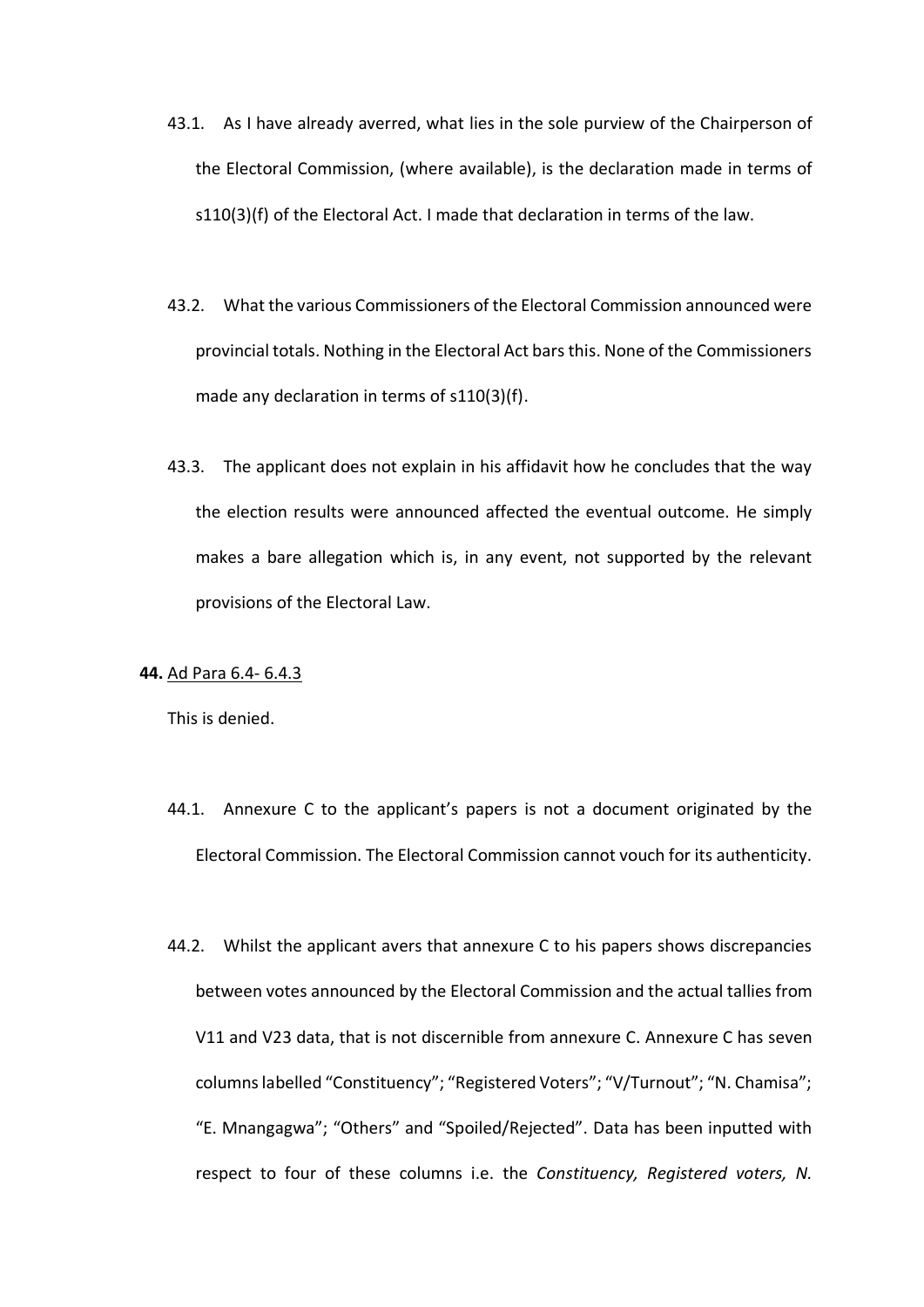*Chamisa* and *E. Mnangagwa* columns. The other columns are blank save for a single entry made under *Others*. It is not apparent, and the explanation is absent from the founding affidavit, how annexure C constitutes a demonstration of a discrepancy as alleged by the applicant. The legibility of the copy of annexure C attached to the papers received by the 23<sup>rd</sup> respondent is also difficult for the N. *Chamisa* and *E. Mnangagwa* columns. That notwithstanding, I have not been able to discern the point made by annexure C. Annexure C does not appear to be evidence for what the applicant avers it is.

#### **45.** Ad Para 6.4.5

- 45.1. The applicant's calculations are wrong. This is why:
- 45.2. The total voter population for purposes of the 2018 general election was 5 695 936 and not 5 659 583 indicated by the applicant. The previously announced number before polling day had been 5 695 706, which figure was adjusted by the addition of 230 voters who had been registered on a BVR registration kit in Chegutu, Mashonaland West province, prior to the cut-off date for the 2018 general election but had not been uploaded into the database.
- 45.3. The Electoral Commission made no announcement with respect to the final voter turnout when results for the House of Assembly elections were announced. The statement made relating to voter turnout was a statement I made on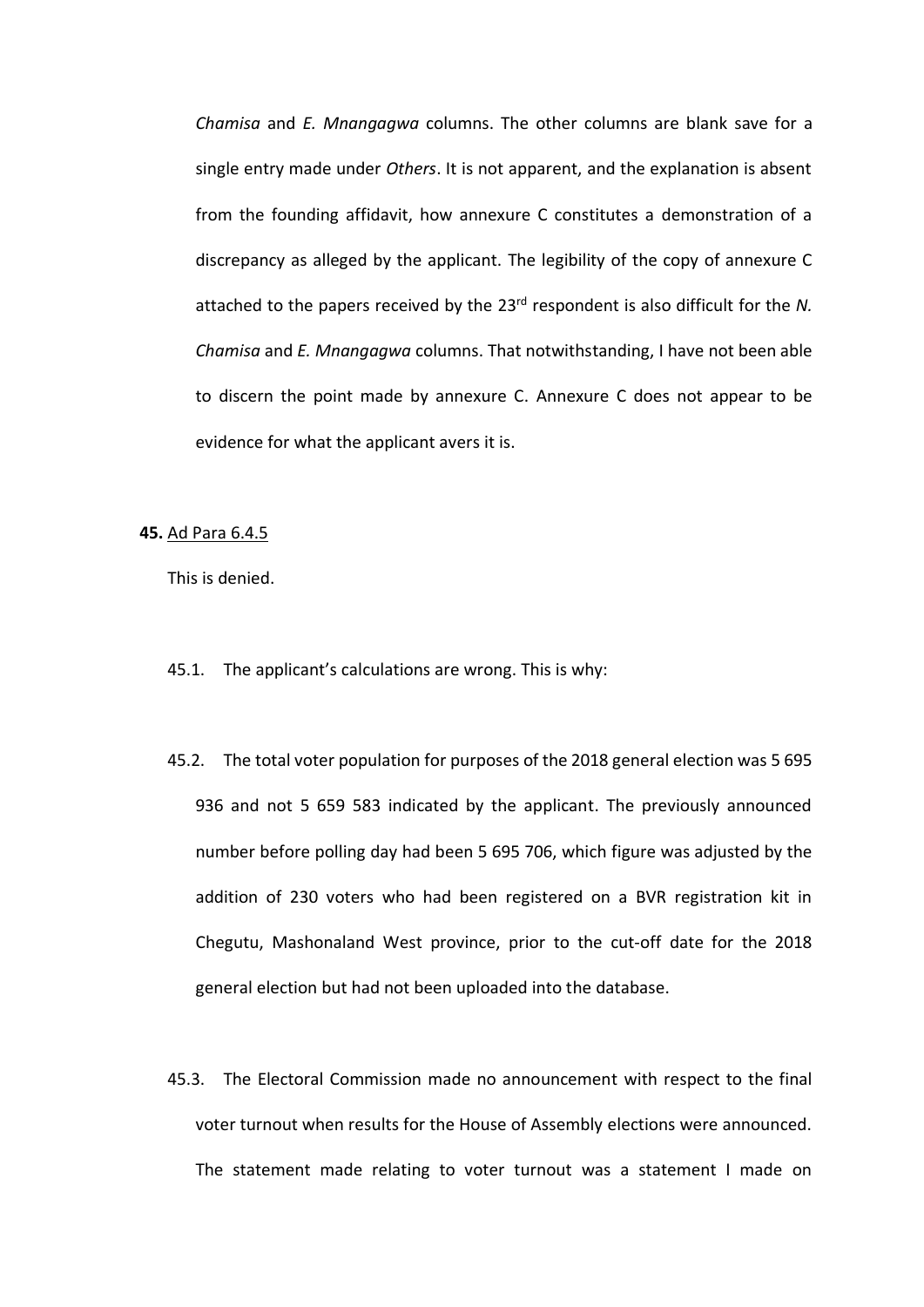television after the close of the polls on the  $30<sup>th</sup>$  of July 2018 in which I advised that as at 18:00hrs we had received voter turnout figures from four out of the ten provinces in Zimbabwe namely Masvingo, Bulawayo, Midlands and Harare. Note that for those four provinces that had reported, polls were still open as at 18:00hrs.

- 45.4. I advised in that statement that the average turnout, from the statistics made available as at 18:00 from the four provinces that had reported, was 75%. I further advised in that statement that we were still to receive statistics from Mashonaland West, Mashonaland Central, Mashonaland East, Matebeleland North, Manicaland and Matebeland South provinces. I attach a copy of the statement hereto marked **Annexure 'U'**.
- 45.5. The final voter turnout in the presidential election was 85.1% which, when applied to the total voter population, equates to 4 847 233. The results announced by the Electoral Commission for the presidential election totalled 4 847 996, a variance of 763 votes with the actual 85.1%, which variance is accounted for by some errors in data capture, (which I will address further down in my affidavit and are also addressed in the statistical report attached) but does not change the outcome of the election.
- 45.6. The computation by the applicant, based on a turnout of 72%, does not, therefore, yield a correct result reflective of what happened on election day.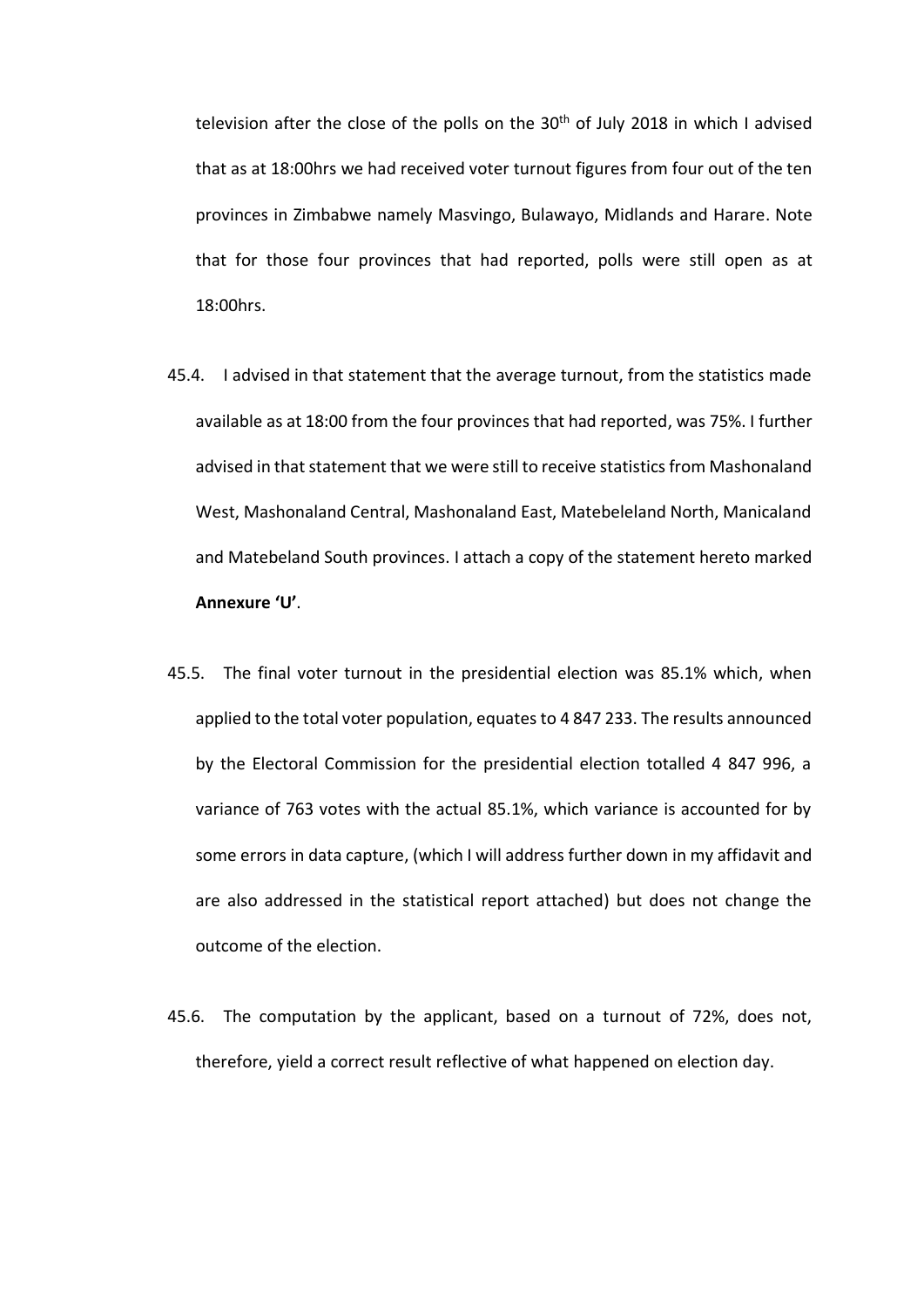- 45.7. The 700 000 votes that the applicant alleges are unaccounted for are directly resultant upon the use of 72% as the final voter turnout in the presidential election and not the correct 85.1%.
- 45.8. Further, the figure that the applicant comes up with, 4 032 000, as 72% of the total voter population includes, by necessary implication, every vote that would be cast in a presidential poll including votes that would, on the count, be deemed to be invalid for one reason or another. The figures he indicates as the total votes cast from the announced results, 4 775 640, and from the data on the Electoral Commission's CD, 4 774 878, both reflect the total **valid** votes cast in terms of the announcements and the data on the CD.
- 45.9. The 4 032 000 on the one hand and the 4 775 640 and 4 774 878 on the other are thus totals representing two different kinds of things the former including every valid and invalid vote and the latter only the valid votes. The applicant then proceeds to subtract, in turn, the two elements of the latter category of votes from the former category of votes thus yielding in each instance the 700 000 alleged unaccounted votes without taking account, in that computation, of the difference between the two things he has subtracted from each other.
- 45.10. The applicant's computation does not, therefore, establish the 700 000 unaccounted votes he alleges to be part of the tally for presidential election votes.

## **46.** Ad Para 6.4.6

46.1. In terms of the applicant's D series, the applicant identifies a variation in the results of the presidential election of 0.1% giving him a total of 44.4% and the  $1<sup>st</sup>$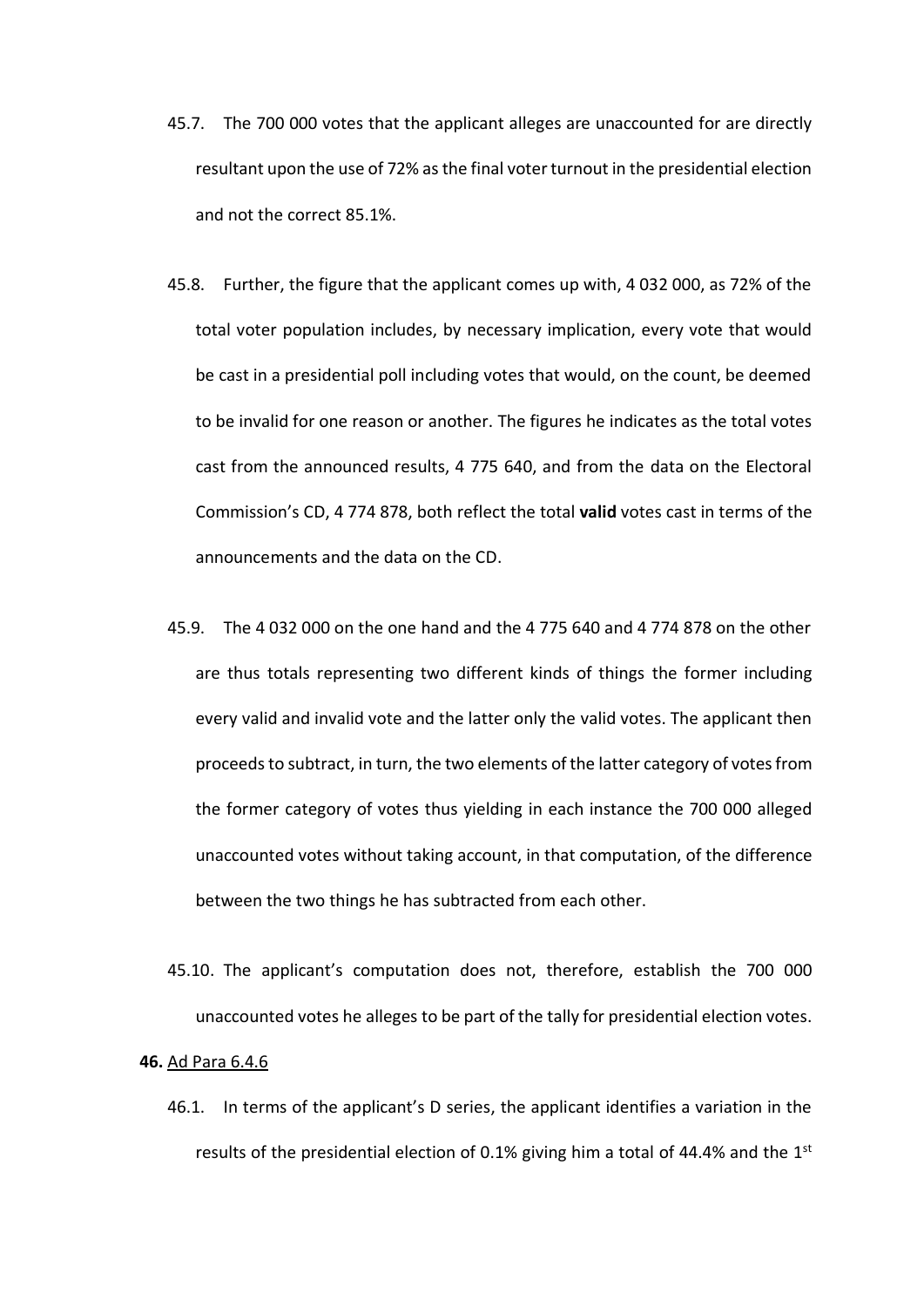respondent a total of 50.7%. This does not affect the outcome of the election as the 1<sup>st</sup> respondent still passes the statutory threshold of 50% plus 1.

### **47.** Ad Para 6.4.7- 6.4.8

- 47.1. In terms of s56(3a) of the Electoral Act, a voter is not obliged to receive multiple ballots where more than one election is being conducted simultaneously. A voter is at liberty to specify which of the multiple elections he/she wishes to cast a ballot in and he/she is accordingly given ballots corresponding to those electoral races.
- 47.2. The applicant's averment that by peremptory dictate of the law, every voter must be given three ballots, (for the presidential, House of Assembly and local authority elections), and thereafter cast same said ballots again by peremptory dictate of the law, is, therefore, not correct.
- 47.3. A voter can, and voters did opt in some instances not to vote in all the electoral races that were underway on the 30<sup>th</sup> of July 2018. For instance, in ward 6 Chegutu Municipality at Pfupajena High School polling station, the incorrect ballot for the local authority election was delivered and voters, when given the option to wait for the correct ballot to be delivered, indicated that they wanted to vote in the absence of the local authority ballot and were allowed to cast their ballots for the electoral race(s) that had correct ballots at the polling station.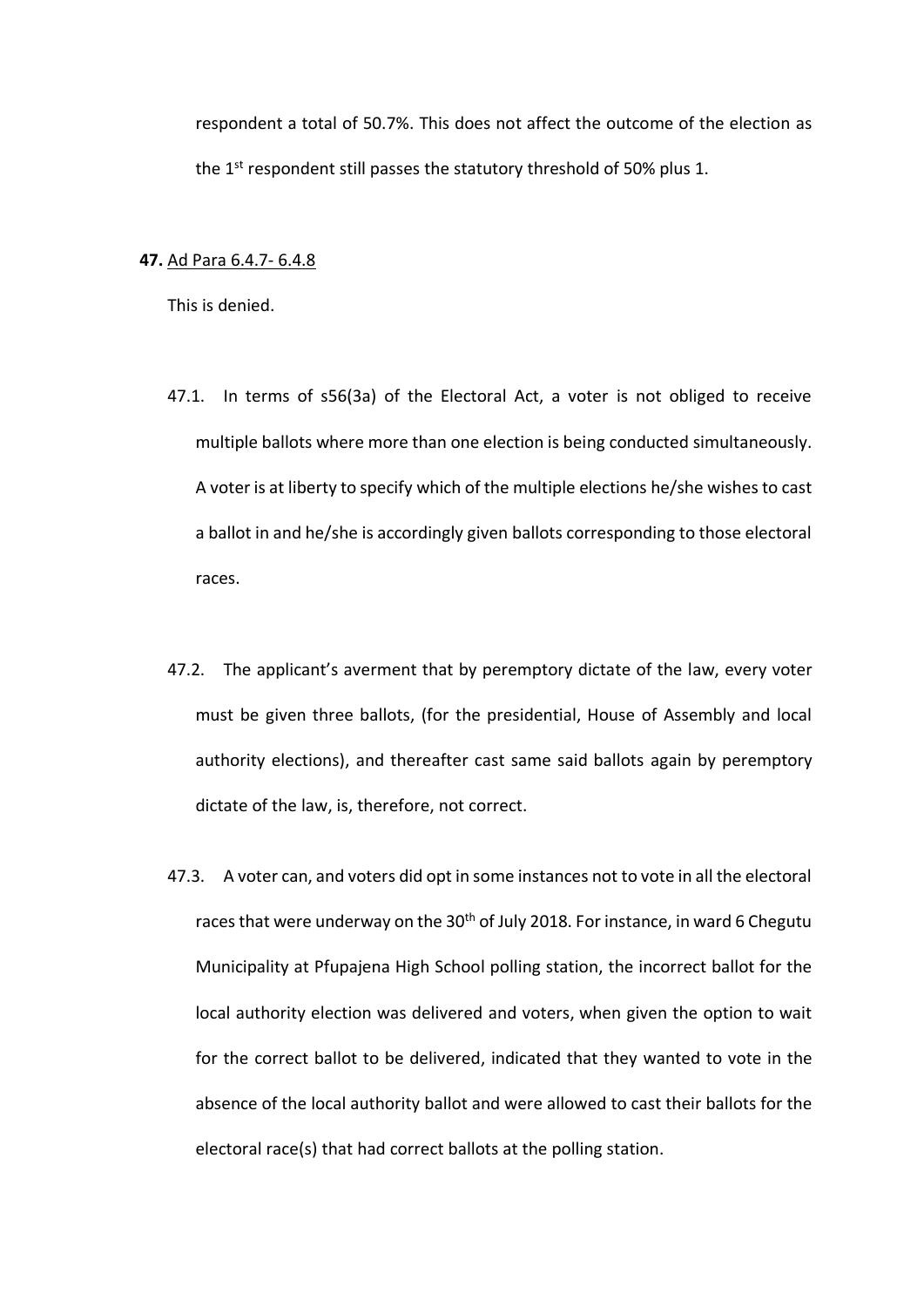- 47.4. Further, in any general election there are electoral races that are uncontested. For instance, in the 2018 general election there were 47 local authority wards that were uncontested. No ballots are issued in respect of those electoral races on polling day.
- 47.5. Further, the lack of a preferred candidate may influence which electoral races voters will participate in. In the 2018 general election, the applicant's political party did not field any candidates for two House of Assembly seats namely Insiza North and Chiredzi North House of Assembly constituencies. It is possible that in those constituencies voters that cast votes in favour of the applicant for the presidential election may have opted not to vote in the House of Assembly election because of absence of an MDC-Alliance candidate. This issue is more widespread when one considers that most political parties, except for ZANU PF and the MDC-Alliance, did not field candidates in most of the electoral races that were underway on the 30<sup>th</sup> of July 2018. Despite there being no candidates fielded by these political parties in most of the elections for the House of Assembly and local authority, several managed to field presidential candidates that received votes across the country in the election. It cannot be ruled out that voters who voted for such candidates may have opted out of voting in the House of Assembly and local authority elections.
- 47.6. Most importantly, however, the issue that the applicant raises in this respect ought, if true, to be demonstrable using V11 forms and the presidential election residue.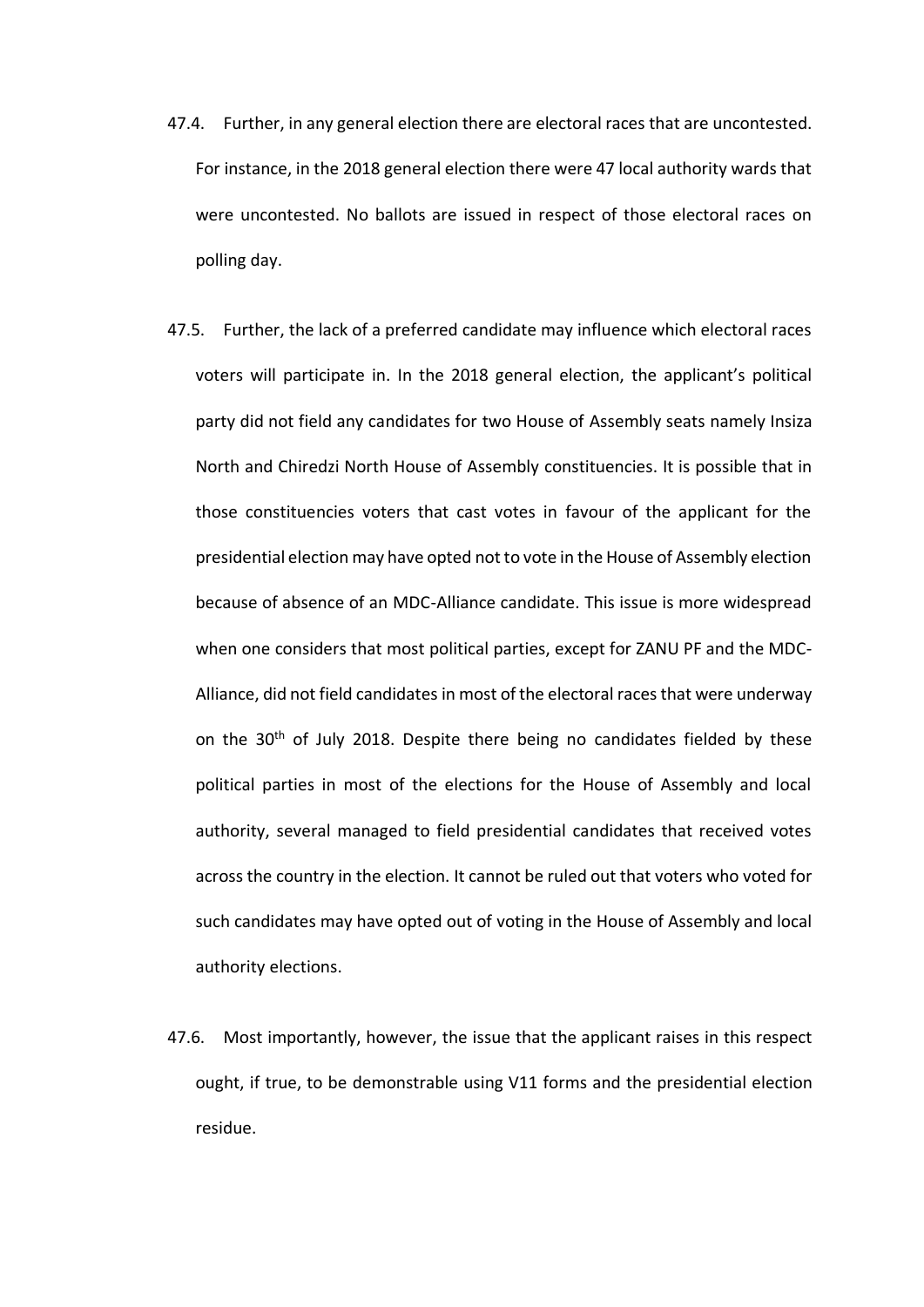- 47.7. Every V11 form has a ballot paper account i.e. immediately before the unsealing of ballot boxes and commencement of counting the presiding officer at every polling station accountsfor the ballot papers received at the start of the poll.
- 47.8. The number of ballot papers received is recorded on the V11 form as well as the number of ballot papers used. The latter number is determined by counting the counterfoils of issued ballots. Once that number is ascertained, the ballot boxes are then opened and the actual ballots in the boxes are counted. If there has been stuffing of ballots, as the applicant suggests, the number of ballots in the box will be more than the number of issued ballots according to the counterfoils.
- 47.9. The applicant, however, did not seek to unseal the presidential election residue in preparing his challenge.
- 47.10. The applicant does not put before the court, if such exist, V11 forms that show higher numbers of counted ballots to those issued at the polling station.
- 47.11. The applicant does not place any affidavits before the court from his election agents stating whether at certain polling stations the count yielded a higher number of cast ballots than those issued.
- 47.12. The applicant does not allege whether, from the V11 forms that he obtained through his agents, the trend of higher numbers of presidential ballots being cast to those in the House of Assembly election does not appear and only appears in the results announced by the Electoral Commission.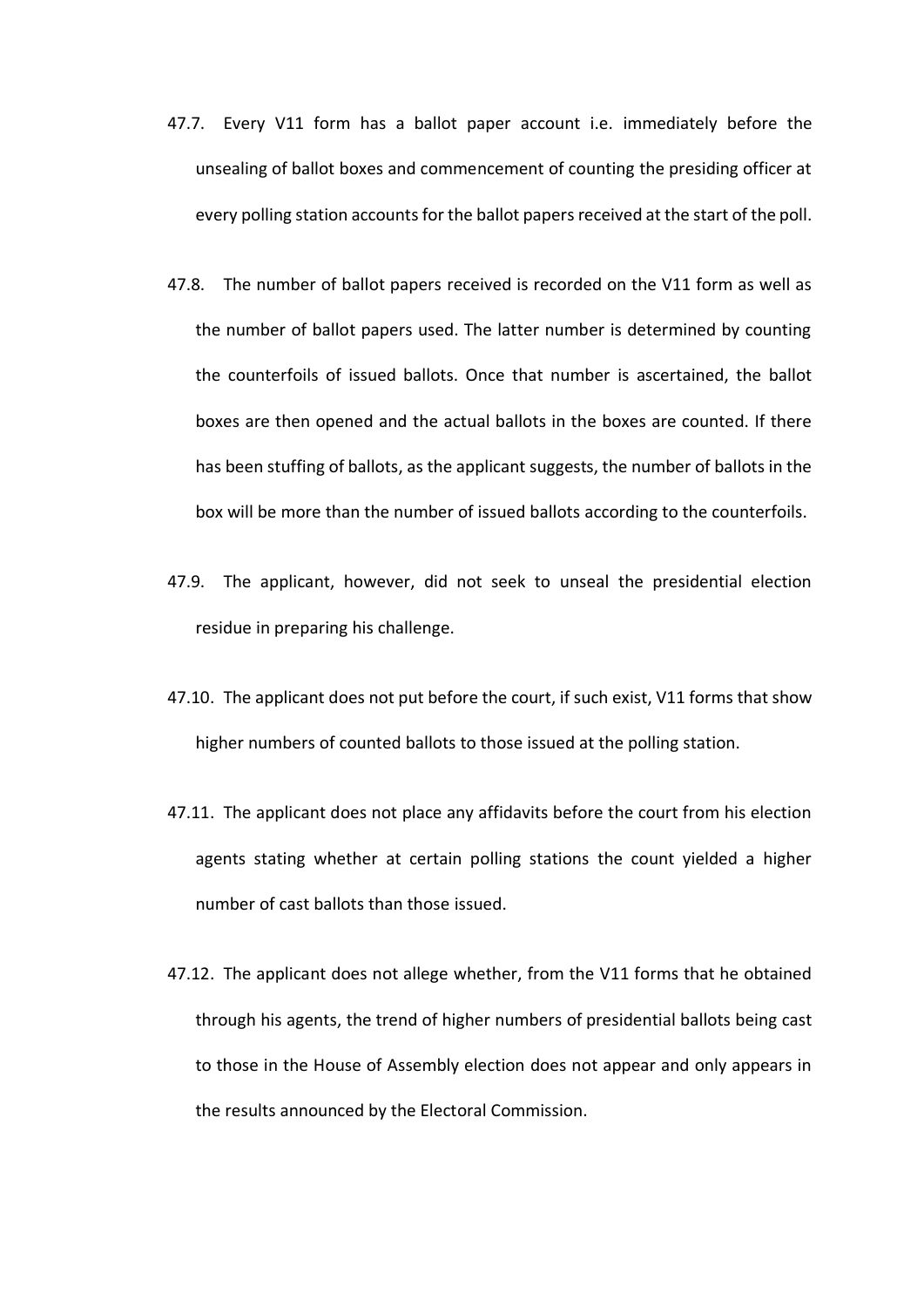- 47.13. He does not do any of this because none of it is true. The results announced by the Electoral Commission, minus a few data capture errors that are immaterial to the result of the election, are a true representation of the votes cast in the 2018 local authority, House of Assembly and presidential elections.
- 47.14. Further, even when one considers the applicant's averments under paragraph 6.4.9 wherein he alleges inflation and deflation of results, his final tally for the inflation, which he alleges arises from altered returns by the Electoral Commission, an allegation that is denied by the Electoral Commission, is 10 343, which figure is far below the 40 000 that he states under paragraph 6.4.8 as having been the "excess votes" in the presidential election.

### **48.** Ad Para 6.4.9- 6.4.10

- 48.1. The Electoral Commission did not alter data on election returns as alleged by the applicant. He has placed before the court no proof of his allegation and annexure F1 and F2 that he refers to are not election returns. They are a tabulation of figures the source of which is unknown.
- 48.2. If the applicant alleges alteration of an election return, he must present what he refers to as the authentic election return and juxtapose it with the return that he claims was altered. He does not do so. The disc he refers to as F3 was not served on the respondents. We have not had occasion to consider it. His reasons for not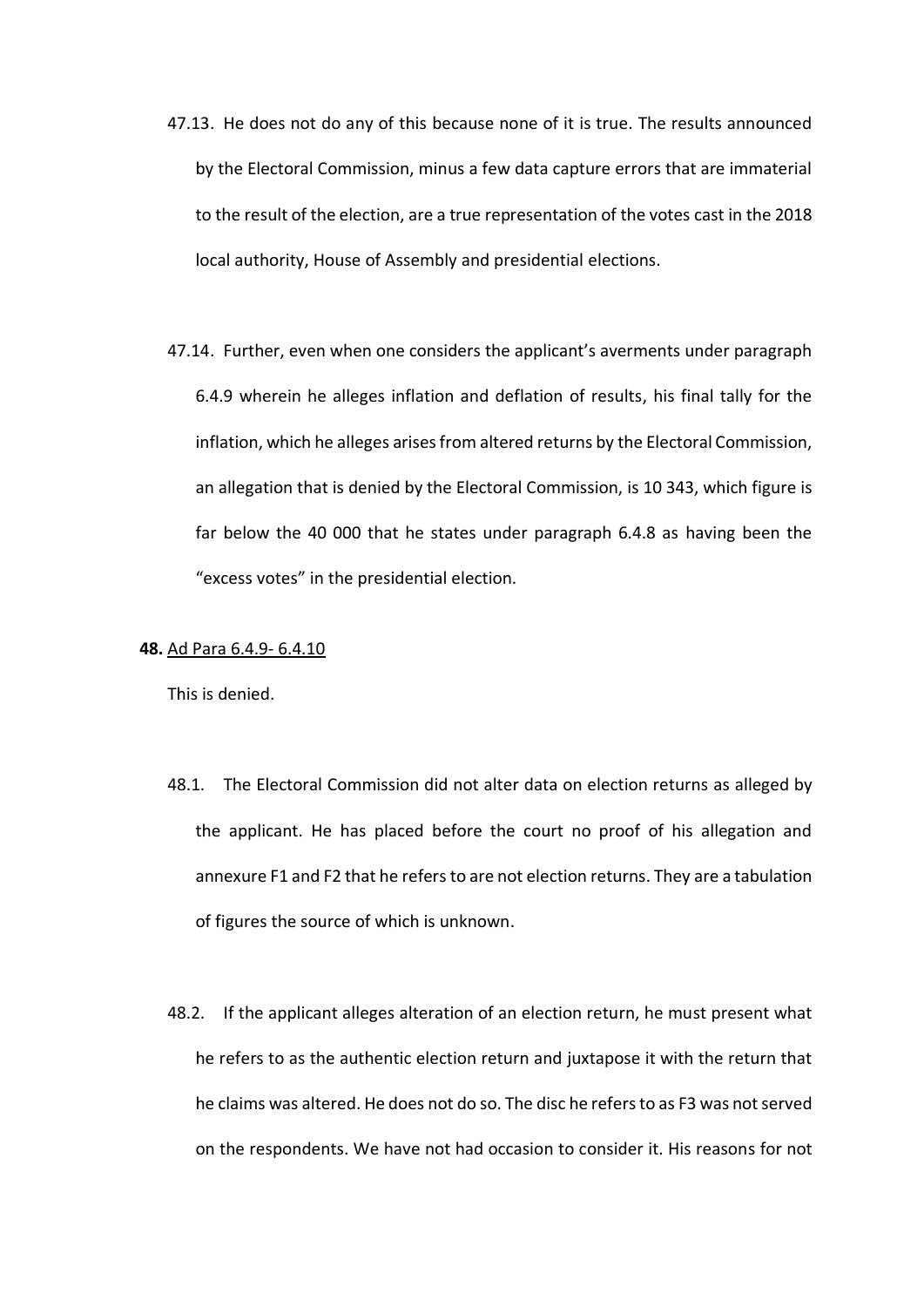serving that disc, which forms part of his challenge together with his court application, is unknown.

- 48.3. Further, the applicant had a right to seek the unsealing of election residue if he believed that there was alteration of election returns to prove that what was in the ballot box differs from what is recorded on any election return he seeks to challenge.
- 48.4. As it stands, his averments are bald and not supported by any evidence.

#### **49.** Ad Para 6.5.3

- 49.1. The information represented on the applicant's G series is false.
- 49.2. There are no polling stations where more than a thousand people voted. There are no polling stations where more people voted than appear on the voters' roll for that polling station.
- 49.3. I have grouped the polling stations listed in the applicant's G series by province and prepared a schedule for each province in respect of which is represented the information presented by the applicant and three additional highlighted columns at the far right of the schedule which show the Electoral Commission's own verification with the relevant V11 forms for the identified polling stations showing that no polling station recorded more votes than registered voters. Attached to those schedules are the V11 forms in respect of the polling stations indicated on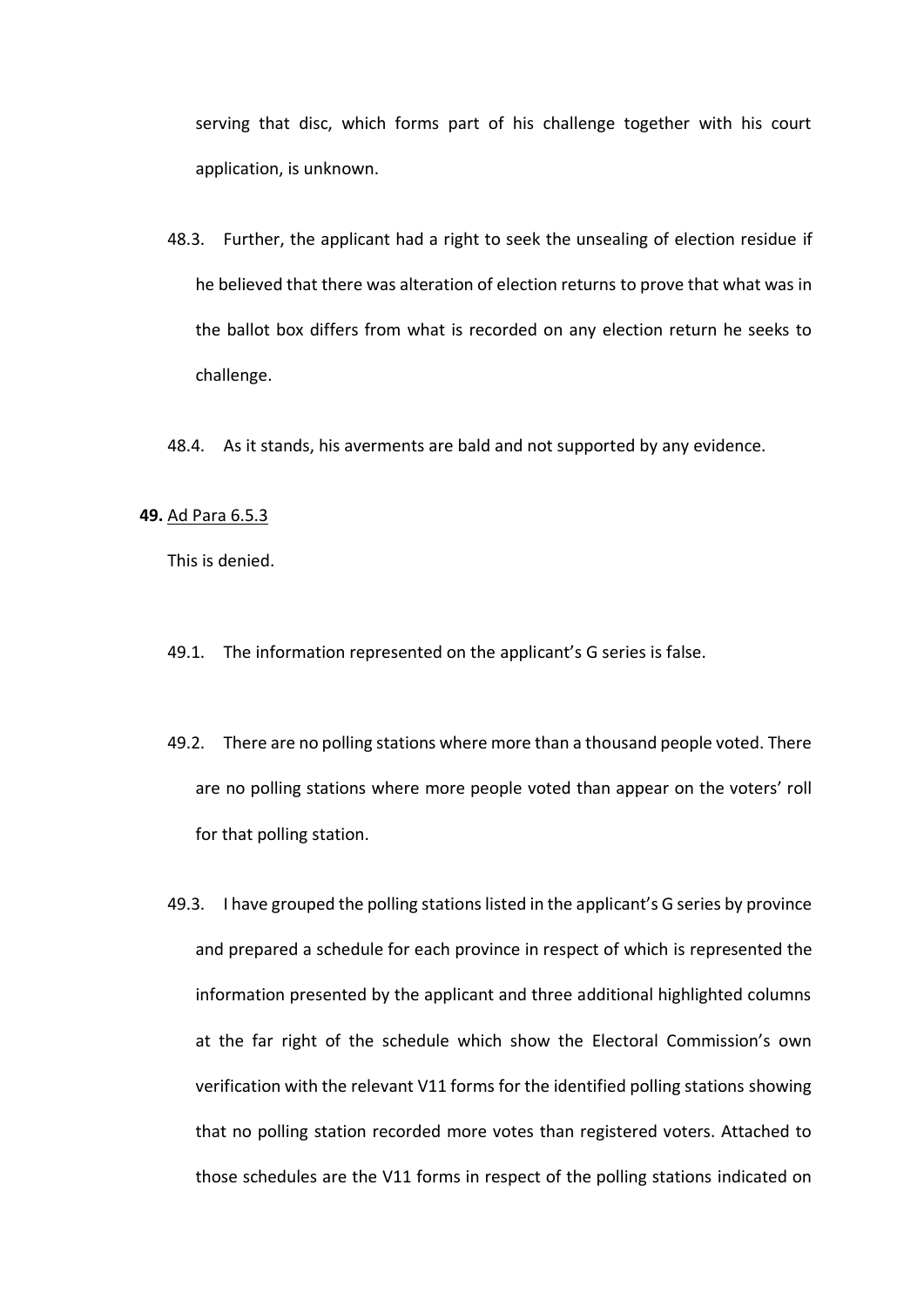each schedule which confirm the information on the Electoral Commission's schedule and dispel any allegation that the polling stations identified by the applicant in his G series experienced over voting. The schedules and V11 forms are marked **Annexure 'V'**.

- 49.4. By way of illustration of the false nature of the information on applicant's G series:
	- i. The applicant's G series alleges that at Mandara Primary School polling station in Bikita West 809 people voted in the presidential election out of a total registered voter population of 447. The V11 form in respect of Mandara Polling Station, however, records, contrary to the applicant's assertions, that 371 people voted in the presidential election.
	- ii. Applicant's G series alleges that at Bikita Minerals Primary School polling station in Bikita West constituency 831 people voted in the presidential election out of a voter population of 348. The V11 form for Bikita Minerals Primary School polling station records, contrary to the applicant's assertions, that 309 people voted in the presidential election.
	- iii. Applicant's G series alleges that at Nharira Primary School polling station in Gutu North Constituency, 536 people voted in the presidential election out of a voter population of 271. The V11 form for Nharira Primary School polling station records that 236 people voted in the presidential election.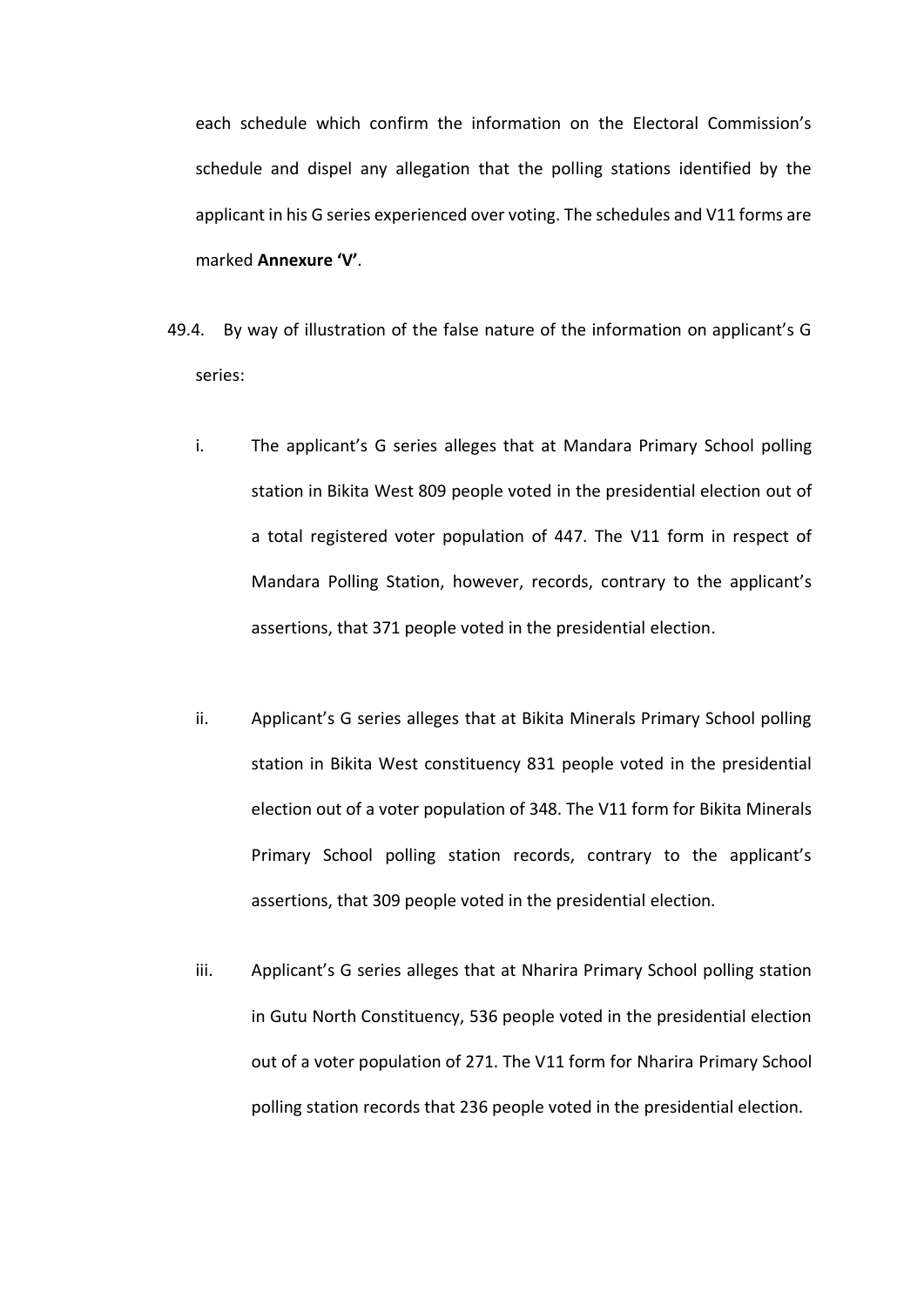49.5. The trend is repeated for all the polling stations identified by the applicant in his G series. The applicant's G series thus holds no evidentiary value in this matter and demonstrates that what the applicant proffers as evidence in support of his application ought to be taken with a heathy pinch of salt.

### **50.** Ad Para 6.5.3.1

It is not clear how the applicant requires the respondents to answer the averments in this paragraph. The Electoral Commission does not control voter behaviour including voter turnout.

## **51.** Ad Para 6.5.4- 6.5.6

- 51.1. The applicant does not state where he derives the figure of 200 000 as the people who voted in Mashonaland Central province. The province has a total voter population of 531 984. With a voter turnout of 85.1% in the presidential election the number of votes cast in the province would exceed 400 000. The applicant's averments in this respect are thus based on no evidence.
- 51.2. Reliance by the applicant on an online news story instead of seeking the actual election residue cannot assist in his case. The question that he poses i.e. did 400 000 plus voters cast their ballots in Mashonaland Central in the presidential election, is not answered by production of an online news story, it is answered in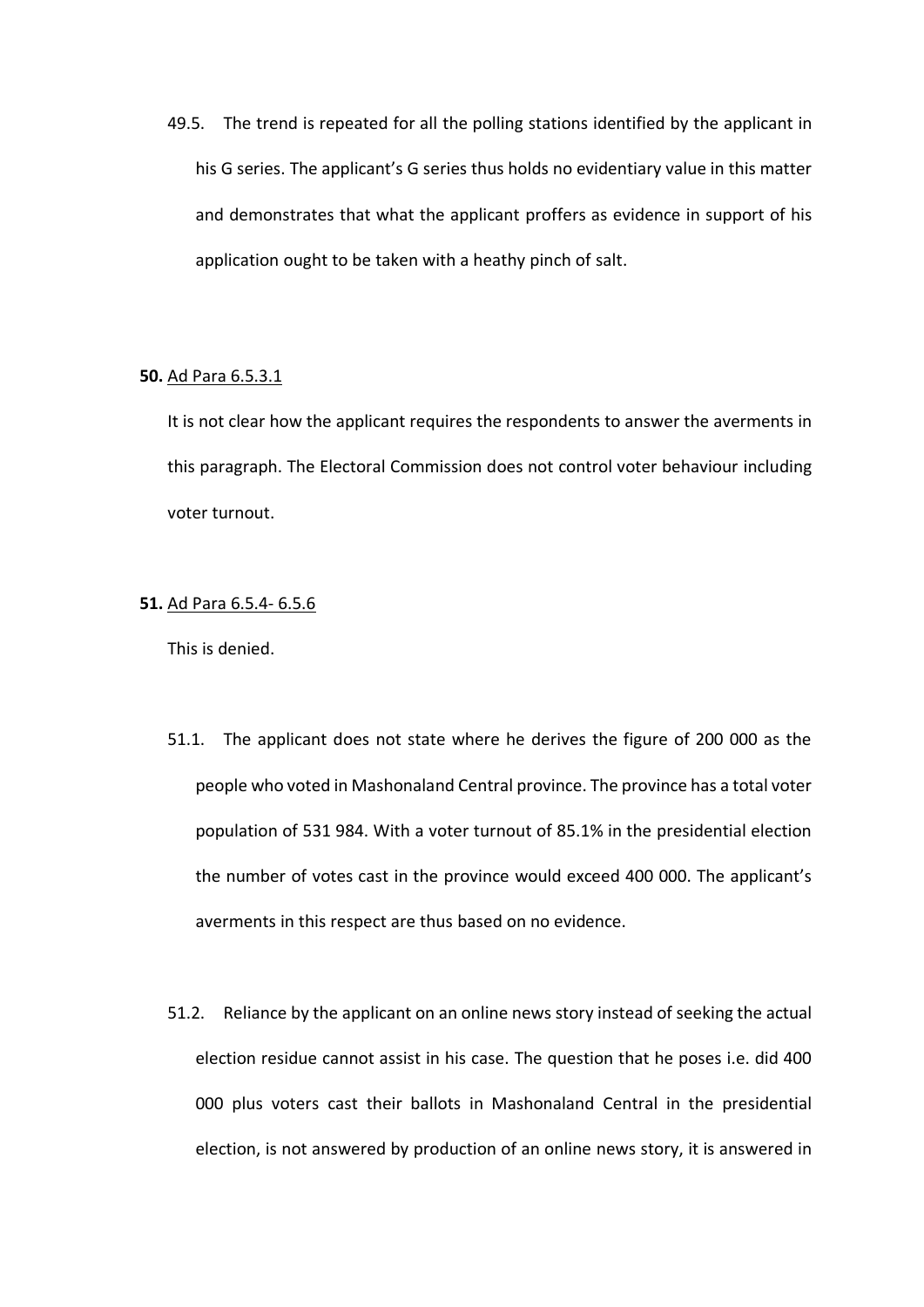the ballot box, in the election residue, in the voters' rolls that were used on polling day that are sealed in with the ballot papers. The applicant did not seek to access that election residue.

- 51.3. The question is also not answered by the affidavit of Gilbert Kabodora referred to by the applicant, which affidavit relates to events prior to the close of the polls and prior to counting of ballots. That affidavit presents no tally of votes. The deponent thereto does not aver that he conducted a tally of votes in Mashonaland Central that yielded total votes cast in the presidential election below 200 000. All he says is that at the few polling stations he visited, out of 973 polling stations in Mashonaland Central, he believes turnout was low. Compare this with the applicant's readiness to state, albeit erroneously, 72% as the voter turnout in the presidential election in paragraph 6.4.5 of his founding affidavit. 72% of the total voter population for Mashonaland Central province is 383 028 already above the 200 000-figure presented by the applicant.
- 51.4. The applicant's averments are bald and unsubstantiated. They cannot ground any challenge to the outcome of the presidential election.

#### **52.** Ad Para 6.5.7

This is denied.

52.1. The Electoral Commission put in place measures to allow civil servants seconded to the Electoral Commission during the elections to cast their votes. I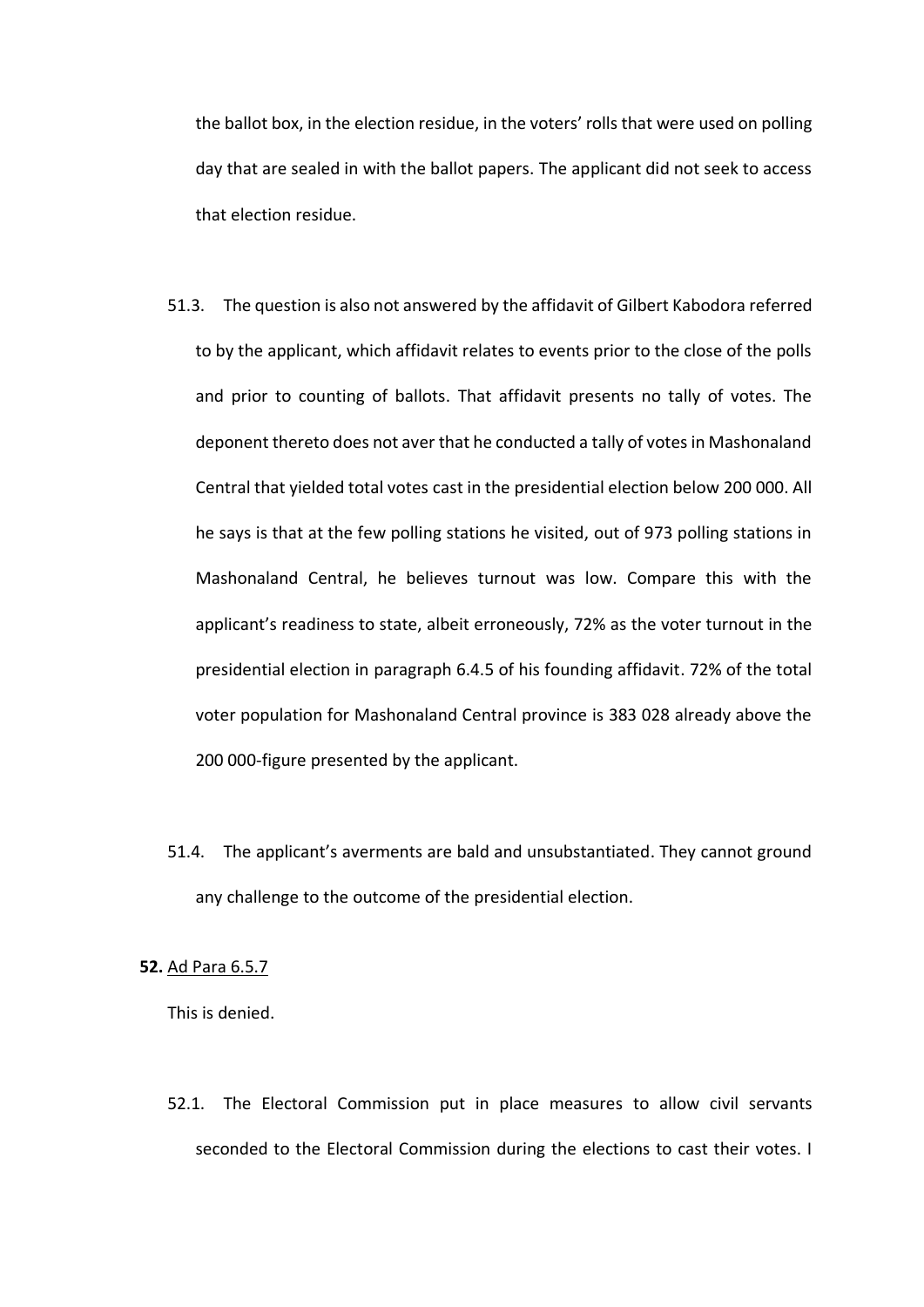attach hereto, marked **Annexure 'W'** a letter addressed to the Amalgamated Rural Teachers Union of Zimbabwe in which the Chief Elections Officer advises the leadership of that organisation of the measures put in place by the Electoral Commission to ensure that civil servants voted on polling day. These included posting them as close to their polling stations as reasonably possible; providing them with transport on polling day to go and cast their votes and return to their duties; ensuring that all polling stations had enough manpower to allow the polling officers to take turns going to their respective polling stations to cast their votes and ensuring that at every polling station any election official that wanted to cast his/her vote would not have to stand in the voting queue in order for them to speedily vote and return to his/her duties.

- 52.2. I also attach hereto affidavits by members of the civil service confirming that the exercise of their right to vote was in fact facilitated by the Electoral Commission. I mark them **Annexure 'X'**.
- 52.3. Other civil servants seconded to the Electoral Commission were able to successfully apply for postal voting and thus cast their votes by that method and were not affected by being on duty with the Electoral Commission on polling day.
- 52.4. Other civil servants opted to forfeit their vote in preference for being posted as polling officers. I attach hereto marked **Annexure 'Y'**, declarations by members of the civil service seconded to the Electoral Commission signifying that they are forfeiting their vote in preference for being posted as polling officers.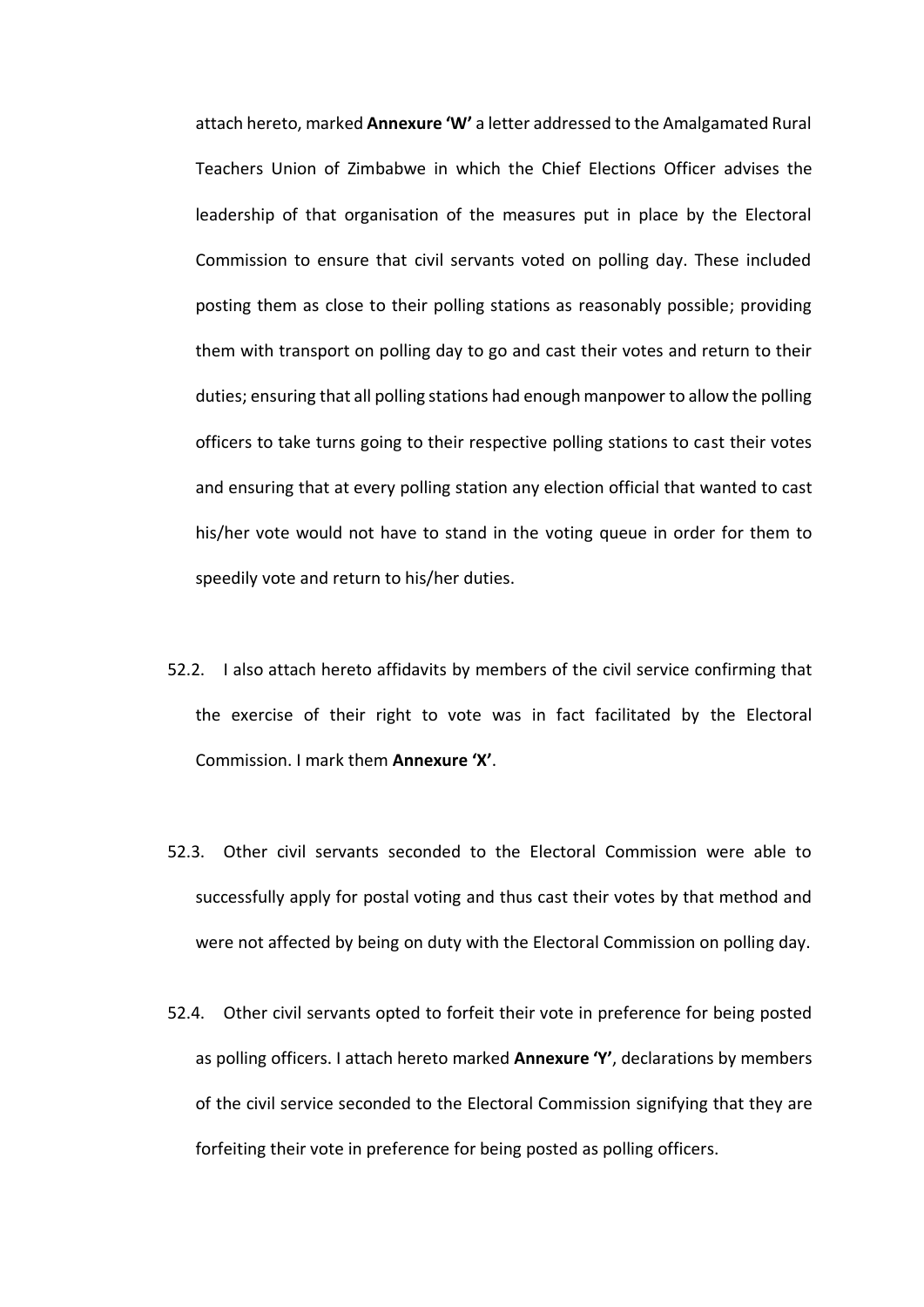52.5. The Electoral Commission thus did not do anything to disenfranchise any eligible voter on polling day who was seconded to the Electoral Commission from the civil service.

#### **53.** Ad Para 6.5.8

This is denied. It is not clear how the applicant concludes that unidentified members of the civil service were going to vote for "the opposition" as he avers.

- 53.1. Firstly, he has failed to establish the disenfranchisement he alleges as he has placed no evidence before the court on that score. The affidavits of Jokoniah Mawopa and Obert Masaraure do not take the applicant's case any further as they make very general averments and do not themselves allege disenfranchisement by the Electoral Commission.
- 53.2. Secondly, his assumption that members of the civil service are opposition supporters/voters is made without foundation. Voting is by secret ballot in our electoral system, how the applicant presumes to know the voting choices of the unidentified civil servants he refers to is unclear. It cannot form the basis for the relief he seeks.

### **54.** Ad Para 6.5.9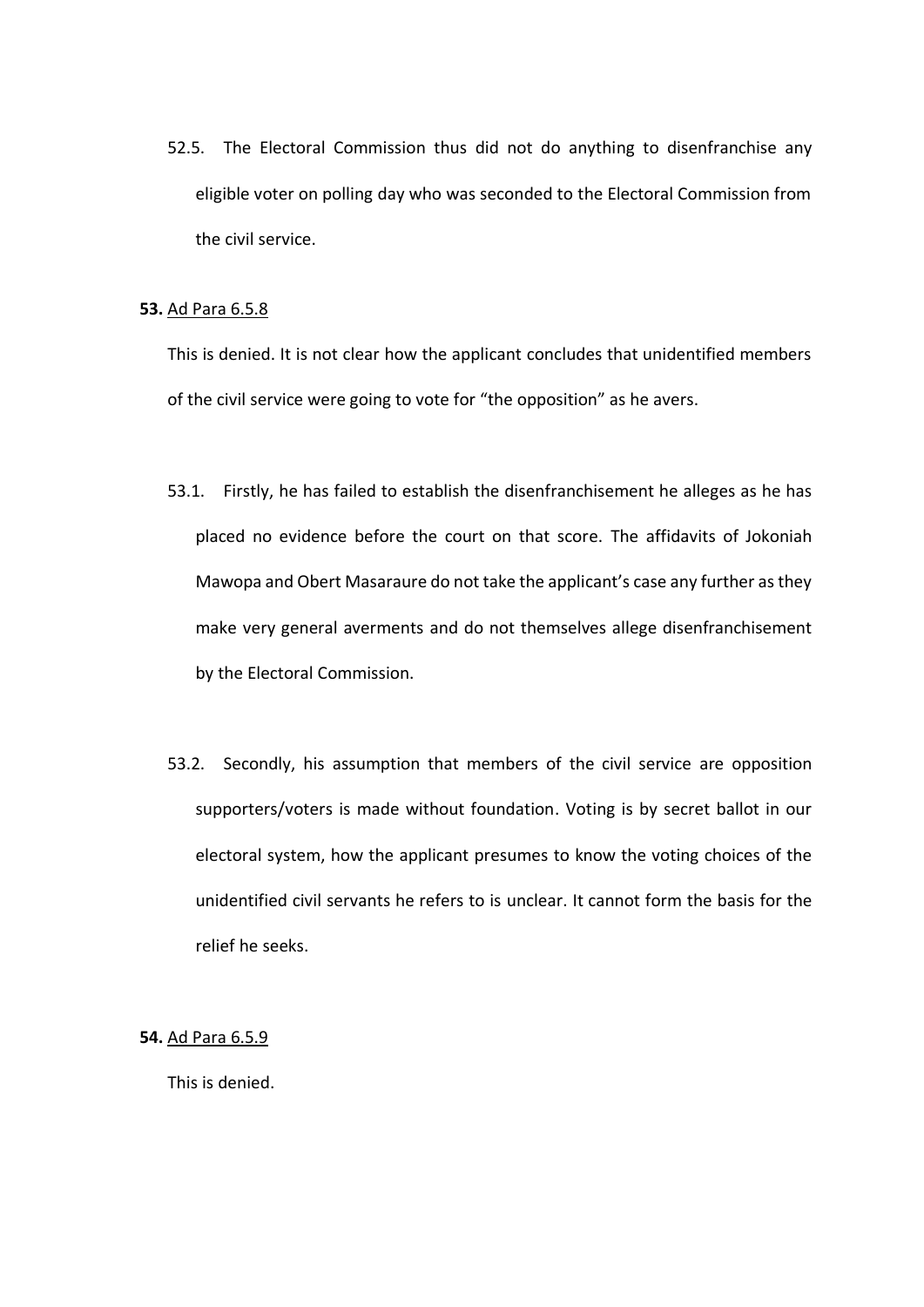- 54.1. The affidavits of Mr. Jokoniah Mawopa and Mr. Obert Masaraure are presented by the applicant as showing the "actual numbers'' of state employees allegedly disenfranchised by the Electoral Commission's actions, those affidavits, give no actual figures as claimed by the applicant. What the deponents thereof do is to talk of an assessment process, the details or specific methodology of which they either do not share or describe in extremely sparse detail as be of no assistance in assessing the veracity of their claims.
- 54.2. The basis of their conclusions being unknown, such conclusions cannot be relied upon as evidence before this Honourable Court. Of the alleged 40 000 disenfranchised teachers for instance, not one has deposed to an affidavit confirming the applicant's averments. The deponents themselves do not aver that they were victims of the alleged disenfranchisement.
- 54.3. Further, the court case related to by Mr. Masaraure in his affidavit is mischaracterised as an order granted after an adversarial hearing was conducted. That matter was in fact determined through an order by consent which order codified the measures to be taken by the Electoral Commission to allow civil servants to vote on polling day as already enumerated above. The Electoral Commission was committed to facilitating voting by its polling officers. It put measures in place for this to be done. Those measures were followed on polling day.

### **55.** Ad Para 6.6.1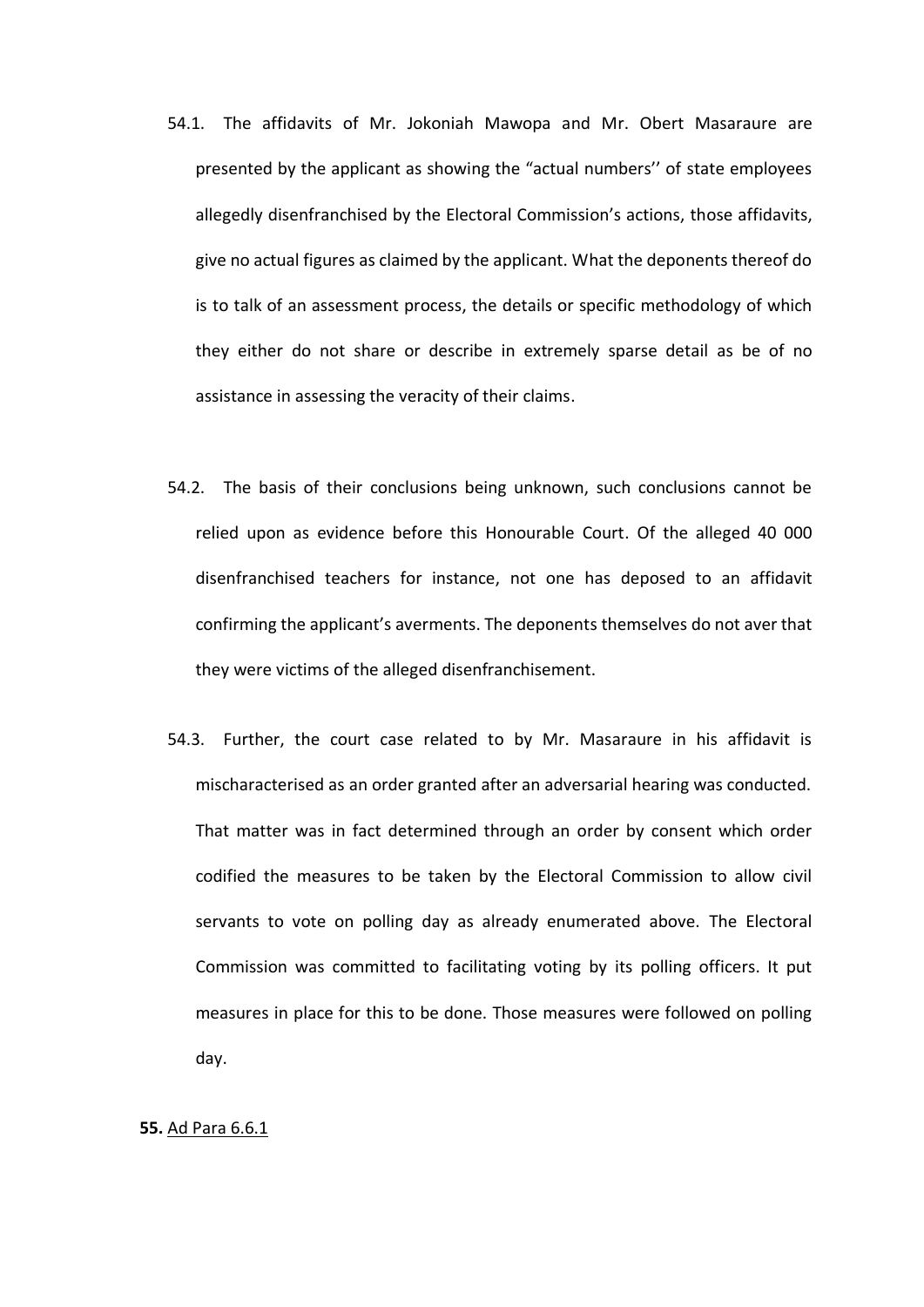This is denied. I reiterate my averments made herein above with respect to the question of postal voting.

#### **56.** Ad Para 6.6.2

This is denied.

- 56.1. The Electoral Commission has no part to play in a voter's decision to be assisted to vote. In terms of s59 of the Electoral Act, a voter is entitled, if they so wish, to have a person of their choice assist them to cast their votes on polling day.
- 56.2. The applicant's assumption that the assistance of voters in the 2018 general election constituted an irregularity/ serious electoral malpractice finds no basis in any evidence before the court. In fact, apart from the bald allegation, the applicant presents no evidence to substantiate his claim.
- 56.3. The applicant's further allegation that the assistance of voters ought to be linked to "voter intimidation and the SMS being sent to prospective voters" and thus had a "huge effect on the election" is also not substantiated by evidence.

## **57.** Ad Para 6.6.2.1

The collation of results of some polling stations twice was a data capture error whose extent has no material effect on the result of the presidential election. After correction of the double entries the 1<sup>st</sup> respondent still meets the statutory threshold of 50% plus 1. This issue is addressed further in the expert statistical analysis that is attached to my affidavit which deals with the expert reports presented by the applicant and the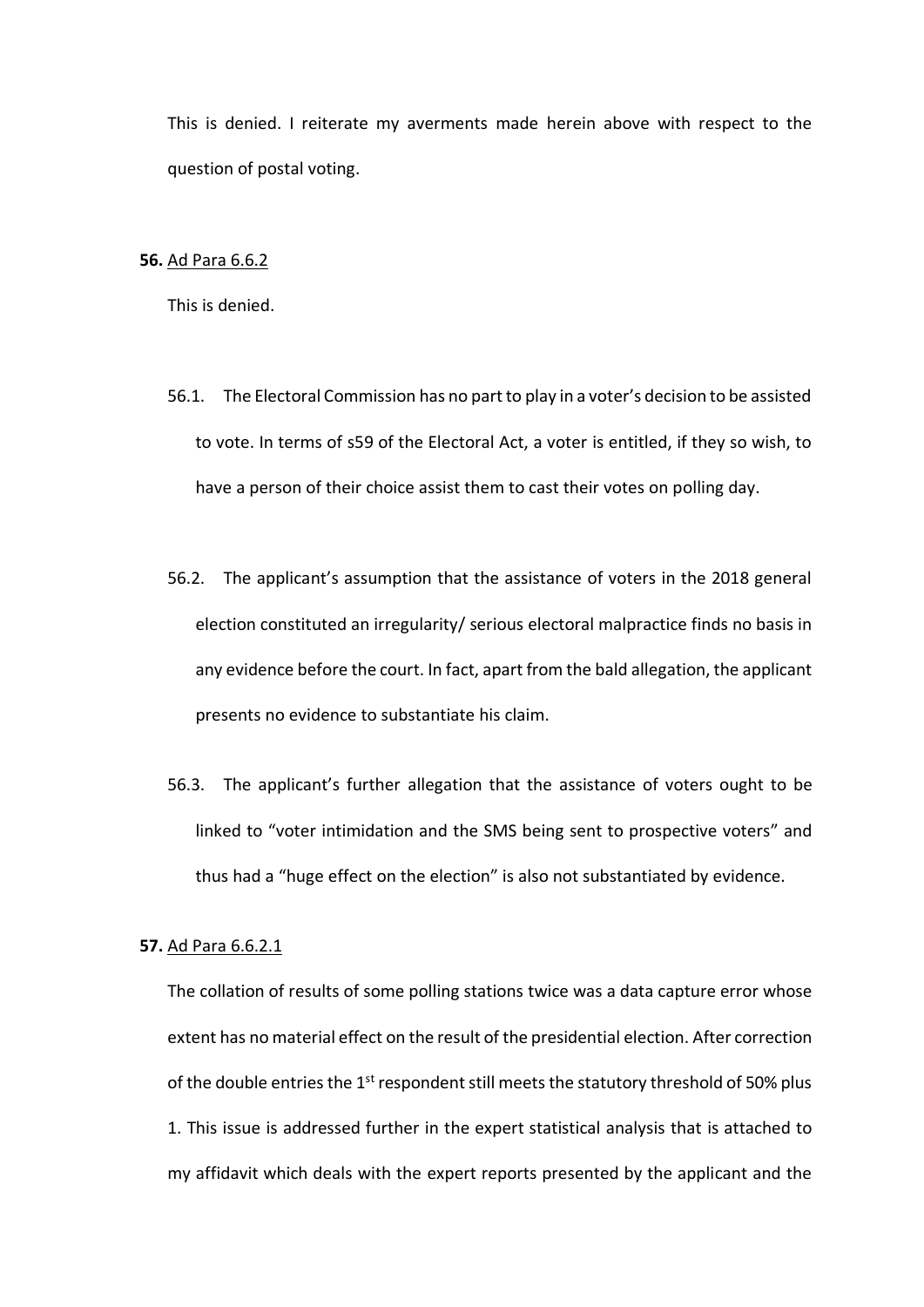other minor data capture errors identified in the applicant's founding papers. I attach that report hereto marked **Annexure 'Z'**.

### **58.** Ad Para 6.6.21

- 58.1. No polling stations disappeared on polling day. The applicant does not state the names of the polling stations that he alleges to have disappeared on polling day.
- 58.2. No polling stations were created on polling day. 1HRDC and 2HRDC that the applicant cites as examples of created polling stations are in fact not polling stations. 1HRDC stands for ward 1 Hurungwe Rural District Council and 2HRDC stands for ward 2 Hurungwe Rural District Council.
- 58.3. The document attached to the applicant's papers marked annexure M is a V23B form which records ward returns and not polling station returns. 1HRDC and 2HRDC are listed under a column titled "Ward Number".
- 58.4. The totals that appear under each candidate's name on that form are totals for the corresponding wards not for any single polling station.
- 58.5. Applicant's annexure M is clearly titled *"Collation of ward returns in respect of National Assembly constituency election"*. Why the applicant seeks to present it as a return showing polling stations is unclear. What is clear is that the applicant's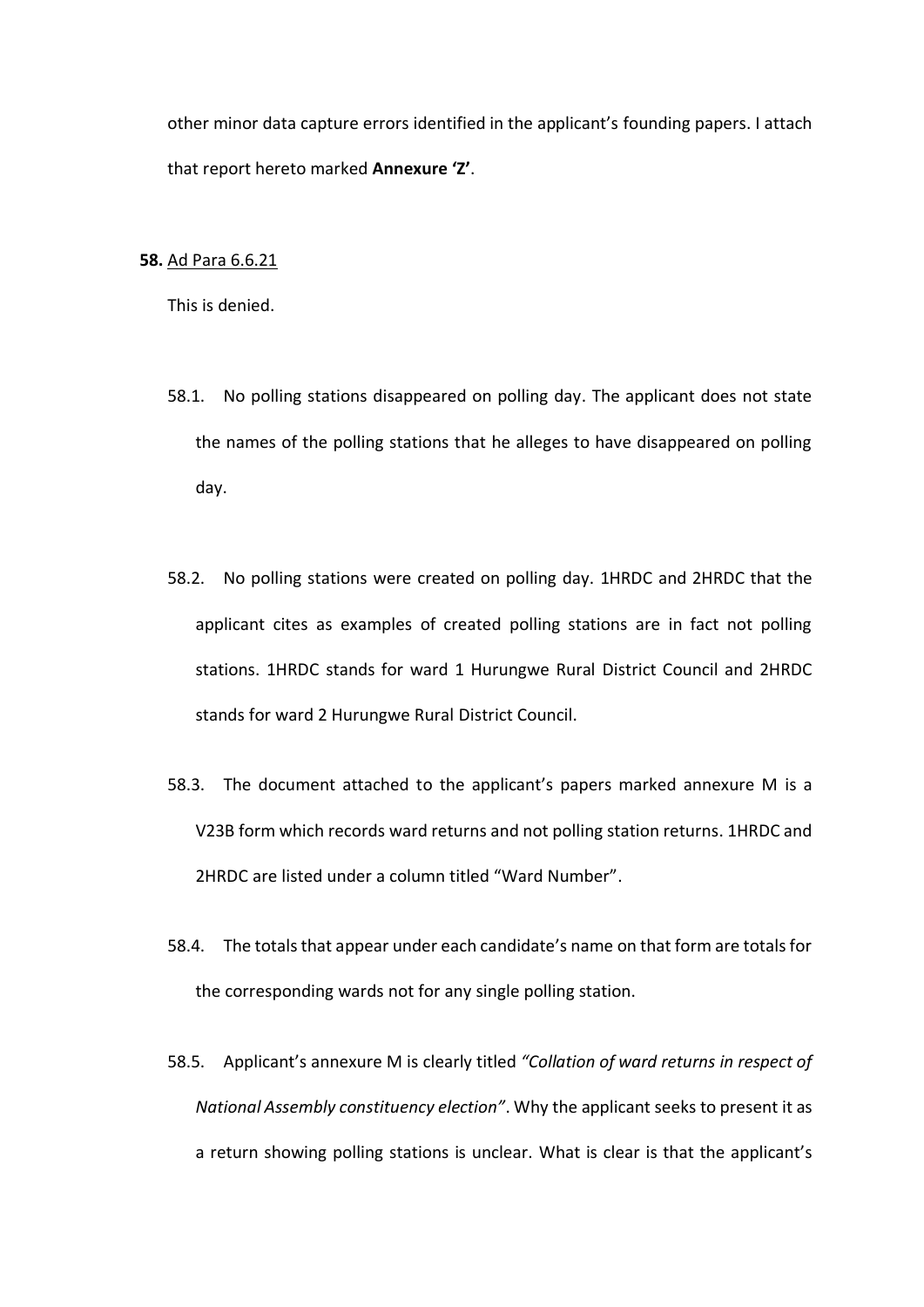contention that certain polling stations disappeared, and others were created on polling day is not substantiated by any evidence. It is in fact not true.

### **59.** Ad Para 6.6.2.2

This is denied. I reiterate my averments in respect of the allegation that V11s were not posted at 21% of polling stations. Applicant has not placed any evidence for his averment before the court. He has not named the polling stations he alleges did not have returns posted. His averments are bald and cannot, with respect, ground the relief he seeks.

### **60.** Ad Para 6.2.2.3

This is denied.

- 60.1. The applicant seeks to call arguments based on probability in aid of his contentions of "manmade results" when the actual returns from the election are available and thus need only be produced to show that, contrary to the applicant's averments, there are polling stations that returned identical results. The returns are signed by different polling agents, including the applicant's polling agents. I attach a sample of the relevant returns to illustrate my averments hereto marked **Annexure '1'**.
- 60.2. The applicant's contention that there are "manmade" results is thus not true. It cannot ground the relief that he seeks herein.

### **61.** Ad Para 6.2.2.4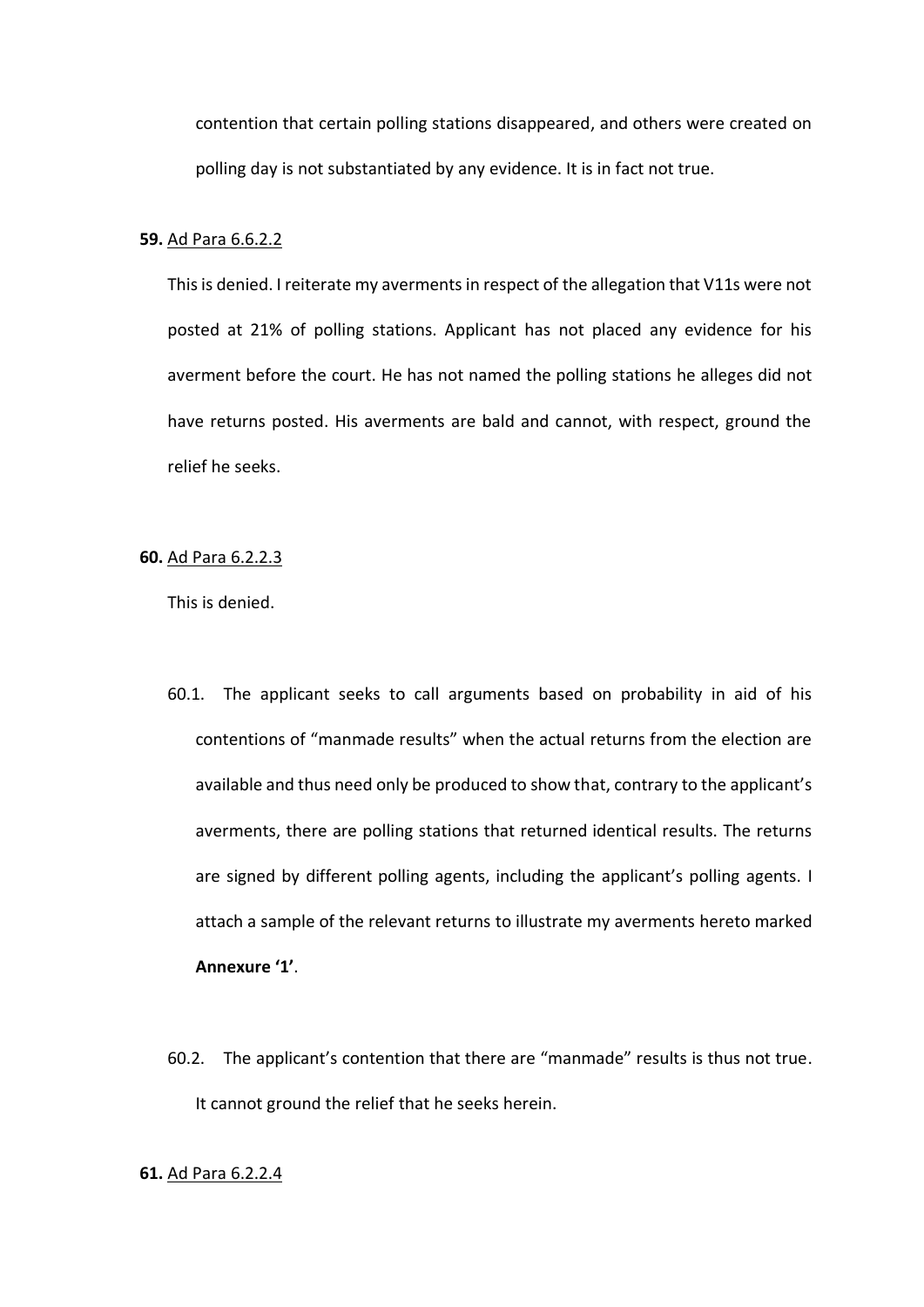This is denied. The information on the CD provided by the Electoral Commission adds up to 100%. The applicant does not indicate whether in his calculation he considered rejected votes along with valid votes to come up with the total votes cast or he relied on the total valid votes only. The later formulation would yield a percentage less than 100% but the former formulation yields 100%.

### **62.** Ad Para 6.6.3

This is denied.

- 62.1. All candidates were provided with an electronic copy of the voters' roll. The only change that was made to the voters' roll is the addition of the 230 voters registered on the Mashonaland West BVR kit as I have already averred herein above.
- 62.2. The applicant's averment that his alleged lack of a voters' roll gave the Electoral Commission the opportunity to illegitimately assist the  $1<sup>st</sup>$  respondent is not substantiated by any evidence. No causal link is made between the alleged lack of a voters' roll and the alleged illegitimate assistance. The alleged illegitimate assistance itself is not particularised. Its alleged effect on the presidential election in terms of altering the results is again not explained. The applicant's allegation in this respect is bald and cannot ground the relief he seeks.

## **63.** Ad Para 6.6.4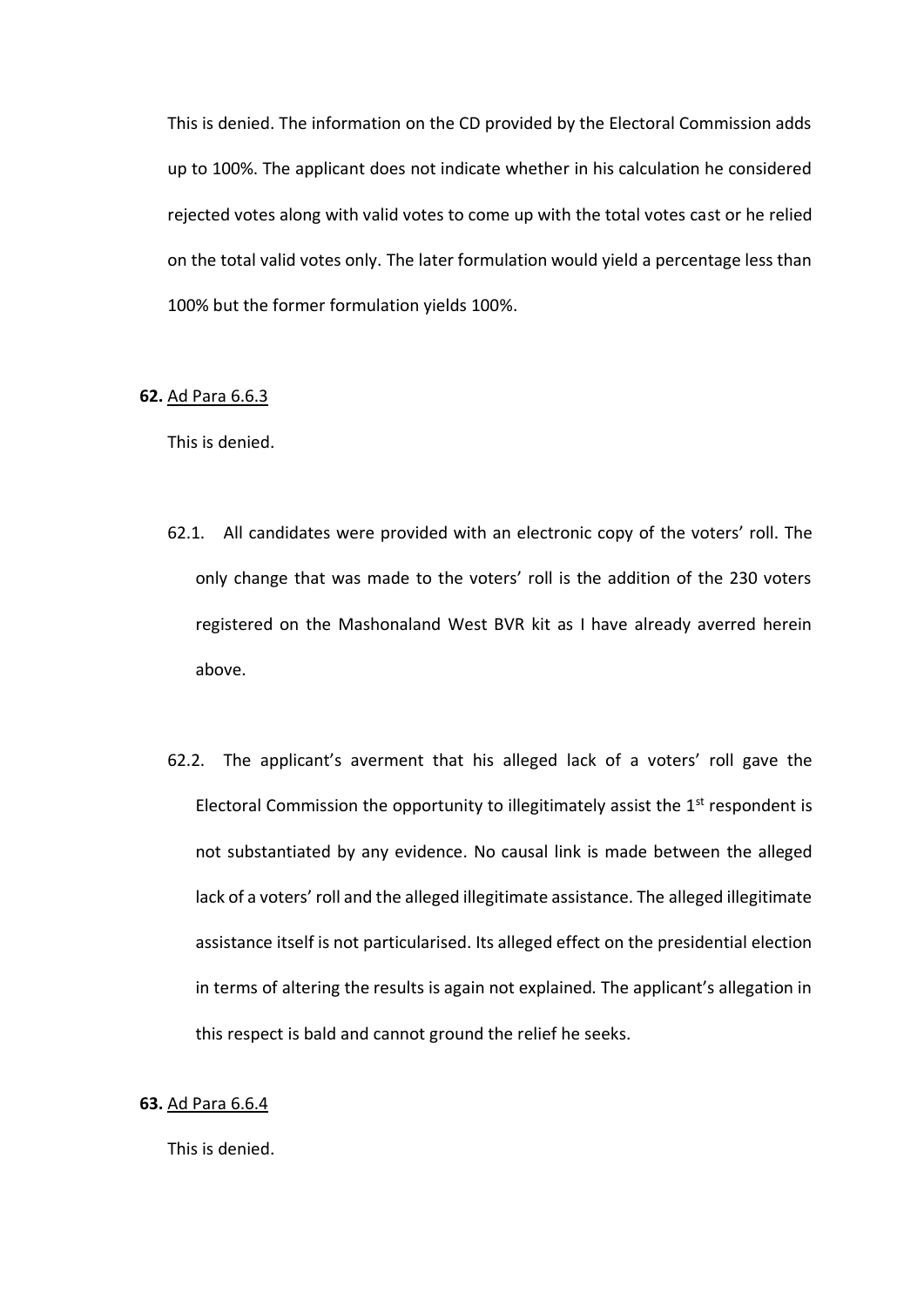63.1. I refer to the affidavit by Mr. Munyaradzi Musodza in response attached hereto marked **Annexure 3**. I also point out that V11 forms had already been distributed to all polling agents present at polling stations after the counting of ballots. Forcing polling agents to change V11 forms as alleged, would yield no plausible benefit in the context of the election.

### **64.** Ad Para 6.7- 6.7.1

- 64.1. It is not clear what annexure O is meant to illustrate. That notwithstanding, "unusual" voting patterns as the applicant alleges, do not constitute a breach of the law. They do not constitute an electoral malpractice and since the applicant does nothing to explain the link between his allegation of "unusual" voting patterns to the vacation of the presidential election results in any cogent manner, his averments in this respect do not ground the relief that he seeks.
- 64.2. Many instances can be cited where election results buck the trend but none of them can, by that fact, be deemed irregularities in the election, for instance:
	- i. In Norton constituency Themba Mliswa, an independent candidate won the House of Assembly election and the ZANU PF candidate lost but the ZANU PF presidential candidate received the most votes in that constituency;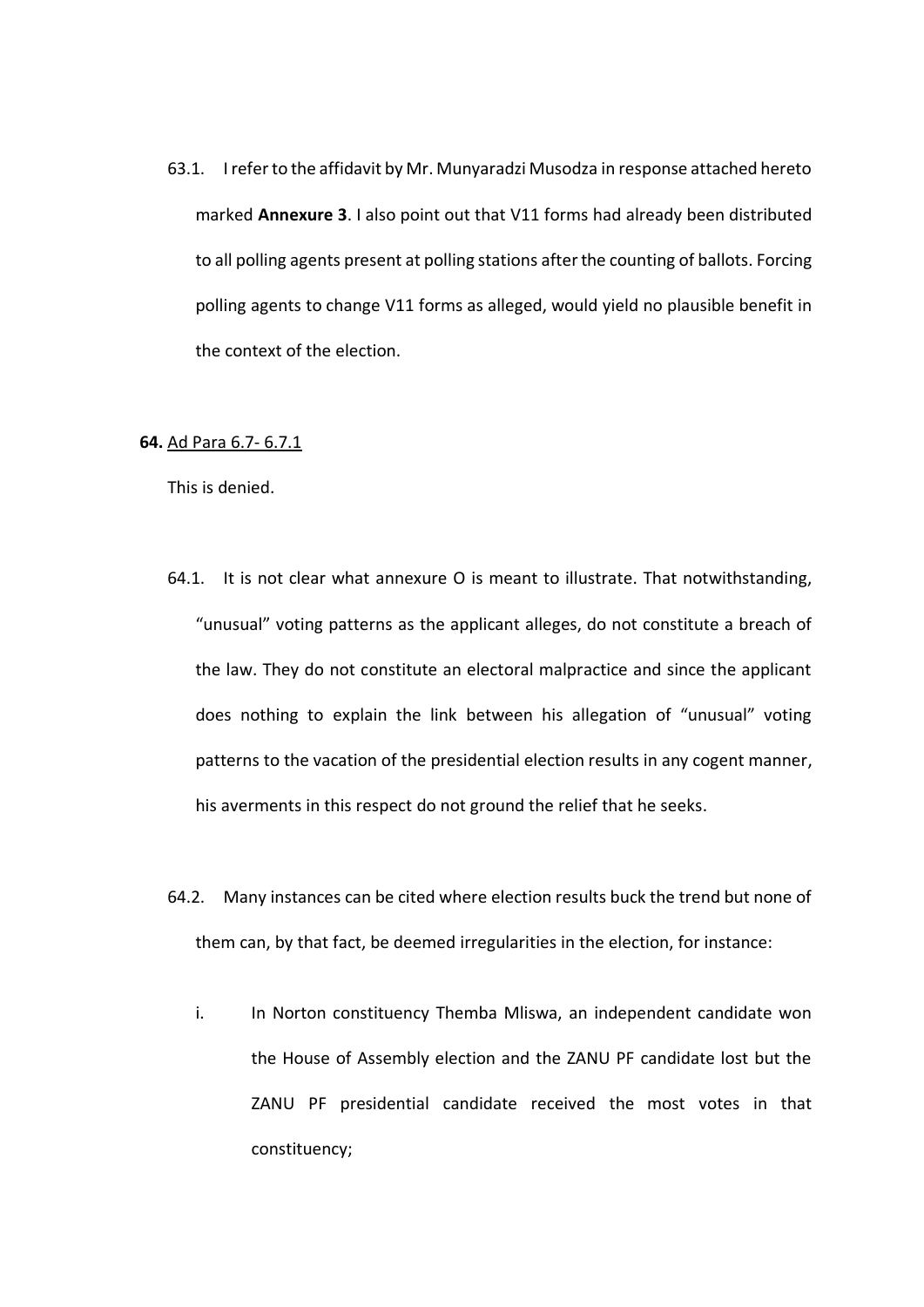- ii. In Harare South ZANU PF won its only House of Assembly seat in Harare whilst the rest of the province was won by the MDC-Alliance;
- iii. In Bulawayo South ZANU PF won its only House of assembly seat in Bulawayo province the rest having been won by the MDC-Alliance;
- iv. The MDC-Alliance won the House of Assembly seat for Gwanda Central whilst the rest of the House of Assembly seats for the province were won by ZANU PF candidates; and
- v. In Matebeland South province ZANU PF won 7 House of Assembly seats as opposed to the MDC-Alliance's 5 but the applicant garnered more votes in the presidential election in that province than the 1<sup>st</sup> respondent.
- 64.3. Voter behaviour is not predictable with any certainty and when voters vote against the assumed trend that does not create an electoral malpractice or breach of the electoral law or any ground to challenge an election return.

## **65.** Ad Para 6.7.2

This is denied.

65.1. A consideration of the applicant's P series shows that it does not establish what the applicant avers.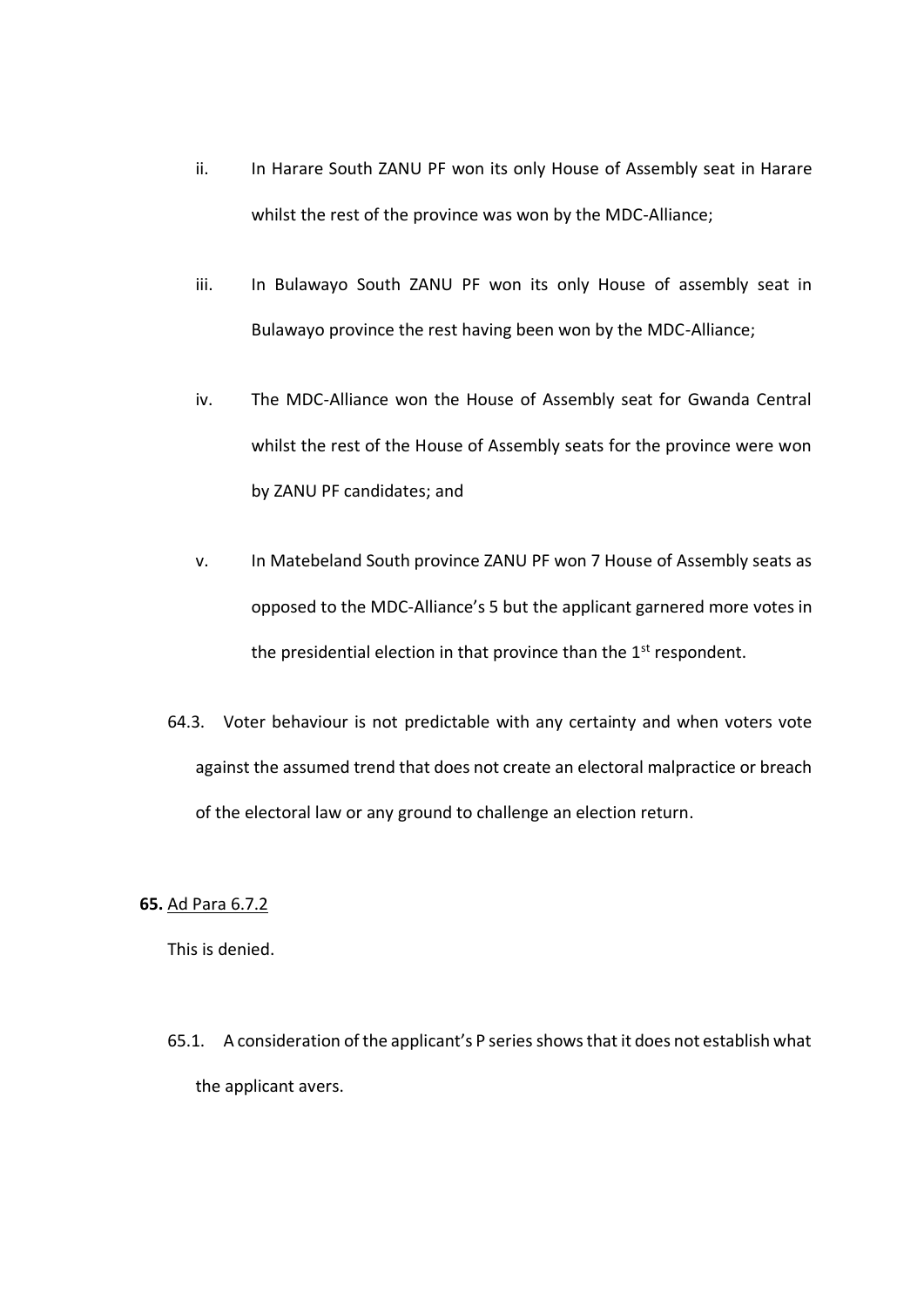- 65.2. Consider the V11 for Makosa Primary School appearing at page 185 of the applicant's papers as part of his P series. Notice that every V11 form, under section B, provides a ballot paper account that allows recording of ballot paper books from 1 up to 12. Where the ballot paper books supplied to a polling station go beyond 12, a presiding officer takes another V11 form and continues the recording of the ballot paper books on that V11 from 13 going forward until all ballot paper books are recorded.
- 65.3. In the example under consideration the numbers 1-12 in section B are crossed out and replaced, in long hand, with the numbers 13-21 being the last ballot paper book recorded. The 'second' V11 is thus attached to the first to have a full account of the ballot papers and the results for the poll are recorded on the first V11 i.e. the one that records ballot book 1 to ballot book 12.
- 65.4. What the applicant has done is to take the 'second' V11 that recorded ballot book 13 to ballot book 21 and seek to present it as a standalone V11 that was not duly completed. This is deliberate and misleading.
- 65.5. I attach hereto the full V11 for Makosa Primary which clearly shows that the results for that polling station are duly recorded on the V11, marked **Annexure '2'**.
- 65.6. Further, it must be noted that a presiding officer at a polling station completes several V11 forms with identical information to furnish all parties entitled to the V11 with their copy. In doing this it can occur that the presiding officer may inadvertently neglect to complete one of the copies as occurred in the Makokoba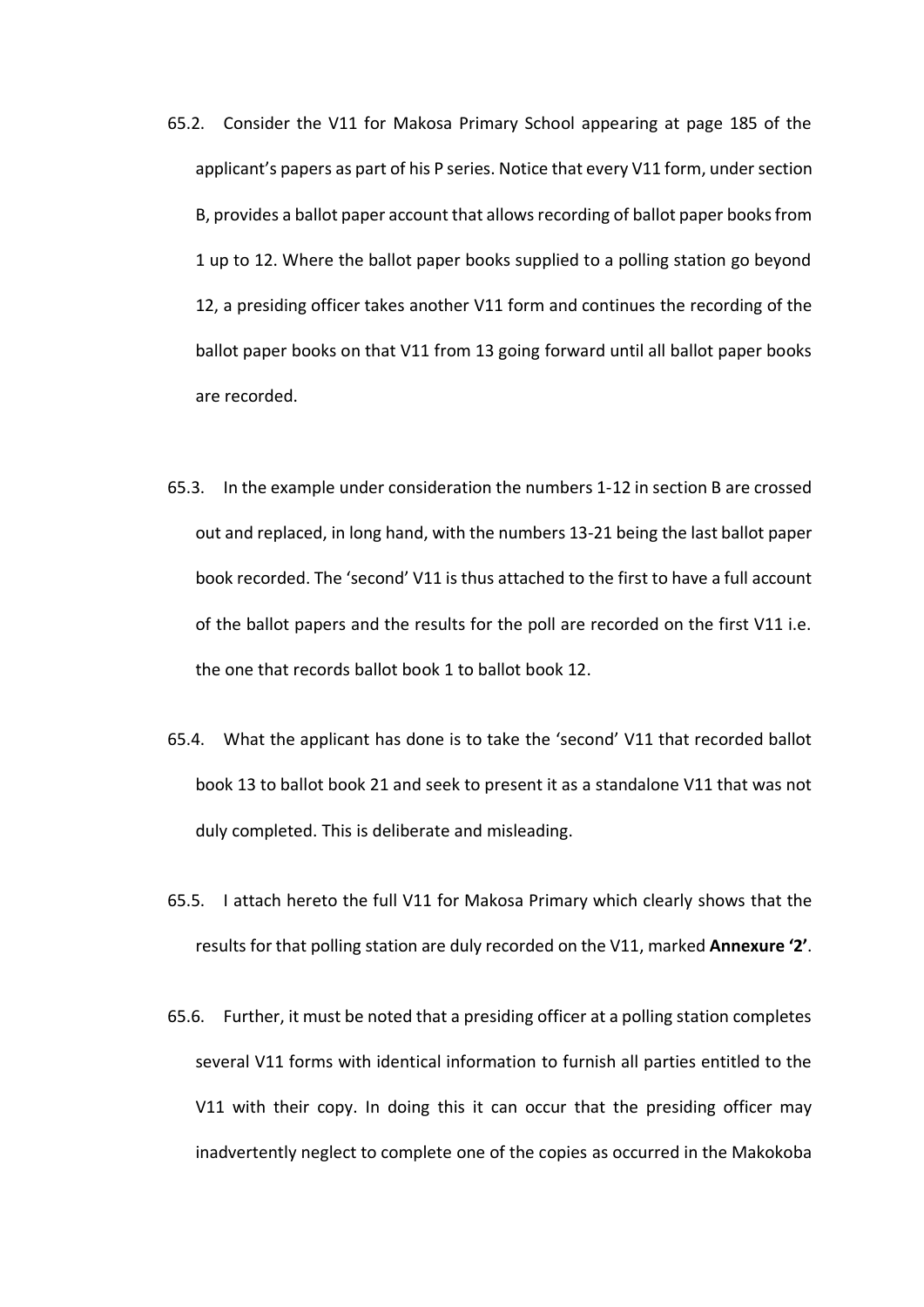constituency referred to previously in my affidavit. The election agents will however, have been given their returns and the return for the polling station will have been posted outside the polling station. This does not ground any allegation of a malpractice of any kind.

## **66.** Ad Para 6.7.2.3

This is denied.

66.1. The applicant challenges the number of votes entered for the  $1<sup>st</sup>$  respondent on his annexure Q and the total ballots issued. He does not challenge the sum recorded under *Total Valid Votes Received*, recorded on his annexure Q, which figure is reached by adding the total votes received by each candidate. He further does not challenge the signatures by two MDC-Alliance agents that appear on his annexure Q. If one were to accept the applicant's contention that the  $1<sup>st</sup>$ respondent's total votes were in fact 9 and not 549, the figure recorded under total valid votes received, which the applicant does not challenge, would no longer be attainable. It is only attainable where the  $1<sup>st</sup>$  respondent has a total vote count of 549. Applicant's annexure Q, therefore, proves no forgery of V11 forms and as it is signed by two MDC-Alliance agents, neither of whom has deposed to an affidavit disowning the information on applicant's annexure Q and producing the "correct" V11, that document is beyond challenge and is valid.

### **67.** Ad Para 6.7.4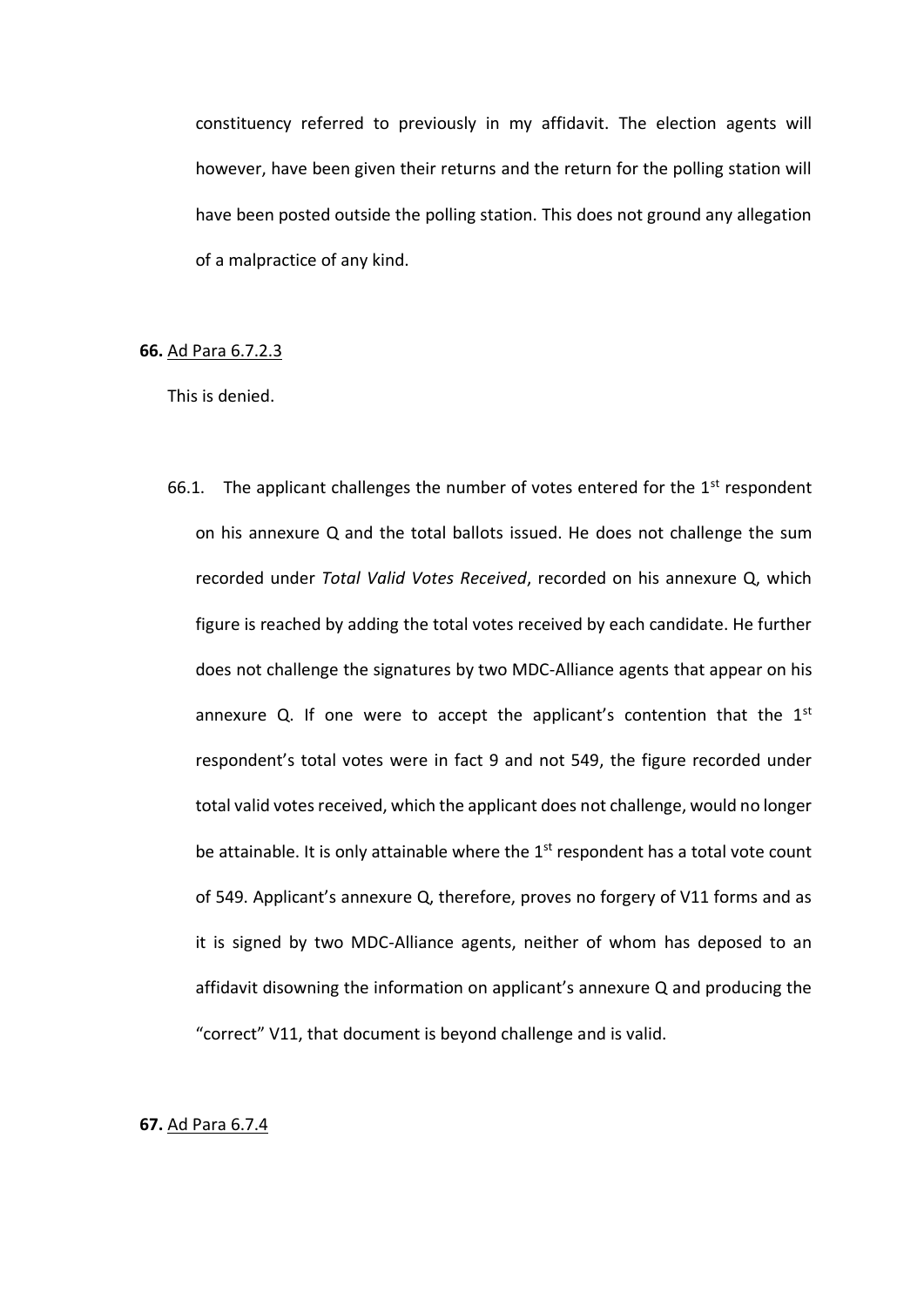This is denied. Applicant's annexure R is not explained. The applicant merely refers the court and the respondents to his annexure R and states that it shows "further discrepancies in vote tallies". What those discrepancies are is not put across in his deposition. Further, the copy of annexure R attached to the papers received by the 23<sup>rd</sup> respondent has two highlighted columns that are illegible. The respondents thus do not know what it is they are asked to plead to with respect to annexure R. Its import in proving the applicant's case is thus, also unknown.

## **68.** Ad Para 6.7.5

Again, the affidavits referred to are not specified. The specific violations they relate to and how those alleged violations materially affect the result of the presidential election are also not spelt out. It is thus, difficult to plead to this paragraph. Out of an abundance of caution whatever allegations are made therein are denied.

## **69.** Ad Para 6.8

This is denied. The applicant has failed to prove his case. He places no cogent evidence before the court establishing any material effect on the outcome of the 2018 presidential election. His application cannot succeed.

#### **70.** AD AFFIDAVIT BY DR. OTUMBA EDCAR OUKA

The contents of Dr. Otuba's Affidavit are denied.

70.1. I have attached an expert statistical report hereto, marked **annexure Z**, referenced herein above, which report relates and responds to the averments and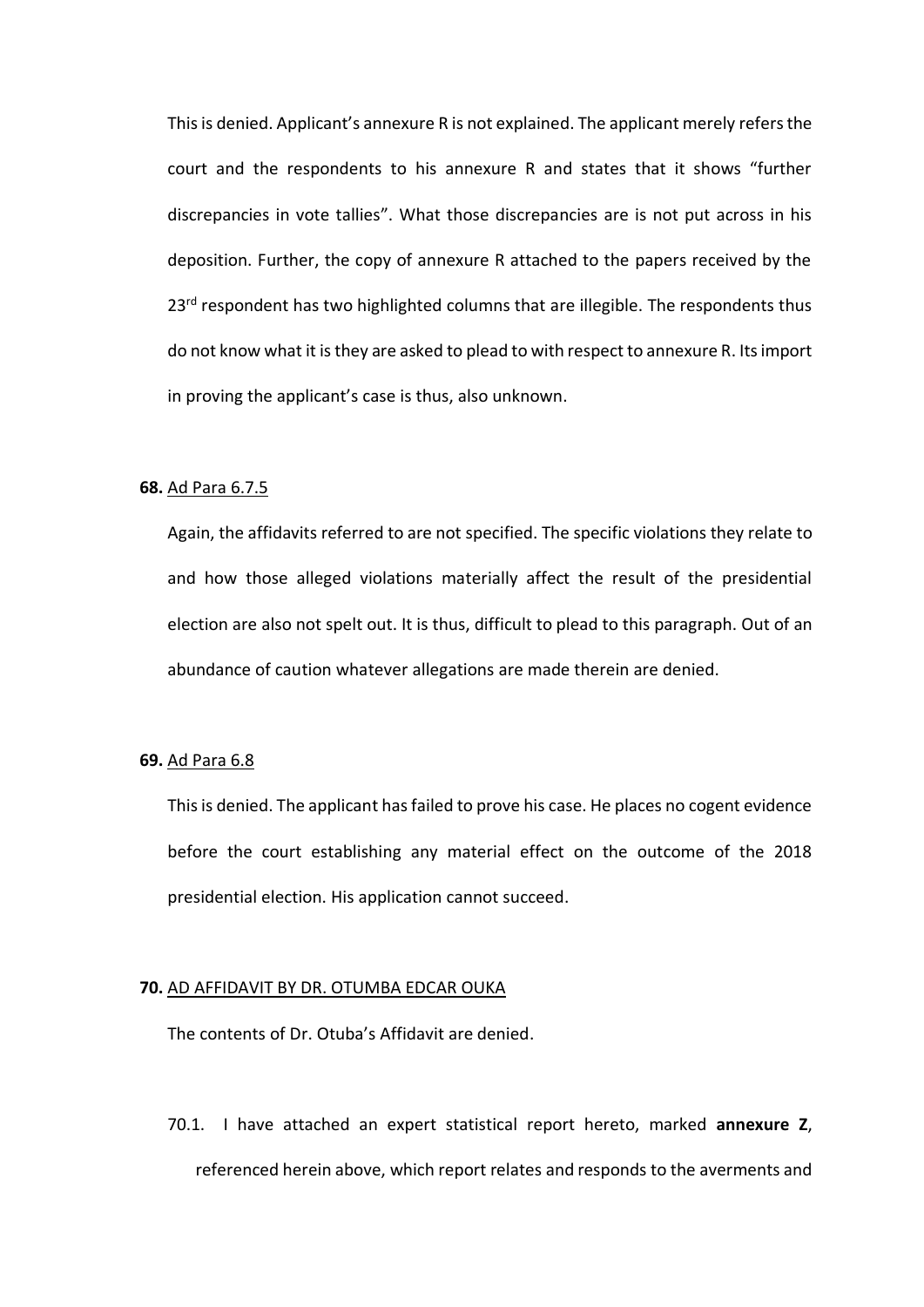analysis made by Dr. Otuba. I thus respond to his affidavit and report through the agency of annexure Z hereto and the various relevant depositions I have made in this affidavit.

## **71.** AD AFFIDAVIT BY GEORGE NYANDORO

The contents of Mr. Nyandoro's affidavit are deined.

71.1. I have attached an expert statistical report hereto, marked **annexure Z**, referenced herein above, which report relates and responds to the averments and analysis made by Mr. Nyandoro. I thus respond to his affidavit and report through the agency of annexure Z hereto and the various relevant depositions I have made in this affidavit.

## **72.** AD AFFIDAVIT BY PATIENCE MUTONGWIZO

- 72.1. I have no independent knowledge of the issues deposed to by Mrs. Patience Mutongwizo in her affidavit. The Electoral Commission is also not in receipt of any complaint by a voter alleging any electoral malpractice by a headman in any of the polling areas mentioned by Mrs. Patience Mutongwizo.
- 72.2. The Electoral Commission has also not received any complaints with respect to the alleged incident involving a lorry carrying ballot papers.

## **73.** AD AFFIDAVIT BY GILBERT KABODORA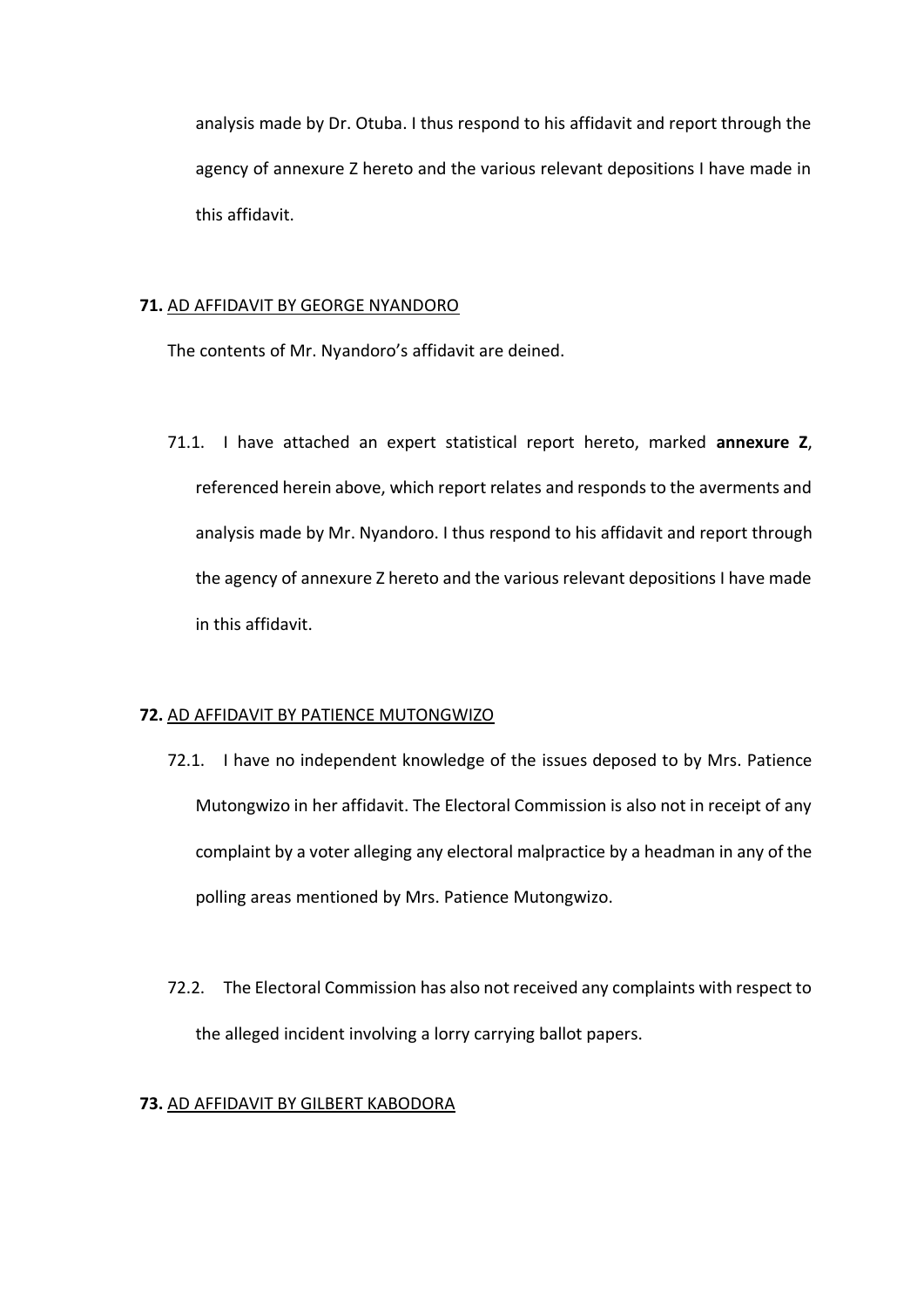I have already related to this affidavit in my depositions in response to applicant's paragraph 6.5.6. For the avoidance of doubt, the contents of his affidavit are denied.

### **74.** AD AFFIDAVIT BY ISLAM MADHOSI

This is denied. I refer to the affidavit by the Electoral Commission's acting CEO Mr. Utloile Silaigwana in response.

### **75.** AD AFFIDAVITS IN TERMS OF SECTION 278 OF THE CP AND E ACT

These affidavits are noted. However, the persons mentioned therein as having been the victims of political violence have not presented their own depositions confirming the depositions made by Dr Admire Virimayi Jira. I would urge them to lodge complaints with the Electoral Commission as soon as possible to ensure the investigation of their issues.

## **76.** AD AFFIDAVIT BY JAMESON TIMBA

This is denied. I reiterate the averments made in response to the applicant's founding affidavit in as far as they relate to the affidavit by Mr. Jameson Timba. I maintain that verification was done in terms of the law and the relevant V11 and V23 forms were available to Mr. Timba upon request.

## **77.** AD AFFIDAVIT BY MORGEN KOMICHI

This is denied. I reiterate my averments made in response to the applicant's founding affidavit as they relate to Mr. Morgen Komichi and to the affidavit by the Electoral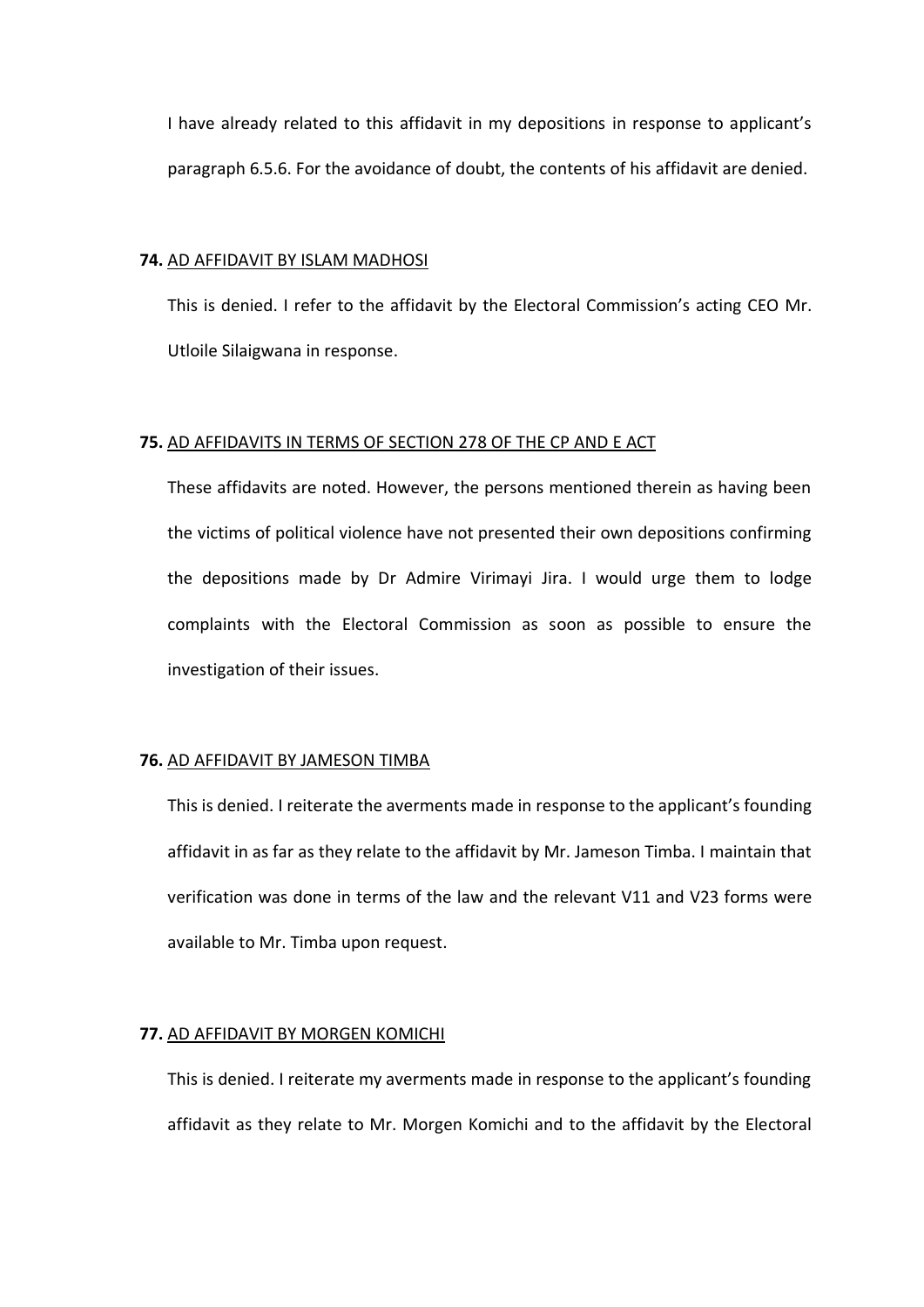Commission's acting CEO which responds to some of the issues arising in Mr. Komichi's affidavit.

#### **78.** AD AFFIDAVIT BY JOKONIAH MAWOPA

This is denied. I reiterate my averments with respect to the measures put in place to ensure that civil servants managed to vote on polling day and make reference to the affidavits by civil servants attached hereto and already referenced above.

### **79.** AD AFFIDAVIT BY SWITHERN CHIRWOODZA

I reiterate my averments made in my responses to the applicant's founding affidavit with respect to the question of postal voting. No affidavits have been placed before the court by voters alleging electoral malpractices or the erosion of the secrecy of their vote. Further the issue has come up for determination before the High Court and the prayer to nullify the postal vote was dismissed on the grounds that there was no evidence placed before the court in the form of an affidavit by a police officer or voter that had been the victim of electoral malpractices during postal voting. The same situation arises in the present application. The same outcome should be realised.

### **80.** AD AFFIDAVIT BY OBERT MASARAURE

This is denied. I reiterate my averments made in response to the question of disenfranchisement of civil servants as it arose in the applicant's founding affidavit.

#### **81.** AD AFFIDAVIT BY JOSEPH MADZUDZO

This is denied. I refer to the affidavit by Mr. Munyaradzi Musonza in response.